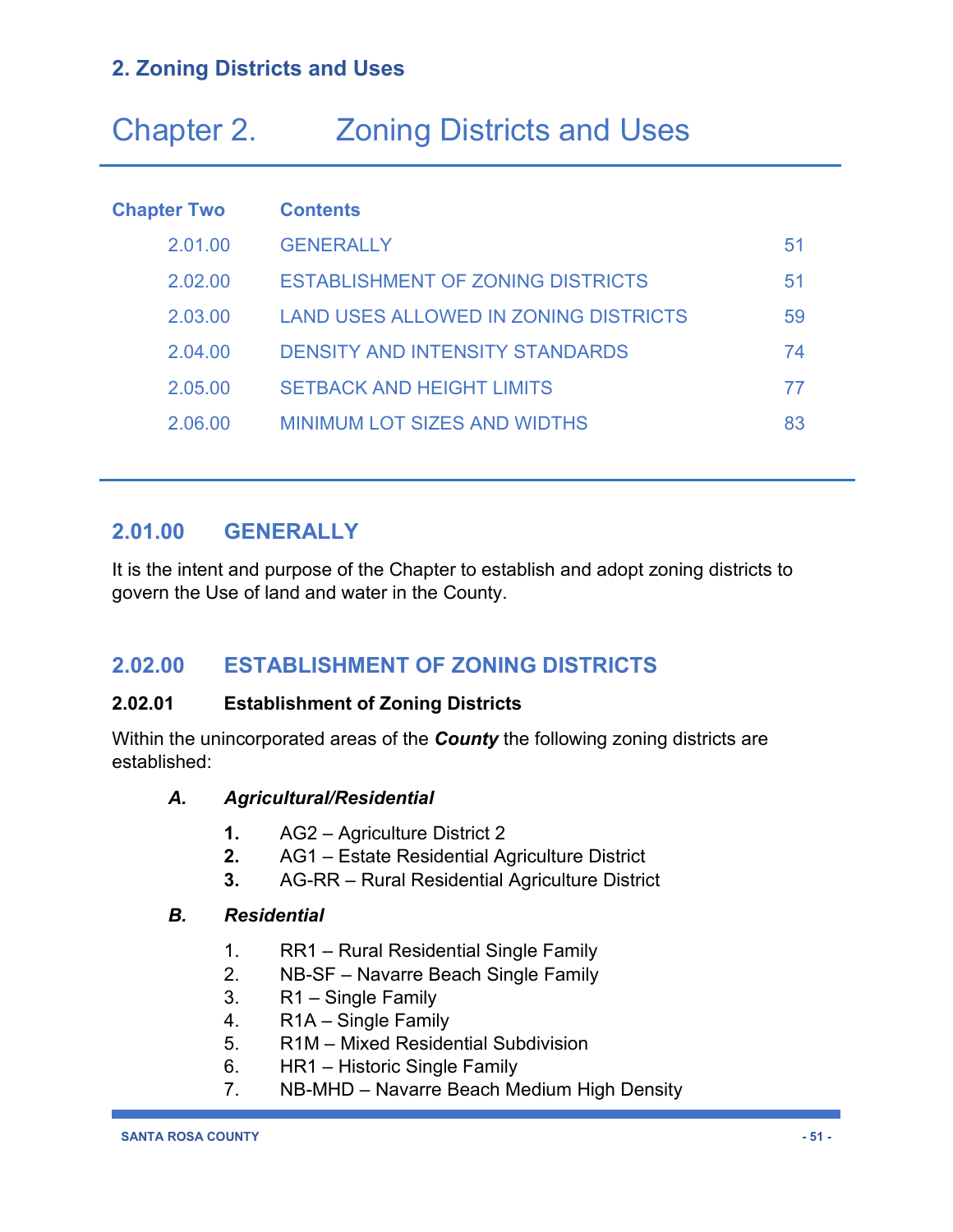- 8. R2 Medium Density
- 9. R2M Medium Density Mixed
- 10. HR2 Historic Multiple Family
- 11. NB-MD Navarre Beach Medium Density
- 12. R3 Medium High Density
- 13. NB-HD Navarre Beach High Density

## *C. Commercial and Business*

- 1. NC Neighborhood Commercial
- 2. HCD Highway Commercial Development
- 3. TC1 Town Center Core
- 4. HC1 Historic Commercial
- 5. NB-C Navarre Beach Commercial
- 6. NB-H Navarre Beach Hotel

### *D. Industrial*

- 1. M1 Light Industry
- 2. M2 General Industry
- 3. PIT 1 Borrow Pit and Land Clearing Debris Disposal Facilities
- 4. PIT 2 Construction and Demolition Debris Facilities

### *E. Marina*

- 1. C1M Marina
- 2. C2M Marina and Yacht Club

## *F. Planned Developments*

- 1. PUD Planned Unit Development
- 2. PBD Planned Business District
- 3. PID Planned Industrial Development
- 4. NB-PMUD Navarre Beach Planned Mixed Use Development

#### *G. Public*

- 1. P1 Passive Park
- 2. P2 Active Park
- 3. NB-Con/Rec Navarre Beach Conservation/Recreation
- 4. NB-U Navarre Beach Utilities
- 5. MIL Military Installation

## **2.02.02 Establishment of Overlay Districts**

The following overlay districts are established. The Uses allowable by the underlying zoning district shall apply, except as limited by the Use requirements of the overlay district provisions established in Chapter 7 of the LDC*.*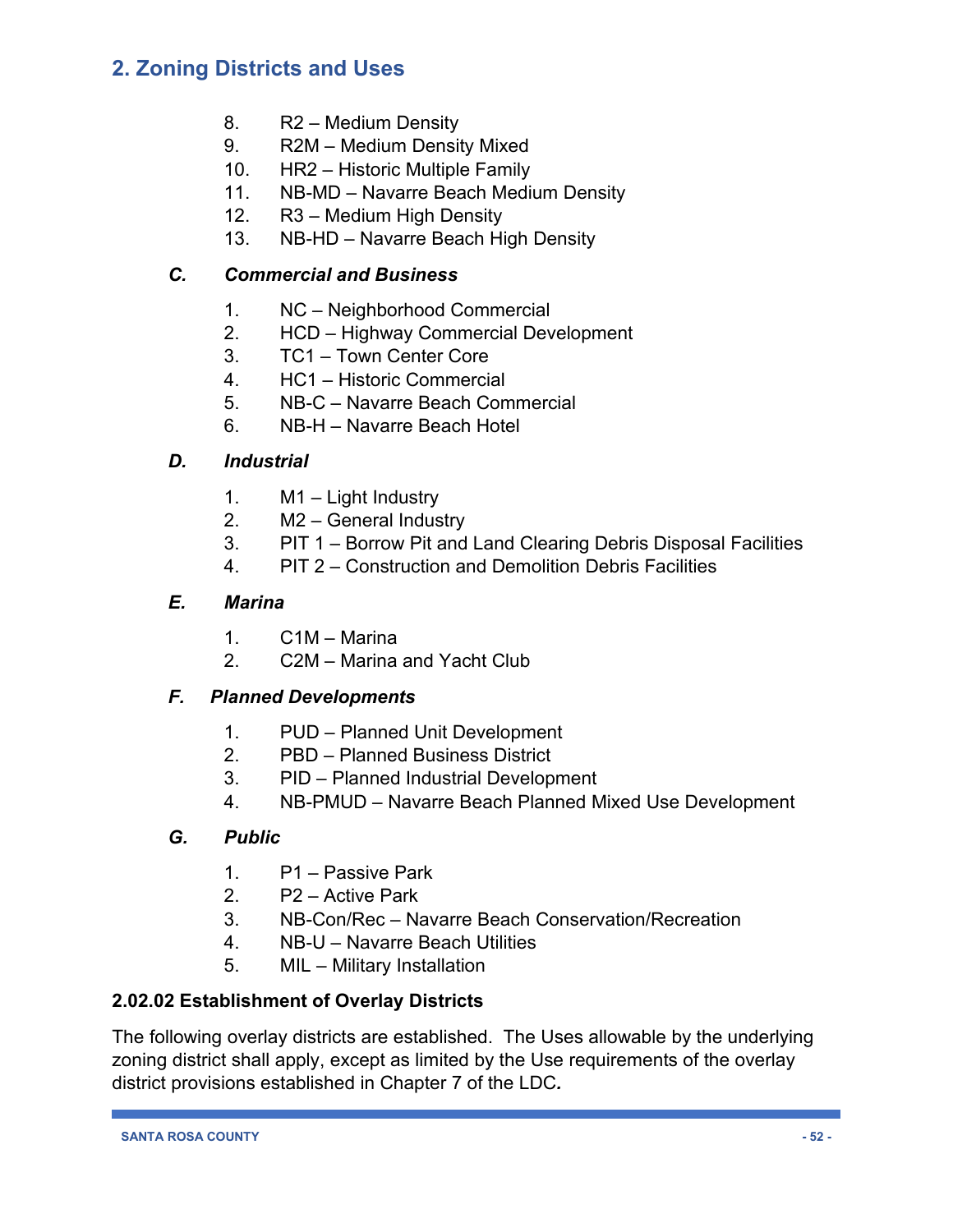- **A.** Bagdad Historic Overlay District
- **B.** Bagdad Historic Conservation Overlay District
- **C.** East Milton Area Wellfield Protection Overlay District
- **D.** Rural Protection Zone
- **E.** Garcon Point Protection Area
- **F.** Navarre Beach Commercial Core Area
- **G.** Rosemary Sound Overlay

## **2.02.03 Official Zoning Map**

Zoning districts hereby established are declared to be in effect upon all land and water areas included within the boundaries of each district as shown on the Official Zoning Map (see rules of interpretation of boundaries in section 1.06.04 of the LDC). After adoption of the LDC, amendments of the Zoning Map shall be made by Plat or metes and bounds descriptions, which shall be the best evidence of the boundaries amended or created, and shall control unless a scriveners or other error in such Plat or description is manifestly contrary to the intent of the amending ordinance.

Residential densities depicted in the zoning districts must also abide by the Future Land Use category that governs each property and is adopted and amended through the Santa Rosa Comprehensive Plan.

## **2.02.04 Purpose of Each Zoning District**

## **A. Agricultural/Residential Districts**

*Agriculture 2 (AG2) –* To provide suitable areas for agricultural and silviculture endeavors. This district is characterized by relatively large parcels of land being devoted to the production of food or fiber. This district may also include single family detached structures and as specifically provided for in these regulations conditional uses for community facilities and utilities which service specifically the residents of this district or which are benefited by and compatible with the agricultural activities within the district and the farming environment. The allowable density for Agriculture 2 is 1 dwelling unit per 15 acres.

*Estate Residential Agriculture (AG1)–* To provide suitable areas for low density residential development. This district is characterized by single family detached structures and such other structures that are accessory to the residence. This district may also include conditional uses for community facilities and utilities that service specifically the residents of this district or which are benefited by and compatible with a rural residential and farming environment. The allowable density for Estate Residential Agriculture is 1 dwelling unit per 5 acres.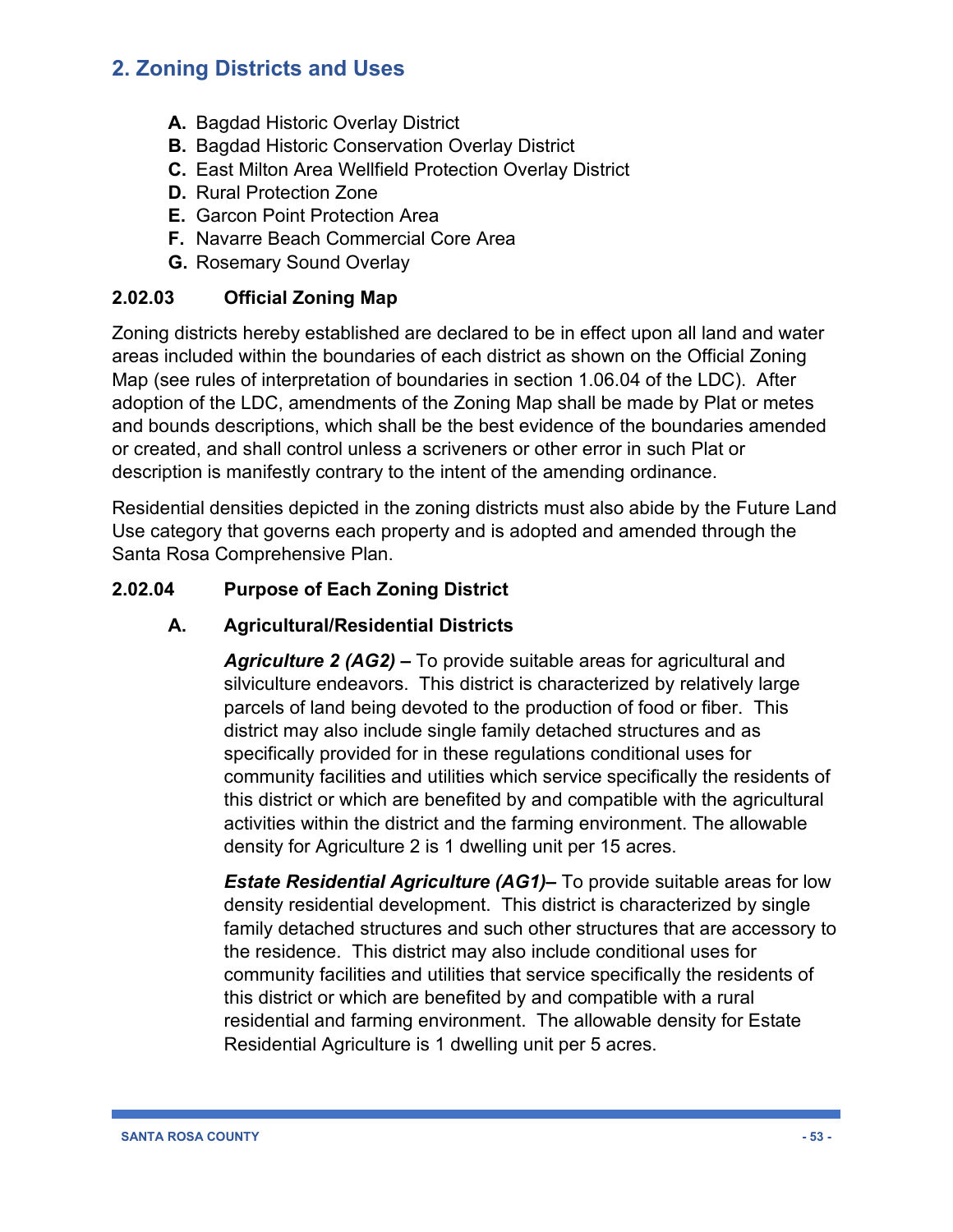*Rural Residential Agriculture (AG-RR) –* To provide suitable areas for low density residential development. This district is characterized by single family detached structures and such other structures that are accessory to the residence. This district may also include conditional uses for community facilities and utilities that service specifically the residents of this district or which are benefited by and compatible with a rural residential and farming environment. The allowable density for Rural Residential Agriculture is 1 dwelling unit per acre.

### **B. Residential**

*Rural Residential Single Family (RR-1) –* To provide suitable areas for low density residential development where urban services and facilities will be fully provided or where the extension or where the extension of such services is capable of immediately being physically and economically facilitated by the developer. This district will be characterized by single family detached structures and such other structures that are accessory to the single family residence and on parcels one half (1/2) acre or greater.

*Navarre Beach – Single Family (NB-SF) –* To provide low population density area, typically 0 to 1 dwelling per platted lot. There are certain structures and uses required to serve utilities and non-commercial recreational needs of such areas that are permitted.

*Single Family Residential (R-1) –* To provide suitable areas for low density residential development where appropriate urban services are provided or where the extension of such services and facilities will be physically and economically facilitated. This district will be characterized by single family detached structures and such other structures as are accessory thereto. The density shall not exceed 4 dwelling units per acre for platted lots and  $\frac{1}{4}$  acre (10,890 sq. ft) for metes and bounds lots.

*Single Family Residential (R-1A) –* To provide suitable areas for low density residential development where appropriate urban services are provided or where the extension of such services and facilities will be physically and economically facilitated. This district will be characterized by single family detached structures and such other structures as are accessory thereto. The density shall not exceed 6 dwelling units per acre.

*Mixed Residential Subdivision (R-1M) –* To provide suitable areas for low density residential development where appropriate urban services and facilities are provided or where the extension of such services and facilities will be physically and economically facilitated. This district will be characterized by single family detached structures and such other structures as are accessory thereto. The density shall not exceed 4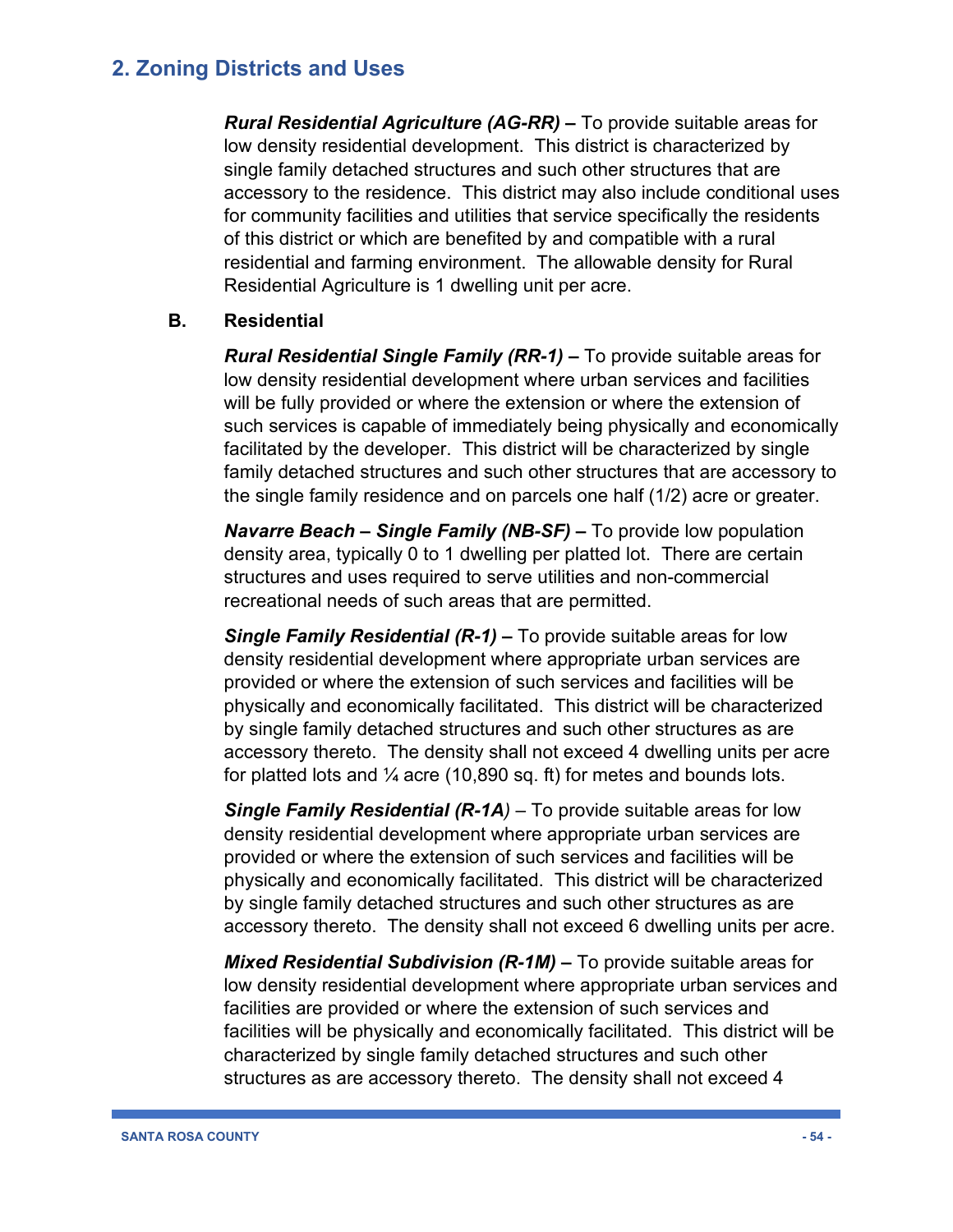dwelling units per acre for platted lots and  $\frac{1}{4}$  acre (10,890 sq. ft) for metes and bounds lots.

*Historic Single Family Residential (HR-1) –* To provide protection, enhancement, perpetuation and use of structures or sites of special character or special architectural, archeological or historic interest or value and that reflect Bagdad's cultural, social, political and architectural history. This district allows single family detached structures and such other structure as are accessory thereto, these structures must meet architectural standards as set forth in the Bagdad Design Manual.

*Navarre Beach Medium High Density (NB-MHD) –* To provide a medium population density residential area that recognizes the desirability of maintaining open space. The density is four (4) dwelling units per platted lot.

*Medium Density Residential (R-2) –* To provide suitable areas for medium density development where sufficient urban services and facilities are available or will be prior to development, or where the extension of such services and facilities will be physically and economically facilitated. It is the intent of this district to permit single, two family and multiple family structures to a maximum density of ten (10) dwelling units per acre. The density of new development proposals shall be compatible with existing development and the preservation of stable established areas, the cultivation of smooth transitions in residential densities and utilization of unique physical features.

*Medium Density Mixed Residential (R-2M) –* To provide suitable areas for medium density development where sufficient urban services and facilities are available or will be prior to development, or where the extension of such services and facilities will be physically and economically facilitated. It is the intent of this district to permit single, two family and multiple family structures to a maximum density of ten (10) dwelling units per acre. The density of new development proposals shall be compatible with existing development and the preservation of stable established areas, the cultivation of smooth transitions in residential densities and utilization of unique physical features.

*Historic Multiple Family Residential (HR-2) –* To provide protection, enhancement, perpetuation and use of structures or sites of special character or special architectural, archeological or historic interest or value and that reflect Bagdad's cultural, social, political and architectural history. This district allows single family detached structures and such other structure as are accessory thereto, these structures must meet architectural standards as set forth in the Bagdad Design Manual.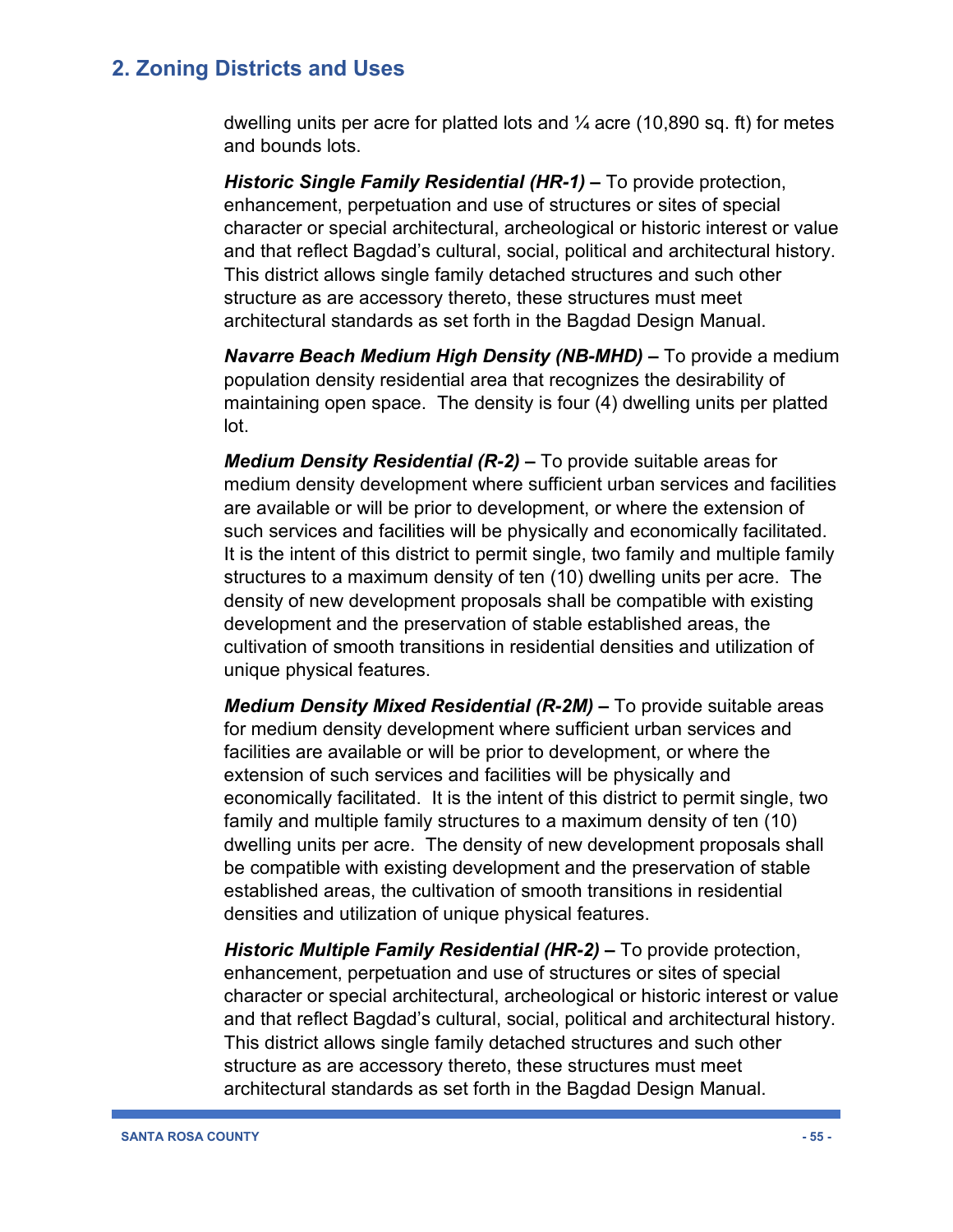*Navarre Beach Medium Density Residential (NB-MD) –* To provide a medium population density residential area that recognizes the desirability of maintaining open space. The density is ten (10) dwelling units per acre.

*Medium High Density Residential (R-3) –* To provide suitable areas for medium to high density residential where sufficient urban services and facilities are available or will be prior to development or where the extension of such services and facilities will be physically and economically facilitated. It is the intent of this district to permit single, two family and multiple family structures to a maximum density of eighteen (18) dwelling units per acre.

*Navarre Beach High Density Residential (NB-HD*) – To provide a high population density residential area that recognizes the desirability of maintaining open space. The density is thirty (30) dwelling units per acre. This district shall be limited to the Commercial Core Area Only.

### **C. Commercial and Business**

*Neighborhood Commercial (NC) –* To provide for a limited range of commercial uses in appropriate and easily accessible locations adjacent to residential areas and having access to a limited market area. This district is designed to be situated adjacent to residential areas. It is intended to provide low intensity commercial uses that primarily offer goods, services and opportunity for office employment in close proximity to residential areas. All neighborhood commercial uses must be located adjacent to a collector or arterial roadway.

*Highway Commercial Development (HCD) –* To provide for a wide range of commercial uses in appropriate and easily accessible locations adjacent to major transportation corridors and having access to a wide market area. This district is intended to be situated along selected segments of major thoroughfares in the vicinity of major intersections. Additionally, this district is generally located adjacent to districts characterized by medium to high density residential development and areas of more intensive commercial use. It is intended that the site plan criteria assist in evaluating economic implications with a view toward generating a stable economy and efficient, timely and economical delivery of needed public facilities and services.

*Town Center Core (TC-1) –* To provide a mixed use commercial and residential district with a maximum residential density of ten (10) dwelling units per acre. This district shall be characterized by small scale commercial development and varied architecture.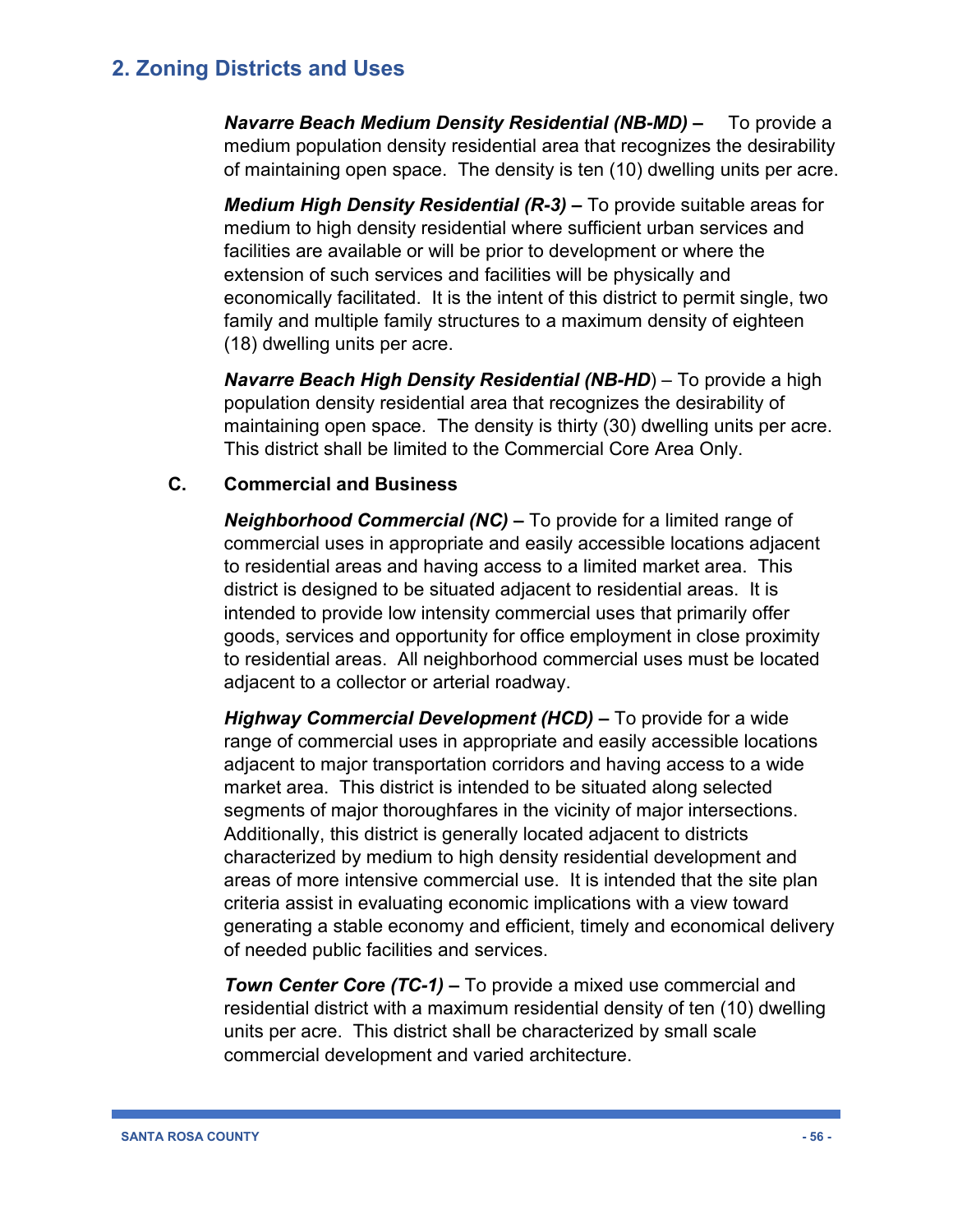*Historic Commercial (HC-1) –* To provide protection, enhancement, perpetuation and use of structures or sites of special character or special architectural, archeological or historic interest or value and that reflect Bagdad's cultural, social, political and architectural history. This district allows single family detached structures and such other structure as are accessory thereto, these structures must meet architectural standards as set forth in the Bagdad Design Manual.

*Navarre Beach Commercial (NB-C) –* To provide for the retailing of commodities and the furnishing of selected services. This district is intended to encourage full development of essential commercial uses while protecting nearby residential properties from any adverse effects of commercial activity.

*Navarre Beach Hotel (NB-H) –* To provide for the placement of hotel developments with ancillary commercial and recreational uses.

### **D. Industrial**

*Restricted Industrial (M-1) –* To provide for a limited range of industrial and related uses which conform to a high level of Performance Standards. Industrial activity of this type is intended to be carried out within completely enclosed buildings and outdoor storage must be visually screened from adjacent residential areas.

*General Industrial (M-2) –* To provide for intensive industrial uses such as heavy manufacturing, processing, fabrication and other activities. Community facilities and trade establishments which provide needed services to industrial development also may be accommodated in this district.

*Borrow Pit and Land Clearing Disposal Facility (PIT 1) –* To provide policies, requirements and procedures to regulate and control the location and expansion of borrow pits and land clearing disposal facilities (LCD) and ensure that all facilities are located in a manner that will promote public health, safety, general welfare and the physical and economic development of the area.

*Borrow Pit and Construction and Demolition Debris Facility (PIT 2) –* To provide policies, requirements and procedures to regulate and control the location and expansion of borrow pits and construction and demolition debris (C&D) facilities or Class 1 & 3 landfills and ensure that all facilities are located in a manner that will promote public health, safety, general welfare and the physical and economic development of the area.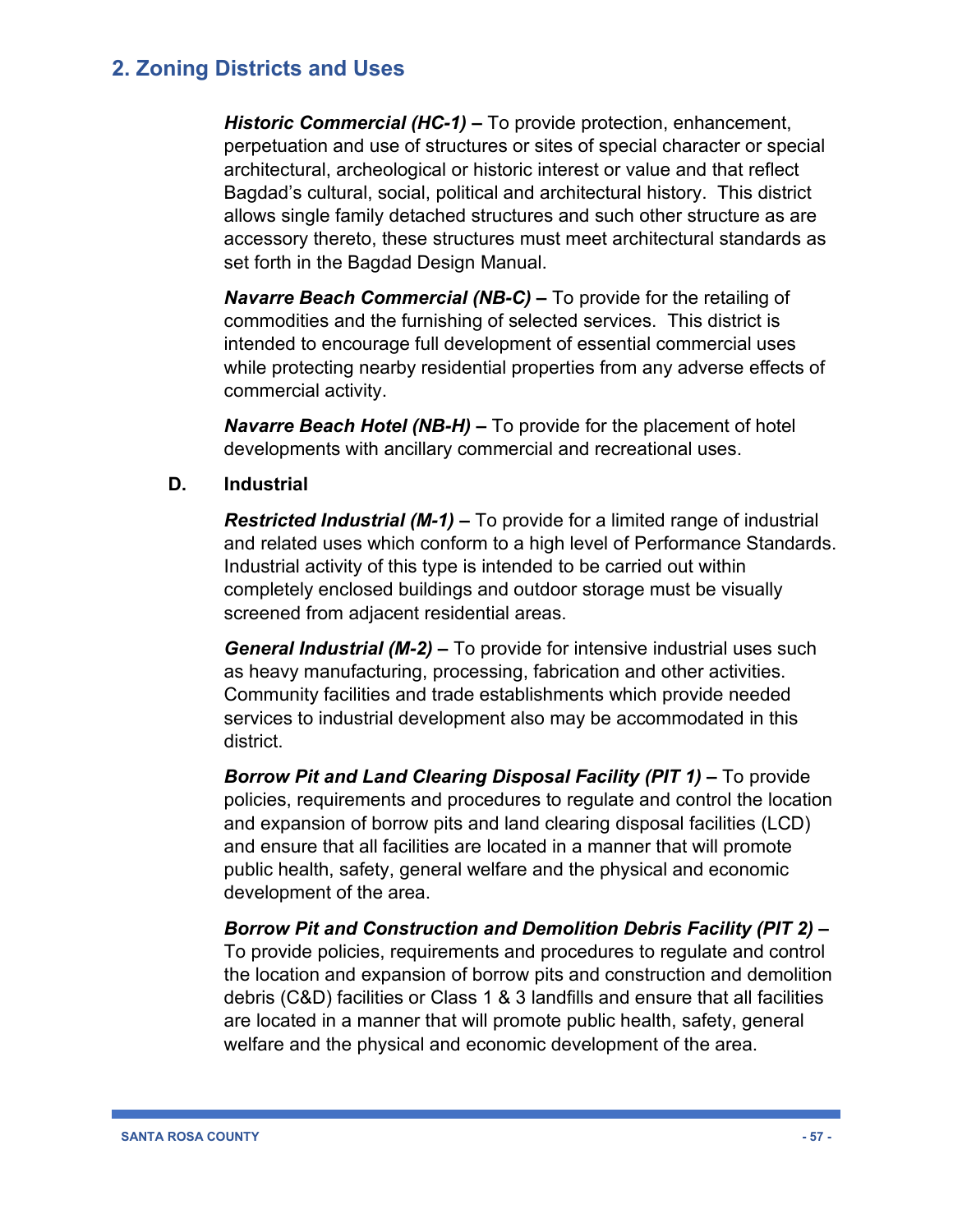#### **E. Marina**

*Marina (C-1M) –* To provide for facilities oriented to users of docks, moorings and watercraft with limited commercial services. This district is intended to be used primarily for the docking, servicing, repairing and storage of watercraft. Watercraft sales and rentals may also be accommodated in this district. Major repair involving reconstruction or substantial alterations are prohibited.

*Marina and Yacht Club (C-2M) –* To provide for facilities oriented to users of docks, moorings and watercraft with limited commercial services. This district is intended to be used primarily for the docking, servicing, repairing and storage of watercraft. Major repair involving reconstruction or substantial alterations are prohibited.

### **F. Planned Development**

*Planned Unit Development (PUD) –* To provide for the development of land as planned communities that preserve the natural amenities and encourage scenic and functional open areas which accomplishes a more desirable environment that would not be possible through the strict application of the minimum requirements of these requirements. This would provide for an efficient use of land resulting in smaller networks of streets and utilities, thereby lowering development and housing costs and providing a stable environmental character compatible with surrounding areas.

*Planned Business District (PBD) –* To provide for planned developments along major arterials with business, commercial centers and housing. This district is designed to encourage flexible and creative concepts of site planning; preserve natural amenities of the land by encouraging functional open spaces; and provide for an efficient use of land resulting in smaller networks of streets and utilities thereby lowering development and housing costs and providing a stable environmental character compatible with surrounding areas.

*Planned Industrial Development (PID) –* To provide for planned industrial developments along major arterials. This district is designed to encourage flexible and creative concepts of site planning; preserve natural amenities of the land by encouraging functional open spaces and provide for an efficient use of land resulting in smaller networks of streets and utilities thereby lowering development costs and providing a stable environmental character compatible with surrounding areas.

*Navarre Beach Planned Mixed Use Development (NB-PMUD) –* To provide innovative arrangements of development types to promote natural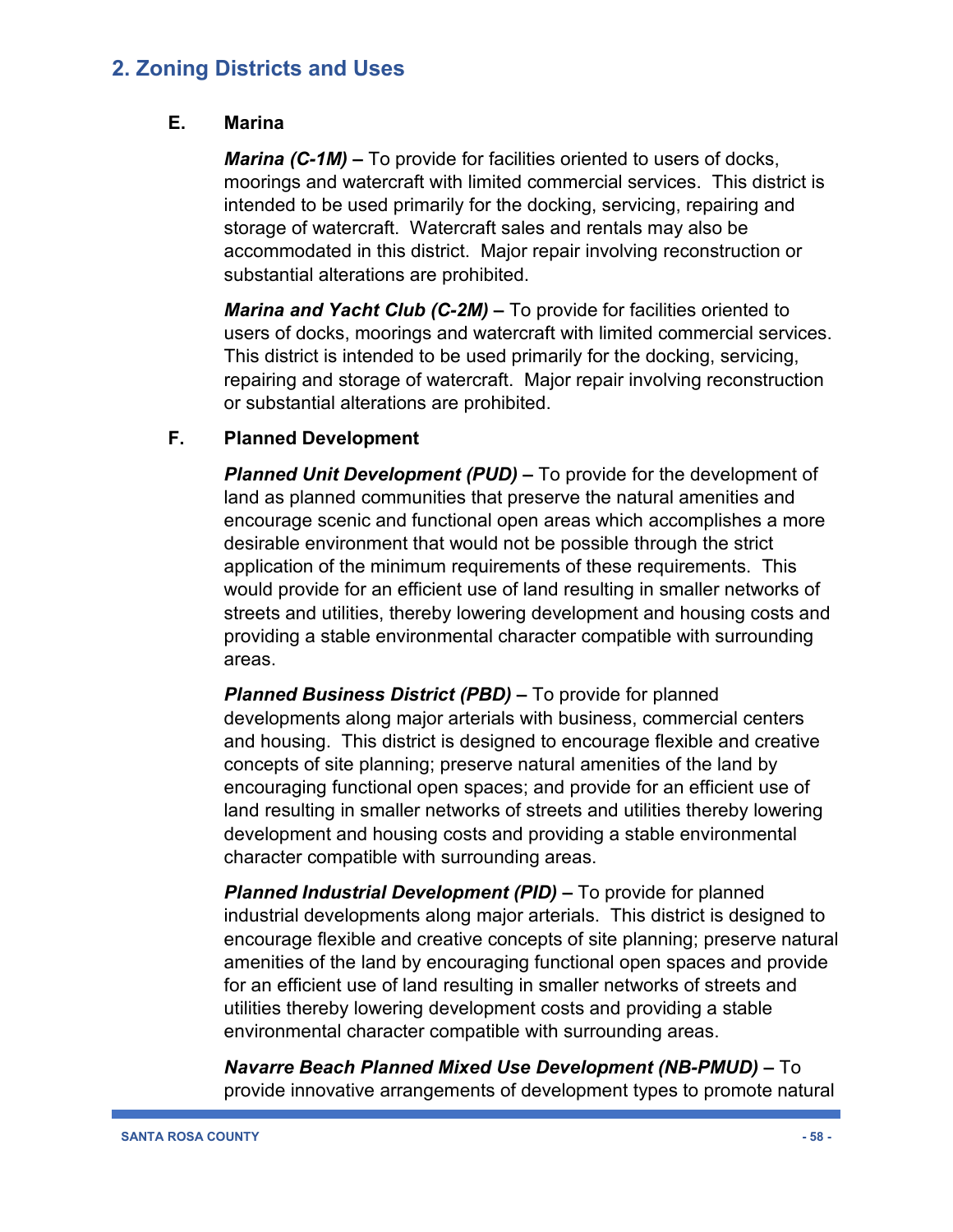resource enhancement and to promote open spaces around buildings. This district allows an intense use mixture of residential and commercial activity. This district allows 30 dwelling units per acre and is limited to the Commercial Core Area only.

## **G. Public**

*Passive Park (P-1)* – To provide for passive recreational functions. It is intended for public and quasi-public lands, open space, spoil sites, and estuarine areas; the uses of which are limited to walkways, paths, sanitary facilities, and refuse containers.

*Active Park (P-2) –* To provide for active recreational uses. It is intended for public and quasi-public lands, open space, spoil sites and estuarine areas, outdoor sports and recreational activities in which participants are actively engaged, but which may also provide entertainment for spectators.

*Navarre Beach Conservation/Recreation (NB-Con/Rec) –* To provide for the preservation and maintenance of land for outdoor recreational use and open space.

*Navarre Beach Utilities (NB-U*) – To provide for lands and structures used primarily for public utilities and service structures.

*Military Installation (MIL) –* To provide for properties that are owned by or identified to be exclusively used by the United States Military.

# **2.03.00 LAND USES ALLOWED IN ZONING DISTRICTS**

## **2.03.01 Generally**

**A.** Table 2.03.02 a – c describes the Land Uses that are permissible, prohibited or permissible subject to Conditional Use standards and procedures or permissible when complying with supplemental standards in addition to the standards for the zoning district. Issuance of Development Orders or Building Permits for any specific Land Use requires compliance with the use standards referenced in Table 2.03.02  $a - c$ , as well as with site design standards, wetlands and other environmental standards, conditional standards when applicable and supplemental standards when applicable

**B.** Table 2.03.02 a – c shall be implemented as follows:

**1.** The cell at the intersection of the column for the zoning and the row for the land use is the location of information regarding whether the use is permissible in that zoning district.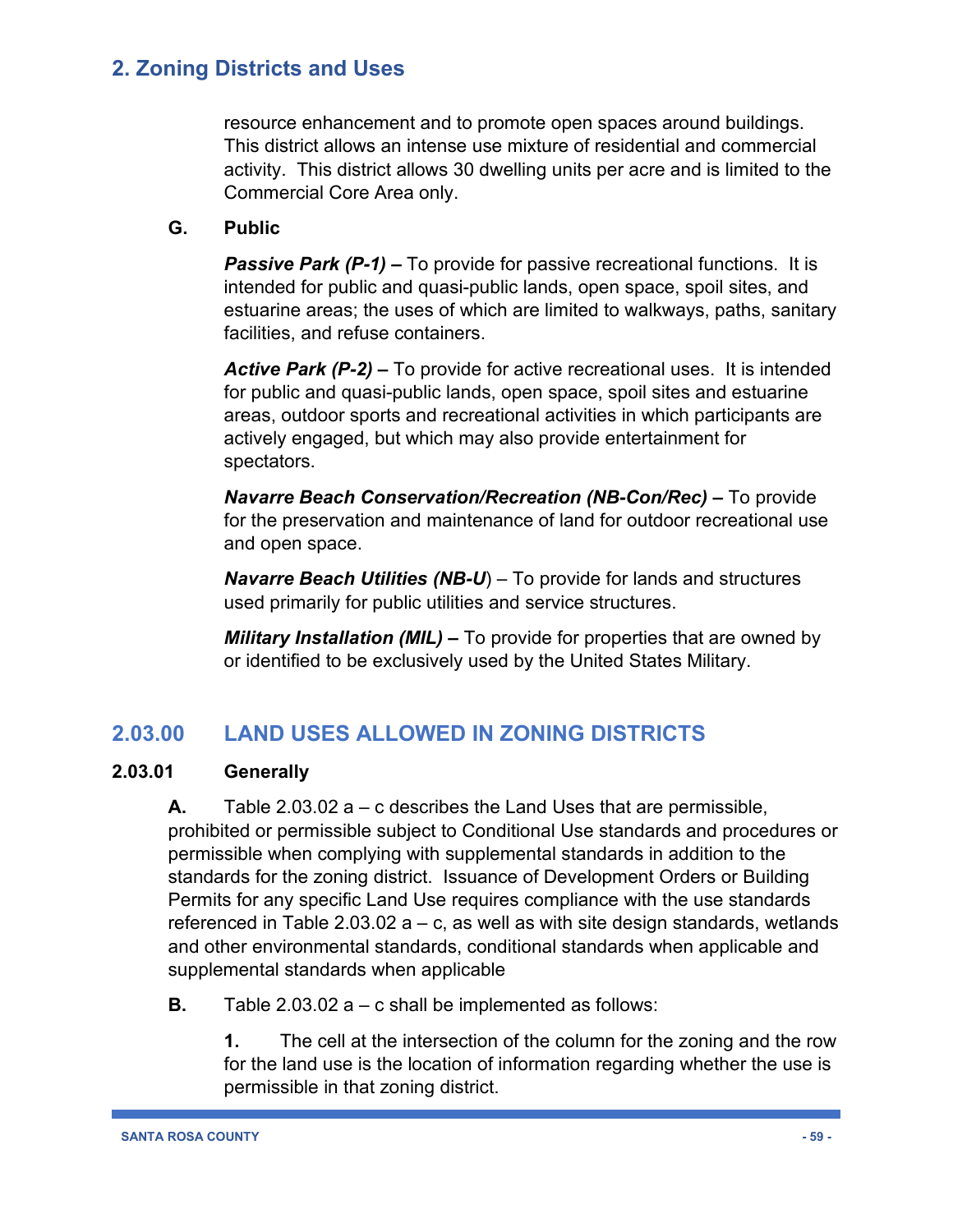**2.** The letter "P" in the cell indicates that the land use is permissible, subject to compliance with the standards of the zoning district.

**3.** The letter "A" in the cell indicated that the land use is permissible only as an accessory use, subject to compliance with general standards for accessory uses and any specific standards for the particular accessory use. Standards for accessory uses are set forth in section 5.02.00.

**4.** The letter "C" in the cell indicates that the land use is not allowed by right but is permissible only when compliant with additional standards (conditions) for the use and must be approved through the conditional use review procedures established in section 11.02.00. Standards for Conditional Uses are set forth in section 5.07.00.

**5.** The letter "S" in the cell indicates that the land use is not allowed by right but is permissible only when compliant with additional standards (special exceptions) for the use and must be approved through the special exception review procedures established in section 11.02.00. Standards for Special Exceptions are set forth in section 5.06.00.

**6.** When there is no letter contained in the cell, the land use is prohibited.

**C.** Any land use that is not identified in Table 2.03.02  $a - c$  is prohibited unless it is substantially similar to a land use named in Table 2.03.02  $a - c$ . A determination regarding similarity of such a land use shall be made as follows:

**1.** A requested use shall be considered substantially similar when the characteristics of the requested use are equivalent in type, intensity, degree or impact when compared to a use named in Table 2.03.02. Such characteristics include, but are not limited to:

**a.** Trip generation rates;

**b.** Typical hours of operation;

**c.** Types of traffic associated with the use (such as trucks or delivery vehicles, automobiles, recreational vehicles or other vehicles);

**d.** Features of the use that generate noise, odor, electromagnetic interference or vibration;

**e.** Type and extent of parking including whether parking areas are lighted;

- **f.** Use of loudspeakers; and
- **g.** Use of outdoor storage.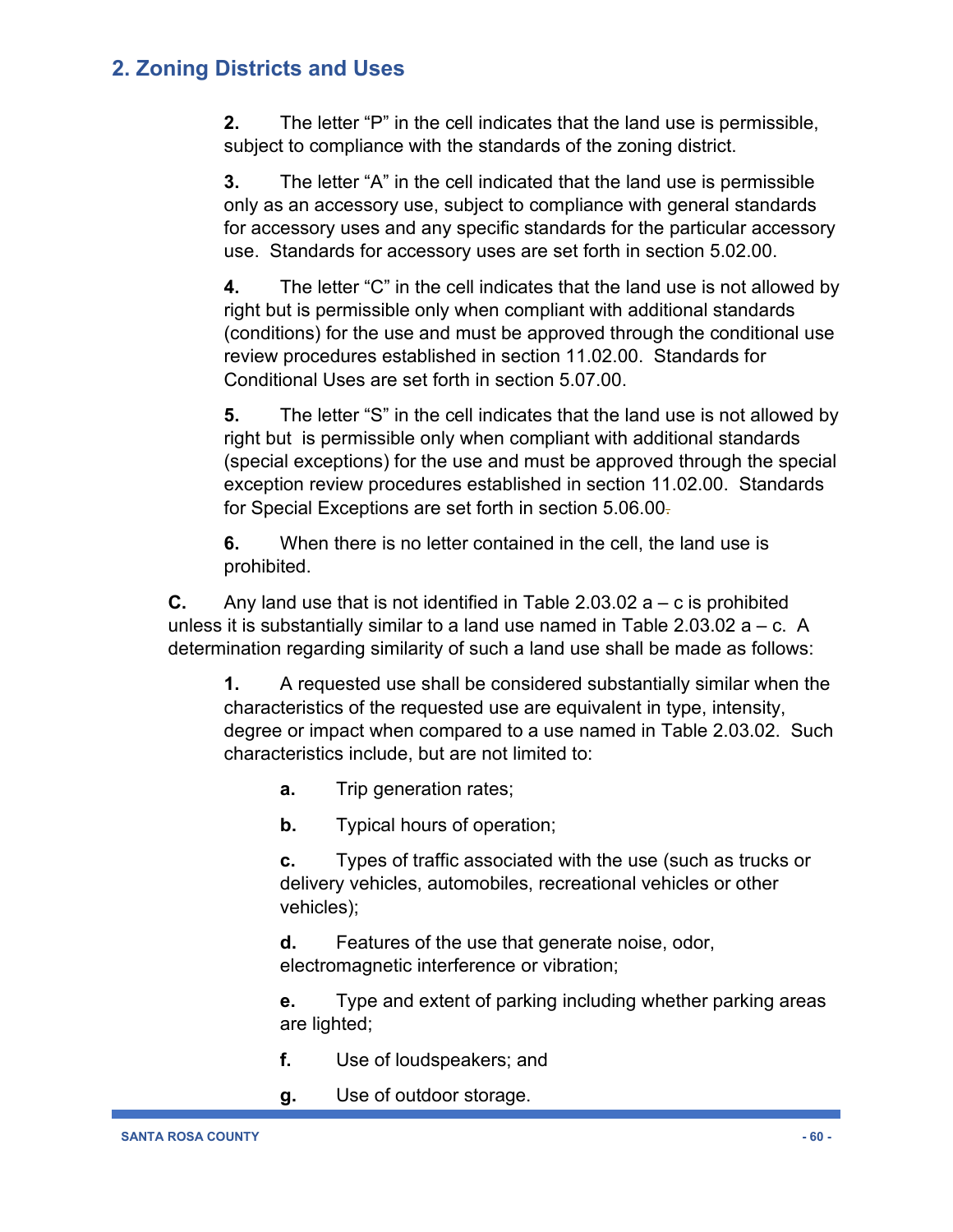#### **2.03.02 Land Uses**

- **A.** Legend:
	- 1.  $P =$  Permitted subject to standards for the zoning district
	- 2. A = Accessory, subject to standards for Accessory Uses in section 5.02.00

3. C = Conditional. Subject to additional standards for the use and additional review and approval procedures. (see section 5.07.00 et seq)

4. S = Special Exceptions, subject to standards for the zoning district and additional standards for the specific use. The numbers indicate the section of this LDC that contains the supplemental standards. (see section 5.06.00 et seq.)

5. Uses that are not listed or found to be substantially similar to listed uses are prohibited. All listed uses are prohibited in those districts where no indicator ("P", "A", "C", "S") is provided.

| <b>Land Uses</b>                                    | AG-<br><b>RR</b>           | AG1                        | AG <sub>2</sub> | RR1                     | R <sub>1</sub> | R <sub>1</sub> M | R <sub>1</sub> A | R <sub>2</sub>             | <b>R2M</b>                 | R <sub>3</sub>             | HR1            | HR <sub>2</sub>         | NB-<br><b>SF</b> | NB-<br><b>MHD</b> | NB-<br><b>MD</b> | NB-<br>HD |
|-----------------------------------------------------|----------------------------|----------------------------|-----------------|-------------------------|----------------|------------------|------------------|----------------------------|----------------------------|----------------------------|----------------|-------------------------|------------------|-------------------|------------------|-----------|
| <b>Accessory Parking</b><br>Lots                    |                            |                            |                 |                         |                |                  |                  | C<br>5.<br>07              | $\mathbf C$<br>5.<br>07    | $\mathsf{C}$<br>5.<br>07   |                |                         |                  |                   |                  |           |
| Accessory<br><b>Structures</b>                      | $\mathsf{A}$               | A                          | $\mathsf{A}$    | A                       | $\overline{A}$ | A                | $\mathsf{A}$     | Α                          | $\mathsf{A}$               | A                          | $\mathsf{A}$   | A                       |                  |                   |                  |           |
| Administrative<br>Services                          | $\overline{C}$<br>5.<br>07 | $\overline{C}$<br>5.<br>07 |                 |                         |                |                  |                  |                            |                            | $\overline{C}$<br>5.<br>07 |                |                         |                  |                   |                  |           |
| <b>Adult Day Care</b>                               | $\overline{C}$<br>5.<br>07 |                            |                 |                         |                |                  |                  | $\overline{C}$<br>5.<br>07 | $\overline{C}$<br>5.<br>07 | $\overline{C}$<br>5.<br>07 |                |                         |                  |                   |                  |           |
| Barn                                                | $\overline{A}$             | $\boldsymbol{\mathsf{A}}$  | $\overline{A}$  | A                       | $\overline{A}$ | A                | $\overline{A}$   | A                          | $\overline{A}$             | $\overline{A}$             | $\overline{A}$ | A                       |                  |                   |                  |           |
| <b>Boarding Houses</b><br>and Transient<br>Quarters | $\overline{C}$<br>5.<br>07 | $\overline{c}$<br>5.<br>07 |                 |                         |                |                  |                  |                            |                            |                            |                | P                       |                  |                   |                  |           |
| <b>Business and</b><br><b>Professional Offices</b>  | $\overline{C}$<br>5.<br>07 | $\overline{C}$<br>5.<br>07 |                 |                         |                |                  |                  |                            |                            | $\mathsf C$<br>5.<br>07    |                |                         |                  |                   |                  |           |
| Cemetery                                            | S<br>5.<br>06              | $\mathbb S$<br>5.<br>06    | S<br>5.<br>06   | $\mathbf S$<br>5.<br>06 | S<br>5.<br>06  | S<br>5.<br>06    | S<br>5.<br>06    | S<br>5.<br>06              | S<br>5.<br>06              | $\mathbf S$<br>5.<br>06    | S<br>5.<br>06  | $\mathbf S$<br>5.<br>06 |                  |                   |                  |           |
| <b>Child Care Services</b>                          | $\overline{C}$<br>5.<br>07 |                            |                 |                         |                |                  |                  | $\mathsf{C}$<br>5.<br>07   | $\mathbf C$<br>5.<br>07    | $\overline{C}$<br>5.<br>07 |                |                         |                  |                   |                  |           |

**Table 2.03.02.a: Land Uses in Base Zoning Districts (Residential)**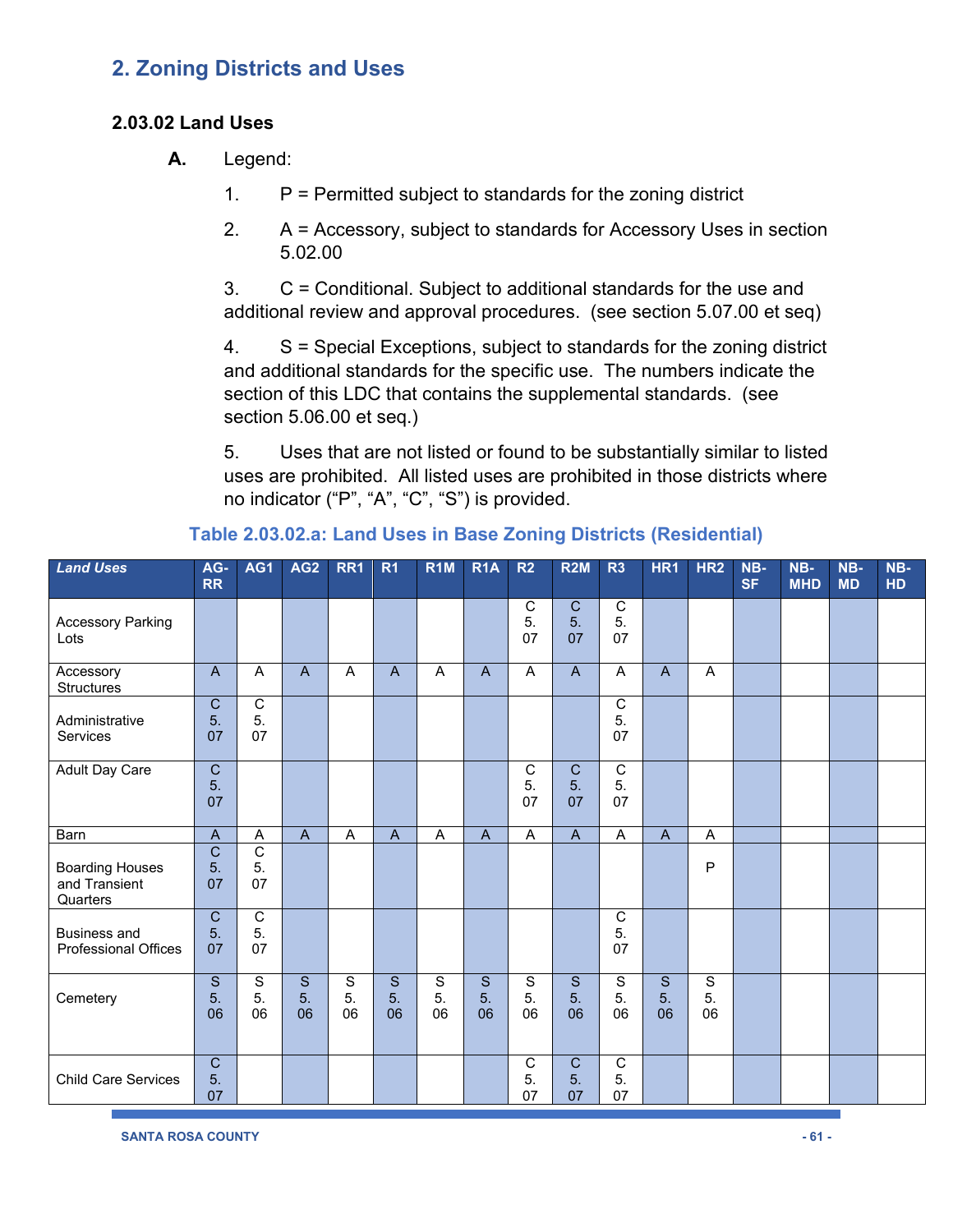| <b>Land Uses</b>                               | AG-                                    | AG1                     | AG <sub>2</sub>                  | RR1                                    | R <sub>1</sub>                            | R <sub>1</sub> M                 | R <sub>1</sub> A                        | R <sub>2</sub>                | <b>R2M</b>                                  | R3                                          | HR1            | HR <sub>2</sub>     | NB-            | NB-                     | NB-            | NB-         |
|------------------------------------------------|----------------------------------------|-------------------------|----------------------------------|----------------------------------------|-------------------------------------------|----------------------------------|-----------------------------------------|-------------------------------|---------------------------------------------|---------------------------------------------|----------------|---------------------|----------------|-------------------------|----------------|-------------|
|                                                | <b>RR</b>                              |                         |                                  |                                        |                                           |                                  |                                         |                               |                                             |                                             |                |                     | <b>SF</b>      | <b>MHD</b>              | <b>MD</b>      | HD          |
| <b>Civic or Cultural</b>                       |                                        |                         |                                  |                                        |                                           |                                  |                                         |                               |                                             | $\overline{C}$                              |                |                     |                |                         |                |             |
| <b>Activities and Clubs</b>                    |                                        |                         |                                  |                                        |                                           |                                  |                                         |                               |                                             | 5.                                          |                |                     |                |                         |                |             |
|                                                |                                        |                         |                                  |                                        |                                           |                                  |                                         |                               |                                             | 07                                          |                |                     |                |                         |                |             |
| <b>Cluster Homes</b><br>Commercial             | $\overline{P}$                         | $\overline{P}$          | $\overline{P}$                   |                                        |                                           |                                  |                                         | $\overline{P}$                | P                                           | $\overline{\mathsf{P}}$                     |                |                     |                |                         |                |             |
| Agriculture                                    |                                        |                         |                                  |                                        |                                           |                                  |                                         |                               |                                             |                                             |                |                     |                |                         |                |             |
|                                                | $\overline{C}$                         | $\overline{C}$          | $\overline{C}$                   |                                        |                                           |                                  |                                         |                               |                                             |                                             |                |                     |                |                         |                |             |
| Commercial                                     | 5.                                     | 5.                      | 5.                               |                                        |                                           |                                  |                                         |                               |                                             |                                             |                |                     |                |                         |                |             |
| Antennas                                       | 07                                     | 07                      | 07                               |                                        |                                           |                                  |                                         |                               |                                             |                                             |                |                     |                |                         |                |             |
| <b>Community Gardens</b>                       | $\overline{P}$                         | $\overline{\mathsf{P}}$ | $\overline{P}$                   | $\overline{P}$                         | $\overline{P}$                            | $\overline{P}$                   | $\overline{P}$                          | $\overline{P}$                | $\mathsf{P}$                                | $\overline{P}$                              |                |                     |                |                         |                |             |
| Dock, Pier or                                  | $\overline{A}$                         | A                       | $\overline{A}$                   | $\overline{A}$                         | $\overline{A}$                            | $\overline{A}$                   | $\overline{A}$                          | A                             | $\overline{A}$                              | $\overline{A}$                              | $\mathsf{A}$   | A                   | $\mathsf{A}$   | A                       | $\overline{A}$ | A           |
| <b>Mooring Device</b>                          |                                        |                         |                                  |                                        |                                           |                                  |                                         |                               |                                             |                                             |                |                     |                |                         |                |             |
| Dog Kennels for<br><b>Breeding</b>             | $\overline{P}$                         | P                       | $\overline{P}$                   |                                        |                                           |                                  |                                         |                               |                                             |                                             |                |                     |                |                         |                |             |
| Dog Boarding and                               | $\overline{P}$                         | P                       | $\overline{P}$                   |                                        |                                           |                                  |                                         |                               |                                             |                                             |                |                     |                |                         |                |             |
| Grooming                                       |                                        |                         |                                  |                                        |                                           |                                  |                                         |                               |                                             |                                             |                |                     |                |                         |                |             |
| <b>Duplex</b>                                  |                                        |                         |                                  |                                        |                                           |                                  |                                         | P                             | P                                           | $\overline{P}$                              |                | $\overline{P}$      |                | $\overline{\mathsf{P}}$ | P              | P           |
| Educational                                    | $\mathsf C$                            | С                       | $\overline{C}$                   | $\mathsf C$                            | $\mathbf C$                               | $\mathbf C$                      | $\overline{C}$                          | $\overline{C}$                | $\overline{C}$                              | $\overline{C}$                              |                |                     |                |                         |                |             |
| Institutions                                   | 5.                                     | 5.                      | 5.                               | 5.                                     | 5.                                        | 5.                               | 5.                                      | 5.                            | 5.                                          | 5.                                          |                |                     |                |                         |                |             |
|                                                | 07                                     | 07                      | 07                               | 07                                     | 07                                        | 07                               | 07                                      | 07                            | 07                                          | 07                                          |                |                     |                |                         |                |             |
| Garage                                         | $\boldsymbol{\mathsf{A}}$              | A<br>$\overline{C}$     | $\overline{A}$<br>$\overline{C}$ | $\mathsf A$<br>$\overline{\mathsf{C}}$ | $\overline{A}$<br>$\overline{\mathsf{C}}$ | $\overline{A}$<br>$\overline{C}$ | $\overline{A}$<br>$\overline{\text{c}}$ | $\mathsf A$<br>$\overline{C}$ | $\boldsymbol{\mathsf{A}}$<br>$\overline{C}$ | $\boldsymbol{\mathsf{A}}$<br>$\overline{C}$ | $\overline{A}$ | A                   |                |                         |                |             |
| <b>Golf Course</b>                             | $\overline{C}$<br>5.                   | 5.                      | 5.                               | 5.                                     | 5.                                        | 5.                               | 5.                                      | 5.                            | 5.                                          | 5.                                          |                |                     |                |                         |                |             |
|                                                | 07                                     | 07                      | 07                               | 07                                     | 07                                        | 07                               | 07                                      | 07                            | 07                                          | 07                                          |                |                     |                |                         |                |             |
| Group Homes 0-6                                | $\overline{P}$                         | $\overline{P}$          | $\overline{P}$                   | $\overline{P}$                         | $\overline{P}$                            | $\overline{P}$                   | $\overline{P}$                          | $\overline{P}$                | $\overline{P}$                              | $\overline{P}$                              |                |                     |                |                         |                |             |
| Residents                                      |                                        |                         |                                  |                                        |                                           |                                  |                                         |                               |                                             |                                             |                |                     |                |                         |                |             |
|                                                | $\overline{C}$                         | $\overline{C}$          |                                  |                                        |                                           |                                  |                                         | P                             | P                                           | $\overline{P}$                              |                |                     |                |                         |                |             |
| Group Homes 7 or                               | 5.                                     | 5.                      |                                  |                                        |                                           |                                  |                                         |                               |                                             |                                             |                |                     |                |                         |                |             |
| more Residents                                 | 07                                     | 07                      |                                  |                                        |                                           |                                  |                                         |                               |                                             |                                             |                |                     |                |                         |                |             |
| <b>Guest Cottage</b>                           | $\mathsf A$<br>$\overline{\mathsf{C}}$ | A<br>$\overline{C}$     | $\overline{A}$                   | Α                                      | $\boldsymbol{\mathsf{A}}$                 | A                                | $\boldsymbol{\mathsf{A}}$               | A                             | $\boldsymbol{\mathsf{A}}$                   | A                                           | $\mathsf{A}$   | Α<br>$\overline{P}$ |                |                         |                |             |
| Guest Houses or                                | 5.                                     | 5.                      |                                  |                                        |                                           |                                  |                                         |                               |                                             |                                             |                |                     |                |                         |                |             |
| <b>Boarding Houses</b>                         | 07                                     | 07                      |                                  |                                        |                                           |                                  |                                         |                               |                                             |                                             |                |                     |                |                         |                |             |
| Home Occupations                               | $\mathsf A$                            | A                       | $\mathsf{A}$                     | Α                                      | $\mathsf{A}$                              | A                                | $\mathsf{A}$                            | A                             | $\boldsymbol{\mathsf{A}}$                   | A                                           | $\mathsf{A}$   | A                   | $\mathsf{A}$   | A                       | $\mathsf{A}$   | A           |
| <b>Horse Farms</b>                             | $\overline{P}$                         | $\overline{P}$          | $\overline{P}$                   |                                        |                                           |                                  |                                         |                               |                                             |                                             |                |                     |                |                         |                |             |
| Libraries,                                     |                                        |                         |                                  |                                        |                                           |                                  |                                         |                               |                                             |                                             |                |                     |                |                         |                |             |
| <b>Community Centers</b><br>and buildings used | $\mathbf C$<br>5.                      |                         |                                  |                                        |                                           |                                  |                                         |                               |                                             |                                             | P              | $\mathsf P$         | P              |                         |                |             |
| exclusively by                                 | 07                                     |                         |                                  |                                        |                                           |                                  |                                         |                               |                                             |                                             |                |                     |                |                         |                |             |
| Governments for                                |                                        |                         |                                  |                                        |                                           |                                  |                                         |                               |                                             |                                             |                |                     |                |                         |                |             |
| public use                                     |                                        |                         |                                  |                                        |                                           |                                  |                                         |                               |                                             |                                             |                |                     |                |                         |                |             |
| Livestock Farms                                | $\mathsf P$                            | P                       | P                                |                                        |                                           |                                  |                                         |                               |                                             |                                             |                |                     |                |                         |                |             |
| Living Quarters in                             | $\overline{A}$                         | $\mathsf{A}$            | $\mathsf{A}$                     |                                        |                                           |                                  |                                         |                               |                                             |                                             |                |                     |                |                         |                |             |
| <b>Barns</b><br>Manufactured                   | $\overline{P}$                         | $\overline{P}$          | $\overline{P}$                   |                                        |                                           | P                                |                                         |                               | $\overline{P}$                              |                                             |                |                     |                |                         |                |             |
| Homes                                          |                                        |                         |                                  |                                        |                                           |                                  |                                         |                               |                                             |                                             |                |                     |                |                         |                |             |
|                                                |                                        |                         |                                  |                                        |                                           |                                  |                                         |                               |                                             |                                             |                |                     |                |                         | $\mathbf C$    | $\mathbf C$ |
| Marina, Private                                |                                        |                         |                                  |                                        |                                           |                                  |                                         |                               |                                             |                                             |                |                     |                |                         | 5.             | 5.          |
|                                                |                                        |                         |                                  |                                        |                                           |                                  |                                         |                               |                                             |                                             |                |                     |                |                         | 07             | 07          |
|                                                | $\overline{C}$                         |                         |                                  |                                        |                                           |                                  |                                         |                               |                                             | ${\rm C}$                                   |                |                     |                |                         |                |             |
| <b>Medical Offices</b>                         | 5.                                     |                         |                                  |                                        |                                           |                                  |                                         |                               |                                             | 5.                                          |                |                     |                |                         |                |             |
| Mobile Homes                                   | 07<br>$\overline{P}$                   | $\overline{P}$          | $\overline{P}$                   |                                        |                                           | P                                |                                         |                               | P                                           | 07                                          |                |                     |                |                         |                |             |
| Mobile Home Parks                              |                                        |                         |                                  |                                        |                                           |                                  |                                         |                               | $\overline{P}$                              |                                             |                |                     |                |                         |                |             |
| <b>Modular Homes</b>                           | $\overline{P}$                         | $\overline{P}$          | $\overline{P}$                   | P                                      | P                                         | P                                | P                                       | P                             | P                                           |                                             |                |                     | $\overline{P}$ | ${\sf P}$               | P              | P           |
| Multi-Family                                   |                                        |                         |                                  |                                        |                                           |                                  |                                         | P                             | $\overline{P}$                              | P                                           |                | $\mathsf P$         |                | P                       | $\overline{P}$ | P           |
| Residential                                    |                                        |                         |                                  |                                        |                                           |                                  |                                         |                               |                                             |                                             |                |                     |                |                         |                |             |

ı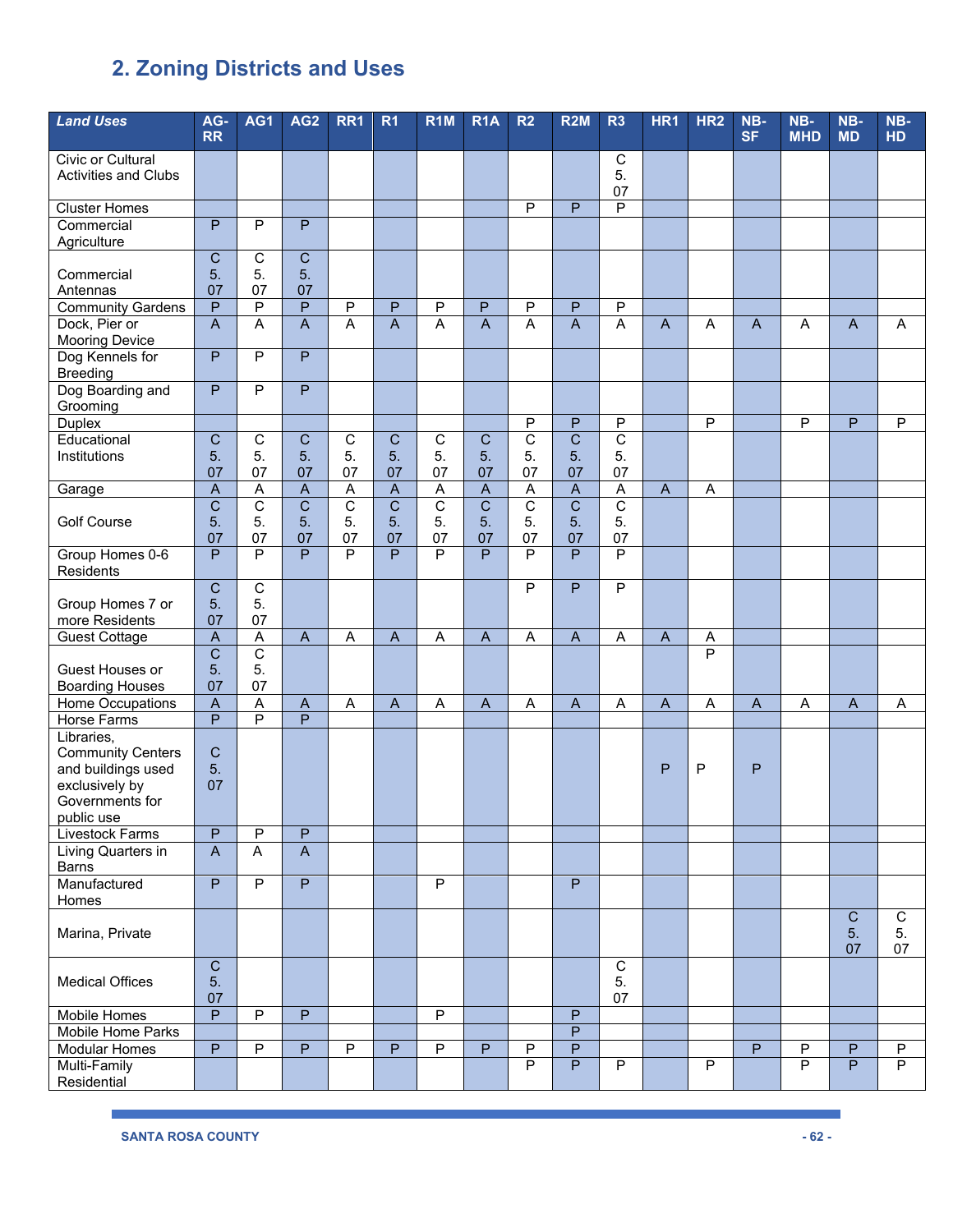| <b>Land Uses</b>                                                                                                                                                                                                                                                                                                                                                                                                                                                                     | AG-<br><b>RR</b>                    | AG1                               | AG <sub>2</sub>                        | RR1                        | R <sub>1</sub>                         | R <sub>1</sub> M           | R <sub>1</sub> A                              | R <sub>2</sub>             | R2M                                    | R3                         | HR <sub>1</sub> | HR <sub>2</sub> | NB-<br><b>SF</b> | $NB-$<br><b>MHD</b>     | NB-<br><b>MD</b> | NB-<br><b>HD</b> |
|--------------------------------------------------------------------------------------------------------------------------------------------------------------------------------------------------------------------------------------------------------------------------------------------------------------------------------------------------------------------------------------------------------------------------------------------------------------------------------------|-------------------------------------|-----------------------------------|----------------------------------------|----------------------------|----------------------------------------|----------------------------|-----------------------------------------------|----------------------------|----------------------------------------|----------------------------|-----------------|-----------------|------------------|-------------------------|------------------|------------------|
| Non Commercial<br>Agriculture                                                                                                                                                                                                                                                                                                                                                                                                                                                        | $\overline{P}$                      | $\overline{P}$                    | $\overline{P}$                         |                            |                                        |                            |                                               |                            |                                        |                            |                 |                 |                  |                         |                  |                  |
| <b>Nursing Homes &amp;</b><br><b>Assisted Living</b><br>Facilities                                                                                                                                                                                                                                                                                                                                                                                                                   | $\overline{C}$<br>5.<br>07          | $\overline{C}$<br>5.<br>07        |                                        |                            |                                        |                            |                                               | $\overline{c}$<br>5.<br>07 | $\overline{C}$<br>5 <sub>1</sub><br>07 | $\overline{c}$<br>5.<br>07 |                 |                 |                  |                         |                  |                  |
| <b>Office Buildings</b>                                                                                                                                                                                                                                                                                                                                                                                                                                                              |                                     |                                   |                                        |                            |                                        |                            |                                               |                            |                                        |                            |                 | $\overline{P}$  |                  |                         |                  |                  |
| Patio Homes                                                                                                                                                                                                                                                                                                                                                                                                                                                                          |                                     |                                   |                                        |                            |                                        |                            |                                               | $\overline{\mathsf{P}}$    | $\overline{P}$                         | $\overline{P}$             |                 |                 |                  |                         |                  |                  |
| Places of Worship                                                                                                                                                                                                                                                                                                                                                                                                                                                                    | $\overline{\mathsf{C}}$<br>5.<br>07 | $\overline{C}$<br>5.<br>07        | $\overline{C}$<br>5.<br>07             | $\overline{C}$<br>5.<br>07 | $\overline{\mathsf{C}}$<br>5.<br>07    | $\overline{c}$<br>5.<br>07 | $\overline{\mathsf{C}}$<br>5.<br>07           | $\overline{C}$<br>5.<br>07 | $\overline{\mathsf{C}}$<br>5.<br>07    | $\overline{C}$<br>5.<br>07 | $\overline{P}$  | $\overline{P}$  |                  |                         |                  |                  |
| Pole Barn                                                                                                                                                                                                                                                                                                                                                                                                                                                                            | $\overline{A}$                      | A                                 | $\overline{A}$                         | $\overline{A}$             | $\overline{A}$                         | $\overline{A}$             | A                                             | A                          | $\overline{A}$                         | $\overline{A}$             | $\overline{A}$  | $\overline{A}$  |                  |                         |                  |                  |
| <b>Poultry Farms</b>                                                                                                                                                                                                                                                                                                                                                                                                                                                                 | $\overline{P}$                      | $\overline{P}$                    | $\overline{P}$                         |                            |                                        |                            |                                               |                            |                                        |                            |                 |                 |                  |                         |                  |                  |
| <b>Private Airstrips</b>                                                                                                                                                                                                                                                                                                                                                                                                                                                             | $\overline{\mathsf{C}}$<br>5.<br>07 | $\overline{\text{C}}$<br>5.<br>07 | $\overline{C}$<br>5.<br>07             |                            |                                        |                            |                                               |                            |                                        |                            |                 |                 |                  |                         |                  |                  |
| Private Clubs and<br>Lodges                                                                                                                                                                                                                                                                                                                                                                                                                                                          |                                     |                                   |                                        |                            |                                        |                            |                                               |                            |                                        |                            |                 | $\overline{P}$  |                  |                         |                  |                  |
| Public and Private<br><b>Utilities and Public</b><br><b>Facilities</b>                                                                                                                                                                                                                                                                                                                                                                                                               | $\overline{C}$<br>5.<br>07          | $\overline{C}$<br>5.<br>07        | $\overline{C}$<br>5 <sub>1</sub><br>07 | $\overline{C}$<br>5.<br>07 | $\overline{C}$<br>5 <sub>1</sub><br>07 | $\overline{c}$<br>5.<br>07 | $\overline{\text{c}}$<br>5 <sub>1</sub><br>07 | $\overline{C}$<br>5.<br>07 | $\overline{C}$<br>5.<br>07             | $\overline{c}$<br>5.<br>07 |                 |                 | P                | P                       | P                | P                |
| <b>Public Fairgrounds</b>                                                                                                                                                                                                                                                                                                                                                                                                                                                            | $\overline{\mathsf{C}}$<br>5.<br>07 | $\overline{C}$<br>5.<br>07        | $\overline{C}$<br>5 <sub>1</sub><br>07 |                            |                                        |                            |                                               |                            |                                        |                            |                 |                 |                  |                         |                  |                  |
| <b>Recreation and Park</b><br>Areas (: baseball<br>fields, basketball<br>courts, bathing<br>beaches, benches,<br>bicycle paths, boat<br>dock, boat<br>launching ramp,<br>botanical garden,<br>cooking grills,<br>fishing pier, football<br>field, horseshoe<br>pitching courts,<br>handball / raquetball<br>courts, lawn<br>bowling, picnic<br>tables, softball<br>fields, shuffleboard<br>courts, soccer fields,<br>swimming pool,<br>tennis courts, track<br>and field facilities) | $\overline{\mathsf{C}}$<br>5.<br>07 | $\overline{C}$<br>5.<br>07        | $\overline{C}$<br>5.<br>07             | $\overline{C}$<br>5.<br>07 | $\overline{\mathsf{C}}$<br>5.<br>07.   | $\overline{c}$<br>5.<br>07 | $\overline{\text{c}}$<br>5 <sub>1</sub><br>07 | $\overline{C}$<br>5.<br>07 | $\overline{C}$<br>5 <sub>1</sub><br>07 | $\overline{C}$<br>5.<br>07 | $\overline{P}$  | $\overline{P}$  | $\overline{P}$   | $\overline{\mathsf{P}}$ | $\overline{P}$   | $\overline{P}$   |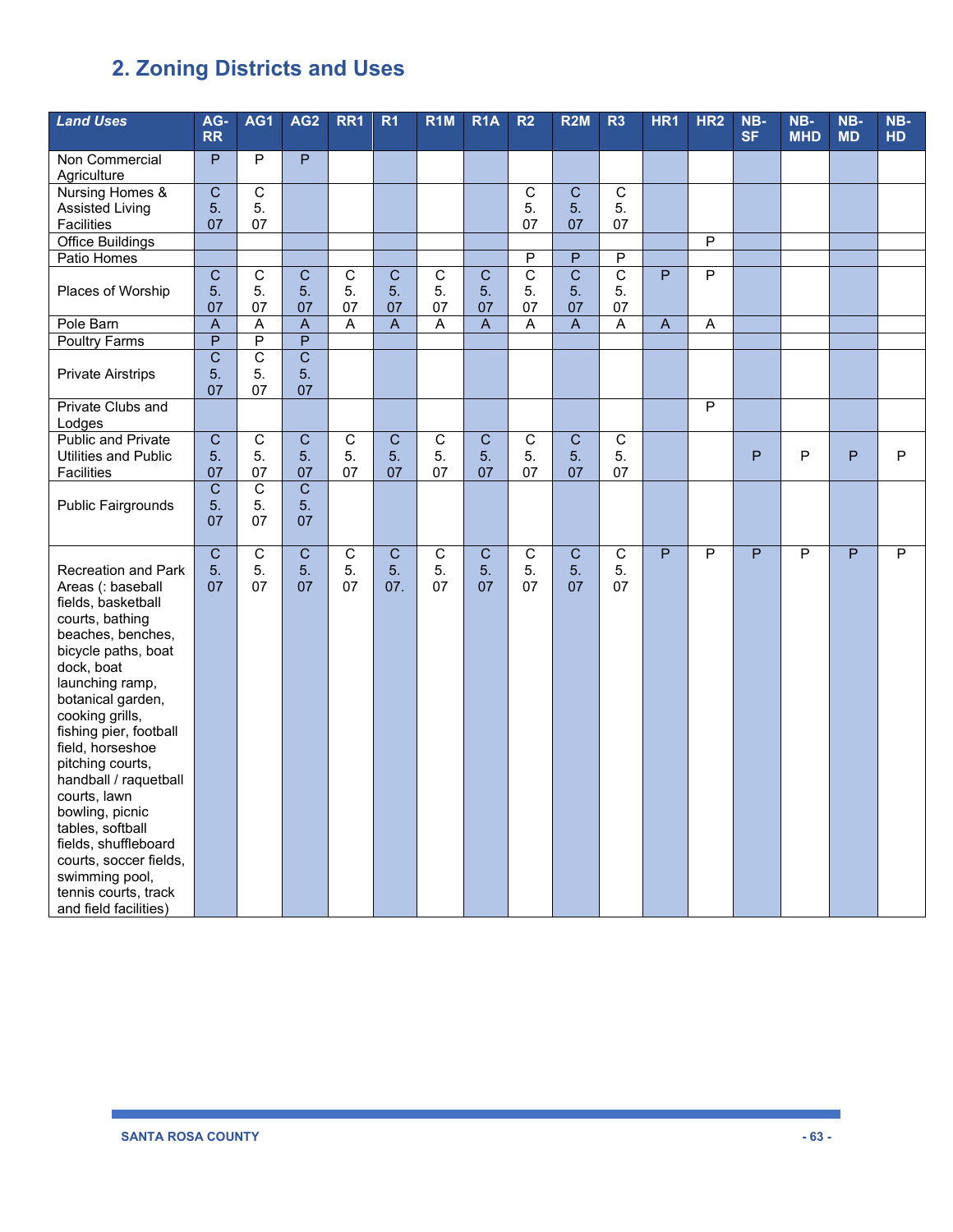| <b>Land Uses</b>                                                                                                                                                                                                                                                                                                                                                                                                                                                                                                                                                                                                                                                     | AG-<br><b>RR</b>                          | AG1                        | AG <sub>2</sub>              | RR <sub>1</sub>         | R <sub>1</sub>            | R <sub>1</sub> M         | R <sub>1</sub> A             | R <sub>2</sub>            | <b>R2M</b>                   | R <sub>3</sub>             | HR <sub>1</sub>           | HR <sub>2</sub> | NB-<br><b>SF</b>        | NB-<br><b>MHD</b>       | NB-<br><b>MD</b>        | NB-<br><b>HD</b>           |
|----------------------------------------------------------------------------------------------------------------------------------------------------------------------------------------------------------------------------------------------------------------------------------------------------------------------------------------------------------------------------------------------------------------------------------------------------------------------------------------------------------------------------------------------------------------------------------------------------------------------------------------------------------------------|-------------------------------------------|----------------------------|------------------------------|-------------------------|---------------------------|--------------------------|------------------------------|---------------------------|------------------------------|----------------------------|---------------------------|-----------------|-------------------------|-------------------------|-------------------------|----------------------------|
| Recreational<br>Activities (archery<br>range, baseball<br>and/or football<br>fields, bicycle path,<br>boat dock, botanical<br>garden, cabanas,<br>excursion or charter<br>boat dock, handball<br>or racquetball<br>courts, outdoor rifle<br>and pistol range,<br>basketball courts,<br>boat anchorage,<br>boat launching<br>ramp, bridle trails,<br>lawn bowling,<br>cemeteries,<br>concession stands,<br>fishing pier,<br>horseshoe pitching<br>courts, public park,<br>indoor rifle and<br>pistol range, softball<br>field, stadium and<br>bleachers,<br>shuffleboard courts,<br>soccer fields, tennis<br>courts, track and<br>field facilities,<br>wedding venues | $\mathbf C$<br>5.<br>07                   | $\mathsf C$<br>5.<br>07    | $\mathsf{C}$<br>5.<br>07     | $\mathsf C$<br>5.<br>07 | $\mathsf{C}$<br>5.<br>07  | $\mathsf{C}$<br>5.<br>07 | $\mathsf{C}$<br>5.<br>07.    | $\mathsf C$<br>5.<br>07   | $\mathsf C$<br>5.<br>07      | $\mathsf C$<br>5.<br>07    |                           |                 |                         |                         |                         |                            |
| Recreational<br>Vehicles                                                                                                                                                                                                                                                                                                                                                                                                                                                                                                                                                                                                                                             | $P^*$                                     | $P^*$                      | $P^*$                        |                         |                           |                          |                              |                           |                              |                            |                           |                 |                         |                         |                         |                            |
| <b>Restricted Sales</b><br>and Services                                                                                                                                                                                                                                                                                                                                                                                                                                                                                                                                                                                                                              | $\mathsf C$<br>5.<br>07                   | $\overline{C}$<br>5.<br>07 |                              |                         |                           |                          |                              |                           |                              |                            |                           |                 |                         |                         |                         |                            |
| Special Residential<br>Facilities                                                                                                                                                                                                                                                                                                                                                                                                                                                                                                                                                                                                                                    |                                           |                            |                              |                         |                           |                          |                              | $\mathsf C$<br>5.<br>$07$ | $\mathsf C$<br>5.<br>07      | $\overline{C}$<br>5.<br>07 |                           |                 |                         |                         |                         |                            |
| <b>Single Family</b><br>Residential                                                                                                                                                                                                                                                                                                                                                                                                                                                                                                                                                                                                                                  | $\overline{P}$                            | $\overline{P}$             | $\overline{P}$               | $\overline{P}$          | $\overline{P}$            | $\overline{P}$           | $\overline{P}$               | $\overline{P}$            | $\overline{P}$               | $\overline{P}$             | $\overline{P}$            | $\overline{P}$  | $\overline{P}$          | $\overline{P}$          | $\overline{P}$          | $\overline{P}$             |
| <b>Solar Electrical</b><br><b>Generating Facility</b>                                                                                                                                                                                                                                                                                                                                                                                                                                                                                                                                                                                                                | $\overline{P}$                            | $\overline{P}$             | $\overline{P}$               | $\overline{C}$<br>5.07  | $\overline{C}$<br>5.07    | $\overline{C}$<br>5.07   | $\overline{C}$<br>5.07       | $\overline{C}$<br>5.07    | $\overline{C}$<br>5.07       | $\overline{C}$<br>5.07     |                           |                 |                         |                         |                         |                            |
| Storage Shed                                                                                                                                                                                                                                                                                                                                                                                                                                                                                                                                                                                                                                                         | $\overline{A}$                            | $\boldsymbol{\mathsf{A}}$  | $\boldsymbol{\mathsf{A}}$    | A                       | $\boldsymbol{\mathsf{A}}$ | $\mathsf{A}$             | $\mathsf{A}$                 | A                         | $\mathsf{A}$                 | A                          | $\boldsymbol{\mathsf{A}}$ | $\overline{A}$  |                         |                         |                         |                            |
| <b>Swimming Center</b>                                                                                                                                                                                                                                                                                                                                                                                                                                                                                                                                                                                                                                               |                                           |                            |                              |                         |                           |                          |                              |                           |                              |                            |                           |                 | $\mathbf C$<br>5.<br>07 | $\mathbf C$<br>5.<br>07 | $\mathbf C$<br>5.<br>07 | $\overline{C}$<br>5.<br>07 |
| Swimming Pool<br><b>Swimming Pool</b>                                                                                                                                                                                                                                                                                                                                                                                                                                                                                                                                                                                                                                | $\boldsymbol{\mathsf{A}}$<br>$\mathsf{A}$ | A<br>A                     | $\mathsf{A}$<br>$\mathsf{A}$ | Α<br>A                  | $\mathsf{A}$<br>A         | A<br>$\mathsf{A}$        | $\mathsf{A}$<br>$\mathsf{A}$ | A<br>$\mathsf{A}$         | $\mathsf{A}$<br>$\mathsf{A}$ | Α<br>A                     | $\mathsf{A}$<br>A         | A<br>A          |                         |                         |                         |                            |
| Enclosure                                                                                                                                                                                                                                                                                                                                                                                                                                                                                                                                                                                                                                                            |                                           |                            |                              |                         |                           |                          |                              |                           |                              |                            |                           |                 |                         |                         |                         |                            |
| <b>Tennis Center</b>                                                                                                                                                                                                                                                                                                                                                                                                                                                                                                                                                                                                                                                 |                                           |                            |                              |                         |                           |                          |                              |                           |                              |                            |                           |                 | $\mathbf C$<br>5.<br>07 | $\mathbf C$<br>5.<br>07 | $\mathbf C$<br>5.<br>07 | $\overline{C}$<br>5.<br>07 |

ı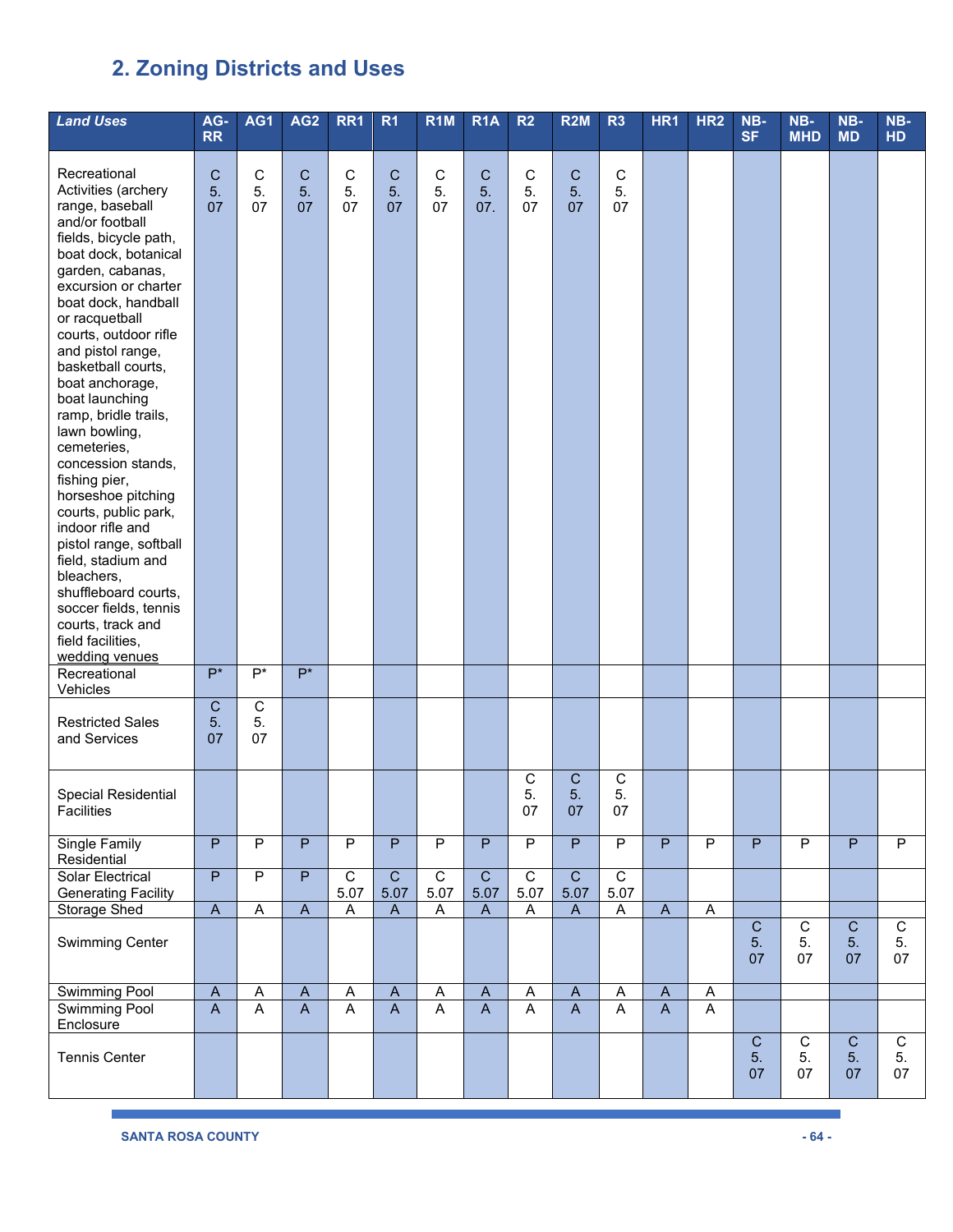| <b>Land Uses</b>   | $AG-$<br><b>RR</b> | AG <sub>1</sub> | AG <sub>2</sub> | RR <sub>1</sub> | R <sub>1</sub> | <b>R1M</b> | <b>R1A</b> | R <sub>2</sub> | R2M | R <sub>3</sub> | HR <sub>1</sub> | HR <sub>2</sub> | NB-<br><b>SF</b> | $NB-$<br><b>MHD</b> | NB-<br><b>MD</b> | NB-<br><b>HD</b> |
|--------------------|--------------------|-----------------|-----------------|-----------------|----------------|------------|------------|----------------|-----|----------------|-----------------|-----------------|------------------|---------------------|------------------|------------------|
|                    |                    |                 |                 |                 |                |            |            |                |     |                |                 |                 |                  |                     |                  |                  |
| Towers and         | С                  | С               | С               |                 |                |            |            |                |     |                |                 |                 |                  |                     |                  |                  |
| Telecommunications | 5.                 | 5.              | 5.              |                 |                |            |            |                |     |                |                 |                 |                  |                     |                  |                  |
| <b>Facilities</b>  | 07                 | 07              | 07              |                 |                |            |            |                |     |                |                 |                 |                  |                     |                  |                  |
|                    |                    |                 |                 |                 |                |            |            |                |     |                |                 |                 |                  |                     |                  |                  |
|                    | С                  | С               |                 |                 |                |            |            |                |     |                |                 |                 |                  |                     |                  |                  |
| Trade Service and  | 5.                 | 5.              |                 |                 |                |            |            |                |     |                |                 |                 |                  |                     |                  |                  |
| Repair             | 07                 | 07              |                 |                 |                |            |            |                |     |                |                 |                 |                  |                     |                  |                  |
|                    | C                  | С               |                 |                 |                |            |            |                |     |                |                 |                 |                  |                     |                  |                  |
| Veterinary Medical | 5.                 | 5.              |                 |                 |                |            |            |                |     |                |                 |                 |                  |                     |                  |                  |
| Services           | 07                 | 07              |                 |                 |                |            |            |                |     |                |                 |                 |                  |                     |                  |                  |
|                    |                    |                 |                 |                 |                |            |            |                |     |                |                 |                 |                  |                     |                  |                  |
| Windmills          | A                  | A               | A               | A               | A              | A          | A          | Α              | A   | A              | A               | A               | A                | Α                   | A                | A                |
| Zero Lot Line      |                    |                 |                 |                 |                |            |            | P              | P   | P              |                 |                 |                  |                     |                  |                  |

\* Not allowed in recorded platted subdivisions.

## **Table 2.03.02.b: Land Uses in Base Zoning Districts (Commercial, Industrial & Marina)**

| <b>Land Uses</b>               | <b>NC</b>      | <b>HCD</b> | TC-<br>1       | $HC -$<br>1 | NB-<br>$\mathbf{C}$ | NB-<br>н | M <sub>1</sub> | M <sub>2</sub>          | <b>PIT</b><br>1 | <b>PIT</b><br>$\overline{2}$ | C1M | <b>C2M</b> |
|--------------------------------|----------------|------------|----------------|-------------|---------------------|----------|----------------|-------------------------|-----------------|------------------------------|-----|------------|
| Accessory Uses or              |                |            |                |             |                     |          |                |                         |                 |                              |     |            |
| Structures to any              | $\mathsf{A}$   | A          | A              | A           |                     |          | $\mathsf{A}$   | A                       | $\mathsf{A}$    | A                            | A   |            |
| principle use                  |                |            |                |             |                     |          |                |                         |                 |                              |     |            |
| Adult Day Care                 | P              | P          | P              |             |                     |          | P              | P                       |                 |                              |     |            |
| Air Operations                 |                |            |                |             |                     |          |                | P                       |                 |                              |     |            |
| Air Cargo                      |                |            |                |             |                     |          |                | $\overline{P}$          |                 |                              |     |            |
| Aircraft Hangars and           |                |            |                |             |                     |          |                | $\overline{\mathsf{P}}$ |                 |                              |     |            |
| Storage                        |                |            |                |             |                     |          |                |                         |                 |                              |     |            |
| <b>Aircraft Production and</b> |                |            |                |             |                     |          |                | P                       |                 |                              |     |            |
| Operation                      |                |            |                |             |                     |          |                |                         |                 |                              |     |            |
| <b>Aircraft Rentals for</b>    |                |            |                |             |                     |          |                | P                       |                 |                              |     |            |
| <b>Excursions</b>              |                |            |                |             |                     |          |                |                         |                 |                              |     |            |
| Antique Shops                  | P              | P          | P              | P           |                     |          |                |                         |                 |                              |     |            |
| <b>Asphalt Plants</b>          |                |            |                |             |                     |          |                | P                       |                 |                              |     |            |
| Automobile                     |                | $P^*$      | $P^{**}$       |             |                     |          | P              | $\overline{P}$          |                 |                              |     |            |
| Maintenance                    |                |            |                |             |                     |          |                |                         |                 |                              |     |            |
| Automobile Sales               |                | P          | $P^{**}$       |             |                     |          |                |                         |                 |                              |     |            |
|                                |                |            |                |             |                     |          |                |                         |                 |                              |     |            |
| <b>Aviation Activities:</b>    |                |            |                |             |                     |          |                | P                       |                 |                              |     |            |
| Aircraft design                |                |            |                |             |                     |          |                |                         |                 |                              |     |            |
| Bait and Tackle Shop           | $\overline{P}$ | P          | $\overline{P}$ |             |                     |          | P              | P                       |                 |                              | P   |            |
| Bakeries, Retail and           |                | P          |                | P           |                     |          | P              | P                       |                 |                              |     |            |
| Wholesale                      |                |            |                |             |                     |          |                |                         |                 |                              |     |            |
| Barber Shop and                | P              | P          | P              | P           |                     |          |                |                         |                 |                              |     |            |
| <b>Beauty Shops</b>            |                |            |                |             |                     |          |                |                         |                 |                              |     |            |
| <b>Bed and Breakfast</b>       | P              | C          |                | P           |                     |          |                |                         |                 |                              |     |            |
| Establishment                  |                | 5.07       |                |             |                     |          |                |                         |                 |                              |     |            |
| <b>Boat Sales</b>              |                | P          |                |             |                     |          | P              | P                       |                 |                              | P   |            |
| Boat Repair, Minor             |                | P          |                |             |                     |          | P              | P                       |                 |                              | P   |            |
| <b>Borrow Pit</b>              |                |            |                |             |                     |          |                |                         | P               | P                            |     |            |
| <b>Business and</b>            | P              | P          | P              |             | P                   |          | P              | $\overline{P}$          |                 |                              |     |            |
| <b>Professional Offices</b>    |                |            |                |             |                     |          |                |                         |                 |                              |     |            |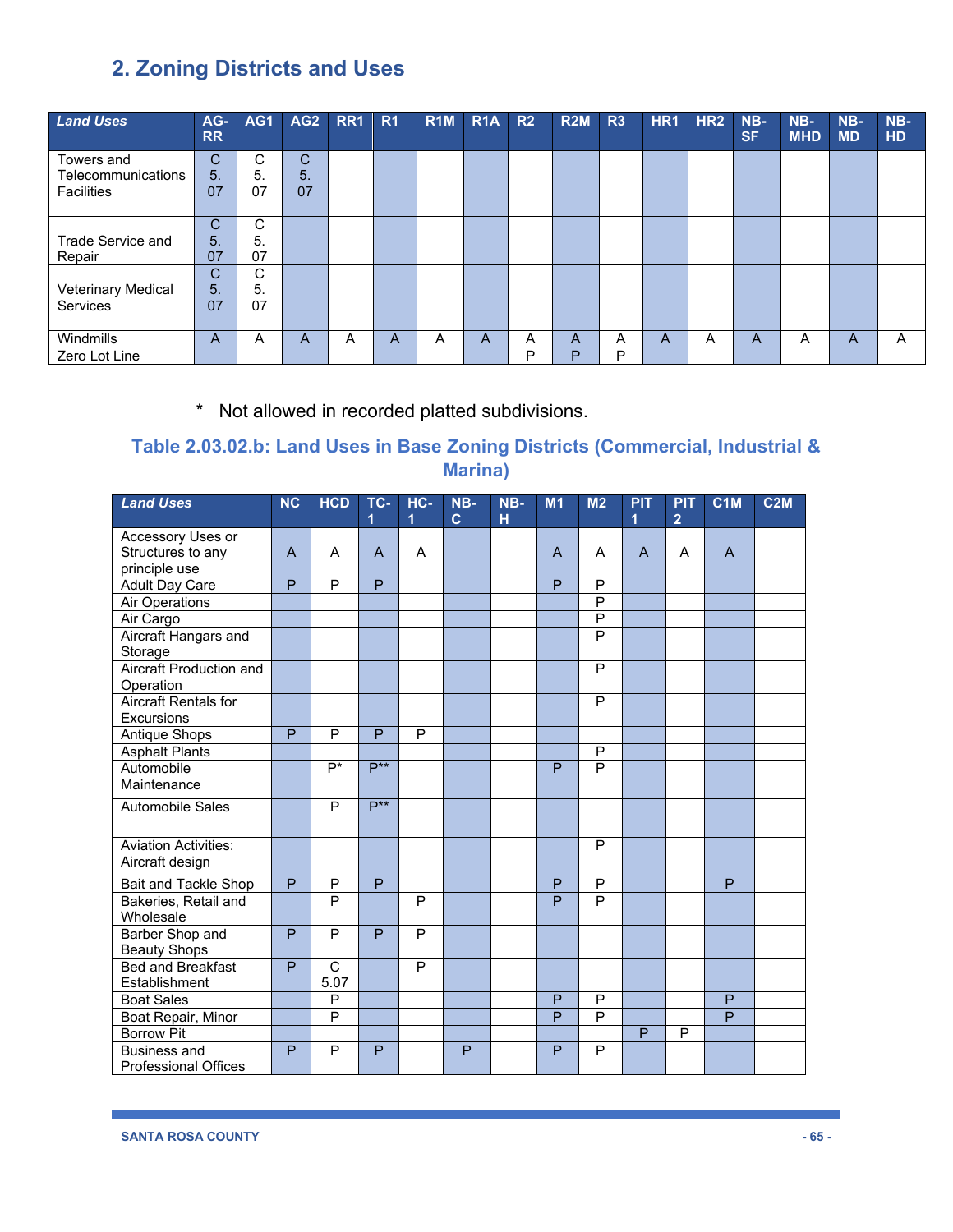| <b>Land Uses</b>                                         | <b>NC</b>      | <b>HCD</b>             | TC-            | $HC -$         | NB-            | NB- | M1             | M <sub>2</sub> | <b>PIT</b> | <b>PIT</b>     | C <sub>1</sub> M | <b>C2M</b>     |
|----------------------------------------------------------|----------------|------------------------|----------------|----------------|----------------|-----|----------------|----------------|------------|----------------|------------------|----------------|
|                                                          |                |                        |                | 1              | $\mathbf{C}$   | н   |                |                | 1          | $\overline{2}$ |                  |                |
| Cabanas, Offices and<br>Personnel Quarters -             |                |                        |                |                |                |     |                |                |            |                |                  | A              |
| Marina                                                   |                |                        |                |                |                |     |                |                |            |                |                  |                |
| Campground                                               |                | $\overline{P}$         |                |                |                |     | P              | $\mathsf{P}$   |            |                |                  |                |
| Child Day Care                                           | P              | P                      | P              |                |                |     |                |                |            |                |                  |                |
| Centers                                                  |                |                        |                |                |                |     |                |                |            |                |                  |                |
| <b>Childcare Services</b>                                | $\overline{P}$ | $\overline{P}$         | $\overline{P}$ |                |                |     | $\overline{P}$ | $\overline{P}$ |            |                |                  |                |
| Commercial<br>Amusement                                  |                |                        |                |                | P              |     |                |                |            |                |                  |                |
| Establishments                                           |                |                        |                |                |                |     |                |                |            |                |                  |                |
| <b>Commercial Antennas</b>                               |                | $\mathsf C$<br>5.      |                |                |                |     |                |                |            |                |                  |                |
|                                                          |                | 07<br>$\overline{C}$   |                |                |                |     | C              | С              |            |                | C                | C              |
| <b>Commercial Outdoor</b>                                |                | 5.                     |                |                |                |     | 5.             | 5.             |            |                | 5.               | 5.             |
| <b>Amusement Activities</b>                              |                | 07                     |                |                |                |     | 07             | 07             |            |                | 07               | 07             |
|                                                          |                |                        |                | С              |                |     |                |                |            |                |                  |                |
| <b>Commercial Parking</b><br>Lots                        |                |                        |                | 5.<br>07       |                |     |                |                |            |                |                  |                |
| <b>Commercial Piers and</b><br>Marinas                   |                |                        |                |                | P              |     |                |                |            |                |                  | P              |
| <b>Community Facilities,</b>                             |                |                        |                |                |                |     |                |                |            |                |                  |                |
| <b>Public and Private</b>                                | P              | P                      | P              |                |                |     | P              | P              |            |                |                  |                |
| Not-for Profit Clubs                                     |                |                        |                |                |                |     |                |                |            |                |                  |                |
| <b>Community Centers</b>                                 |                |                        |                |                |                |     |                |                |            |                |                  |                |
| and Buildings used                                       |                |                        |                |                |                |     |                |                |            |                |                  |                |
| exclusively by<br><b>Government for Public</b>           |                |                        |                | P              |                |     |                |                |            |                |                  |                |
| Use                                                      |                |                        |                |                |                |     |                |                |            |                |                  |                |
| <b>Concrete Plants</b>                                   |                |                        |                |                |                |     |                | P              |            |                |                  |                |
| Construction and                                         |                |                        |                |                |                |     |                |                |            |                |                  |                |
| <b>Demolition Debris</b>                                 |                |                        |                |                |                |     |                |                |            | P              |                  |                |
| <b>Facilities</b>                                        |                |                        |                |                |                |     |                |                |            |                |                  |                |
| <b>Cultural and Civic</b><br>Activities                  | P              | P                      | P              |                |                |     | P              | P              |            |                |                  |                |
|                                                          |                | $\mathsf C$            |                |                |                |     | P              | P              |            |                |                  |                |
| <b>Distillery</b>                                        |                | 5.                     |                |                |                |     |                |                |            |                |                  |                |
|                                                          |                | 07                     |                |                |                |     |                |                |            |                |                  |                |
| <b>Dock Master Facilities</b>                            |                |                        |                |                |                |     |                |                |            |                |                  | A              |
| <b>Duplexes</b>                                          |                | $\overline{C}$<br>5.07 | P              | P              | P              |     |                |                |            |                |                  | $\overline{P}$ |
| Dry Cleaners                                             |                |                        |                | $\overline{P}$ |                |     | P              | $\sf P$        |            |                |                  |                |
| <b>Educational Facilities</b>                            |                | $\sf P$                |                |                |                |     | P              | ${\sf P}$      |            |                |                  |                |
| <b>Financial and Banking</b>                             | P              | $\overline{P}$         | $\overline{P}$ |                | $\overline{P}$ |     | $\overline{P}$ | $\overline{P}$ |            |                |                  |                |
| <b>Floral Gardens</b>                                    |                |                        |                | P              |                |     |                |                |            |                |                  |                |
| <b>Flying Clubs</b>                                      |                |                        |                | $\overline{P}$ |                |     |                | $\overline{P}$ |            |                |                  |                |
| <b>Fuel Dispensing</b><br>Station - Marina               |                |                        |                |                |                |     |                |                |            |                |                  | A              |
| <b>Funeral Homes</b>                                     |                | P                      |                |                |                |     | P              | $\sf P$        |            |                |                  |                |
| Garages as along as                                      |                |                        |                |                |                |     |                |                |            |                |                  |                |
| all repair work is                                       |                | $\mathsf P$            |                |                |                |     | P              | $\mathsf P$    |            |                |                  |                |
| conducted within a                                       |                |                        |                |                |                |     |                |                |            |                |                  |                |
| building                                                 |                |                        |                |                |                |     |                |                |            |                |                  |                |
| <b>Gas Station</b>                                       |                | $\overline{P}$         | $P***$         |                |                |     | $\overline{P}$ | $\overline{P}$ |            |                |                  |                |
| <b>General Retail Centers</b><br>less than 3,000 sq. ft. | P              |                        | P              |                |                |     | $\overline{P}$ | P              |            |                |                  |                |
| <b>General Retail Sales</b>                              |                | P                      |                |                | P              | A   | $\overline{P}$ | P              |            |                |                  |                |
| and Services                                             |                |                        |                |                |                |     |                |                |            |                |                  |                |

ı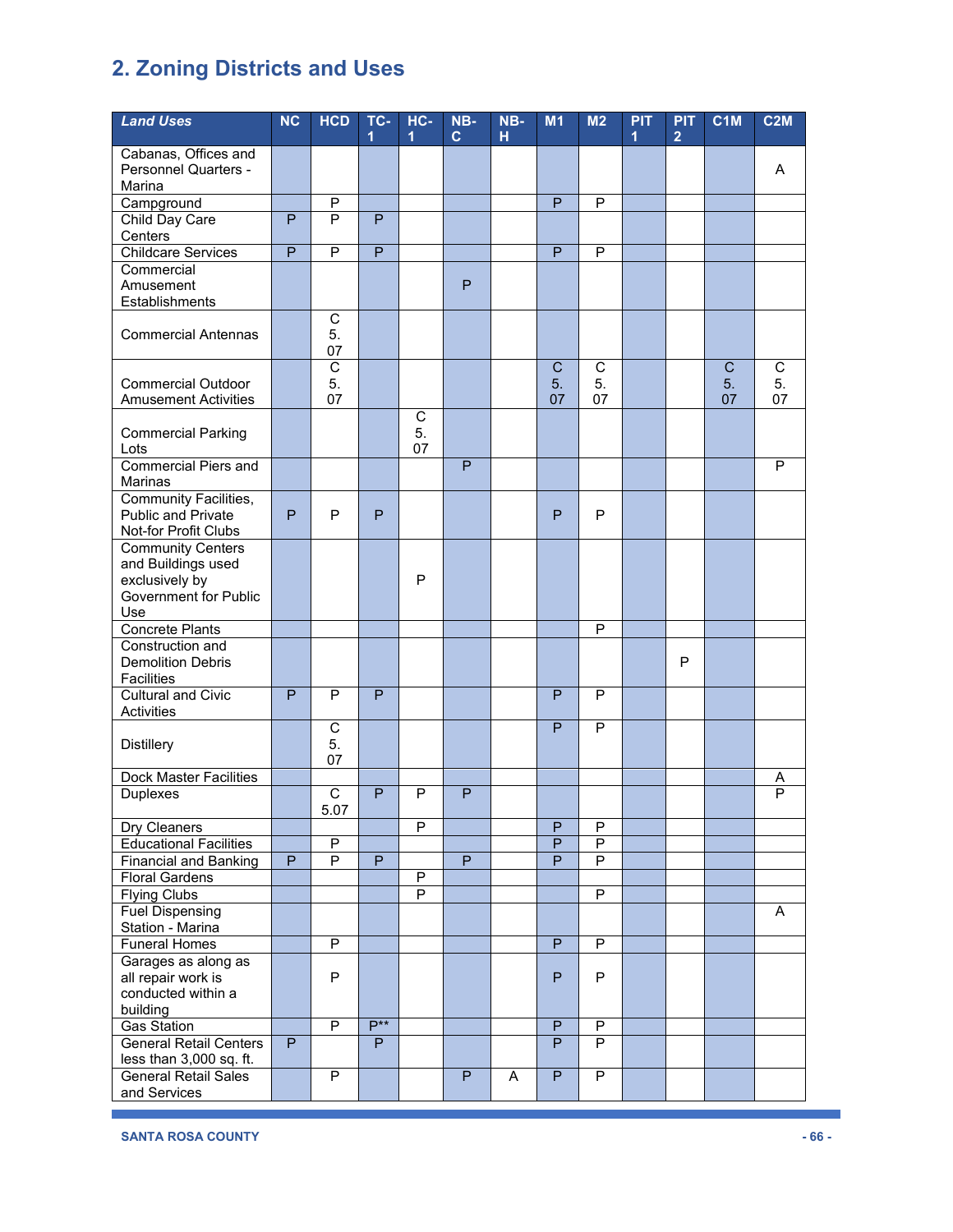| <b>Land Uses</b>                                 | NC             | <b>HCD</b>              | TC-            | $HC -$<br>1       | NB-<br>$\mathbf{C}$ | NB-<br>н | M <sub>1</sub> | M <sub>2</sub> | <b>PIT</b><br>1 | <b>PIT</b><br>$\overline{2}$ | C <sub>1</sub> M | C2M |
|--------------------------------------------------|----------------|-------------------------|----------------|-------------------|---------------------|----------|----------------|----------------|-----------------|------------------------------|------------------|-----|
| Gravel, Dirt or Earth                            |                |                         |                |                   |                     |          |                |                | P               | P                            |                  |     |
| <b>Material Excavation</b>                       |                |                         |                |                   |                     |          |                |                |                 |                              |                  |     |
| Guest Houses or                                  | $\mathsf C$    | C                       |                | P                 |                     |          |                |                |                 |                              |                  |     |
| <b>Boarding Houses</b>                           | 5.             | 5.                      |                |                   |                     |          |                |                |                 |                              |                  |     |
|                                                  | 07             | 07                      |                |                   |                     |          |                |                |                 |                              |                  |     |
| Hand Craft Shops for                             | P              | P                       | P              | P                 |                     |          |                |                |                 |                              |                  |     |
| <b>Custom Work</b><br>Heavy Manufacturing,       |                |                         |                |                   |                     |          |                |                |                 |                              |                  |     |
| Fabricating,                                     |                |                         |                |                   |                     |          |                |                |                 |                              |                  |     |
| Assembling of                                    |                |                         |                |                   |                     |          |                | $\mathsf{P}$   |                 |                              |                  |     |
| Components and                                   |                |                         |                |                   |                     |          |                |                |                 |                              |                  |     |
| <b>Similar Activities</b>                        |                |                         |                |                   |                     |          |                |                |                 |                              |                  |     |
| Home Occupations                                 |                |                         | $\overline{P}$ |                   | $\mathsf{P}$        |          |                |                |                 |                              |                  |     |
| Hotels and motels<br><b>Indoor Commercial</b>    |                | P                       |                |                   | P                   | P        | P              | $\sf P$<br>P   |                 |                              | A                |     |
| <b>Amusement Activities</b>                      |                | P                       |                |                   |                     |          | P              |                |                 |                              |                  |     |
| <b>Indoor Theaters</b>                           |                | $\overline{\mathsf{P}}$ |                |                   | $\mathsf{P}$        |          |                |                |                 |                              |                  |     |
| Kennels                                          |                | $\overline{P}$          |                |                   |                     |          | P              | $\overline{P}$ |                 |                              |                  |     |
| <b>Land Clearing</b>                             |                |                         |                |                   |                     |          |                |                | P               | P                            |                  |     |
| <b>Disposal Facilities</b>                       |                |                         |                |                   |                     |          |                |                |                 |                              |                  |     |
| Landscape Business                               |                | P                       |                |                   |                     |          | P              | P              |                 |                              |                  |     |
| Landscape Nursery                                |                | $\overline{P}$          |                |                   |                     |          | $\overline{P}$ | P              |                 |                              |                  |     |
| Retail                                           |                |                         |                |                   |                     |          |                |                |                 |                              |                  |     |
| Landscape Services                               |                | $\overline{P}$          |                |                   |                     |          | P              | $\overline{P}$ |                 |                              |                  |     |
| Libraries                                        |                | $\overline{\mathsf{P}}$ |                | P                 |                     |          |                |                |                 |                              |                  |     |
| Light Manufacturing,<br>Processing and/or        |                |                         |                |                   |                     |          | P              | P              |                 |                              |                  |     |
| Assembly                                         |                |                         |                |                   |                     |          |                |                |                 |                              |                  |     |
| <b>Limited Manufacturing</b>                     |                | $\overline{C}$          |                |                   |                     |          |                |                |                 |                              |                  |     |
| and Assembly                                     |                | 5.                      |                |                   |                     |          | P              | P              |                 |                              |                  |     |
|                                                  |                | 07.                     |                |                   |                     |          |                |                |                 |                              |                  |     |
| Live Work uses for                               |                |                         |                |                   |                     |          |                |                |                 |                              |                  |     |
| Artisans, professionals<br>and service providers | P              |                         | P              |                   |                     |          |                |                |                 |                              |                  |     |
| Lounges                                          |                |                         |                |                   | P                   |          |                |                |                 |                              |                  |     |
| Lumber Yard, Truss                               |                |                         |                |                   |                     |          |                |                |                 |                              |                  |     |
| Manufacturing,                                   |                |                         |                |                   |                     |          | P              | $\mathsf{P}$   |                 |                              |                  |     |
| Storage of                                       |                |                         |                |                   |                     |          |                |                |                 |                              |                  |     |
| <b>Construction Materials</b>                    |                |                         |                |                   |                     |          |                |                |                 |                              | D                |     |
| Marina                                           |                |                         |                | C<br>5.           |                     | A        |                |                |                 |                              |                  | D   |
|                                                  |                |                         |                | 07                |                     |          |                |                |                 |                              |                  |     |
|                                                  |                |                         |                |                   | $\mathsf C$         |          |                |                |                 |                              |                  |     |
| Marina, Private                                  |                |                         |                |                   | 5.                  |          |                |                |                 |                              |                  |     |
|                                                  |                |                         |                |                   | 07                  |          |                |                |                 |                              |                  |     |
| Medical Marijuana                                |                | P                       |                |                   |                     |          | P              | P              |                 |                              |                  |     |
| Dispensary<br><b>Medical Services</b>            | $\overline{P}$ | $\overline{P}$          | P              |                   |                     |          | P              | P              |                 |                              |                  |     |
| Mining                                           |                |                         |                |                   |                     |          |                |                |                 | P                            |                  |     |
| Mobile Lift capable of                           |                |                         |                |                   |                     |          |                |                |                 |                              |                  |     |
| lifting marine small                             |                |                         |                |                   |                     |          |                |                |                 |                              | $\mathsf{A}$     |     |
| craft not to exceed 20                           |                |                         |                |                   |                     |          |                |                |                 |                              |                  |     |
| tons                                             |                |                         |                |                   |                     |          |                |                |                 |                              |                  |     |
| Motels                                           |                |                         |                | $\mathbf C$<br>5. |                     |          |                |                |                 |                              |                  |     |
|                                                  |                |                         |                | 07                |                     |          |                |                |                 |                              |                  |     |
|                                                  |                |                         |                |                   |                     |          |                |                |                 |                              |                  |     |

ı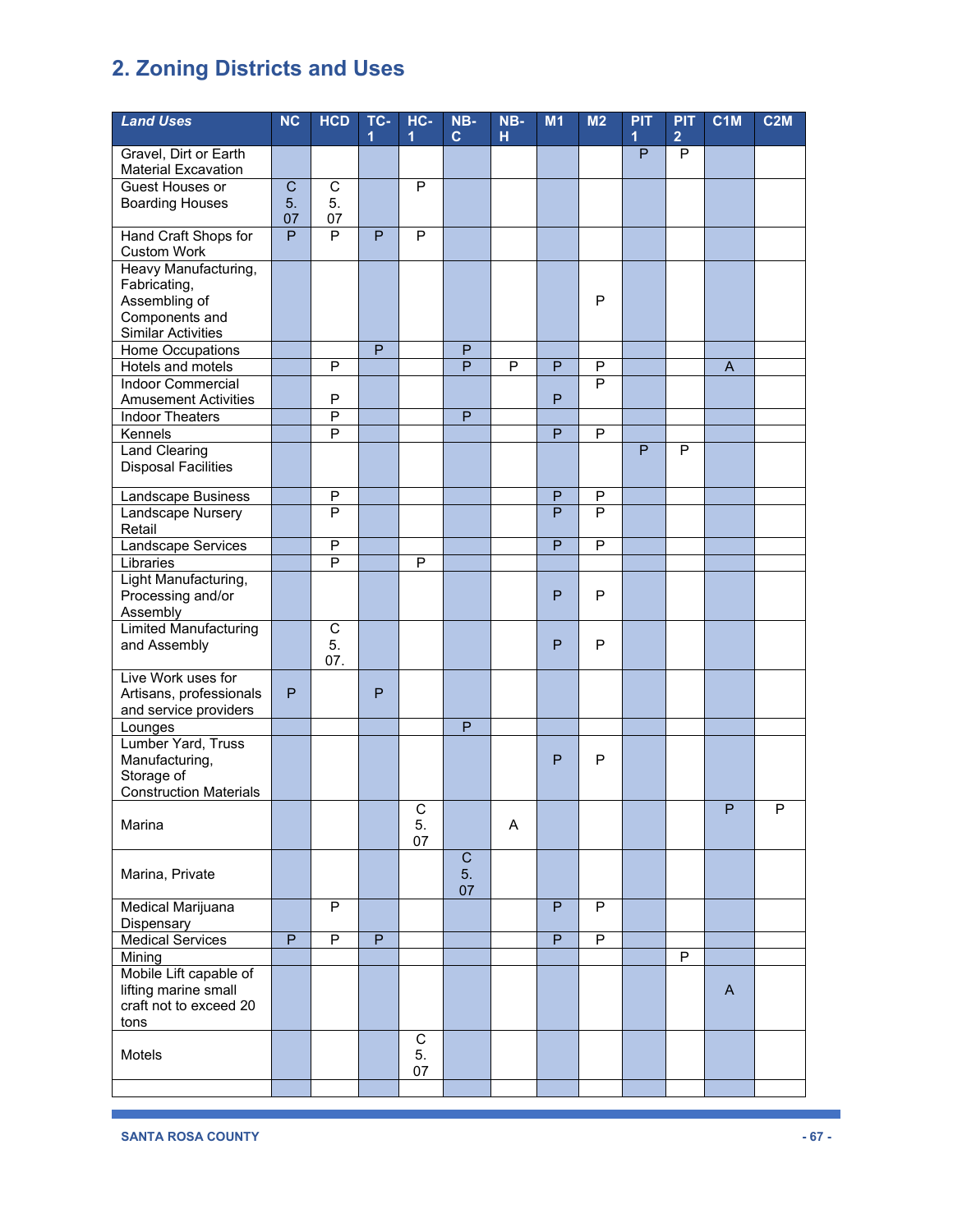| <b>Land Uses</b>                                                                                                                                                                                                                                                                                                                                                                                                                                                                | NC            | <b>HCD</b>                        | TC-<br>1       | HC-<br>1       | NB-<br>$\mathbf{C}$ | NB-<br>H | M1                       | M <sub>2</sub>             | <b>PIT</b><br>$\overline{1}$ | <b>PIT</b><br>$\overline{2}$ | C <sub>1</sub> M                    | C2M |
|---------------------------------------------------------------------------------------------------------------------------------------------------------------------------------------------------------------------------------------------------------------------------------------------------------------------------------------------------------------------------------------------------------------------------------------------------------------------------------|---------------|-----------------------------------|----------------|----------------|---------------------|----------|--------------------------|----------------------------|------------------------------|------------------------------|-------------------------------------|-----|
| <b>Multiple Family</b><br><b>Dwellings</b>                                                                                                                                                                                                                                                                                                                                                                                                                                      | C<br>5.<br>07 | $\mathbf C$<br>5.<br>07           | P              | P              | P                   |          |                          |                            |                              |                              |                                     |     |
| Neighborhood<br>eateries, cafes and<br>delis less than 1,000<br>sq. ft. (not high<br>turnover sit down or<br>fast food restaurants<br>with drive thru<br>windows)                                                                                                                                                                                                                                                                                                               | P             | P                                 | P              |                |                     |          |                          |                            |                              |                              |                                     |     |
| <b>Nursing Homes</b>                                                                                                                                                                                                                                                                                                                                                                                                                                                            |               | P                                 |                |                |                     |          | P                        | P                          |                              |                              |                                     |     |
| <b>Office Buildings</b><br>Oil and Fuel Storage<br>Facilities not to exceed<br>25,000 gallons                                                                                                                                                                                                                                                                                                                                                                                   | P             | $\overline{\mathsf{P}}$           | $\overline{P}$ | $\overline{P}$ |                     |          | P                        | P                          |                              |                              | A                                   | P   |
| Parking Garages or<br>Lots                                                                                                                                                                                                                                                                                                                                                                                                                                                      |               | P                                 |                |                |                     |          | P                        | P                          |                              |                              |                                     |     |
| Pawn Shops                                                                                                                                                                                                                                                                                                                                                                                                                                                                      |               | P                                 | $P^{**}$       |                |                     |          | P                        | P                          |                              |                              |                                     |     |
| <b>Personal Services</b>                                                                                                                                                                                                                                                                                                                                                                                                                                                        | P             | P                                 | P              |                | P                   |          | P                        | P                          |                              |                              |                                     |     |
| Pet Grooming                                                                                                                                                                                                                                                                                                                                                                                                                                                                    | P             | P<br>$\overline{P}$               |                |                |                     |          | P<br>P                   | P<br>P                     |                              |                              |                                     |     |
| Places of Worship<br><b>Private Clubs and</b><br>Lodges                                                                                                                                                                                                                                                                                                                                                                                                                         |               |                                   |                | Ρ<br>P         |                     |          |                          |                            |                              |                              |                                     |     |
| <b>Private Training</b><br>Facility and Vocational<br>School                                                                                                                                                                                                                                                                                                                                                                                                                    |               |                                   |                |                |                     |          | P                        | P                          |                              |                              |                                     |     |
| <b>Public Fairgrounds</b>                                                                                                                                                                                                                                                                                                                                                                                                                                                       |               |                                   |                |                |                     |          | $\mathsf{C}$<br>5.<br>07 | $\overline{C}$<br>5.<br>07 |                              |                              |                                     |     |
| <b>Public and Private</b><br><b>Utilities and Public</b><br>Facilities                                                                                                                                                                                                                                                                                                                                                                                                          | C<br>5.<br>07 | C<br>5.<br>07                     |                |                | P                   |          | P                        | P                          |                              |                              | C<br>5.<br>0.                       |     |
| <b>Recreation and Park</b><br>Areas (: baseball<br>fields, basketball<br>courts, bathing<br>beaches, benches,<br>bicycle paths, boat<br>dock, boat launching<br>ramp, botanical<br>garden, cooking grills,<br>fishing pier, football<br>field, horseshoe<br>pitching courts,<br>handball / racquetball<br>courts, lawn bowling,<br>picnic tables, softball<br>fields, shuffleboard<br>courts, soccer fields,<br>swimming pool, tennis<br>courts, track and field<br>facilities) |               | $\overline{\text{c}}$<br>5.<br>07 |                | P              | P                   | A        |                          |                            |                              |                              | $\overline{\mathsf{C}}$<br>5.<br>07 | A   |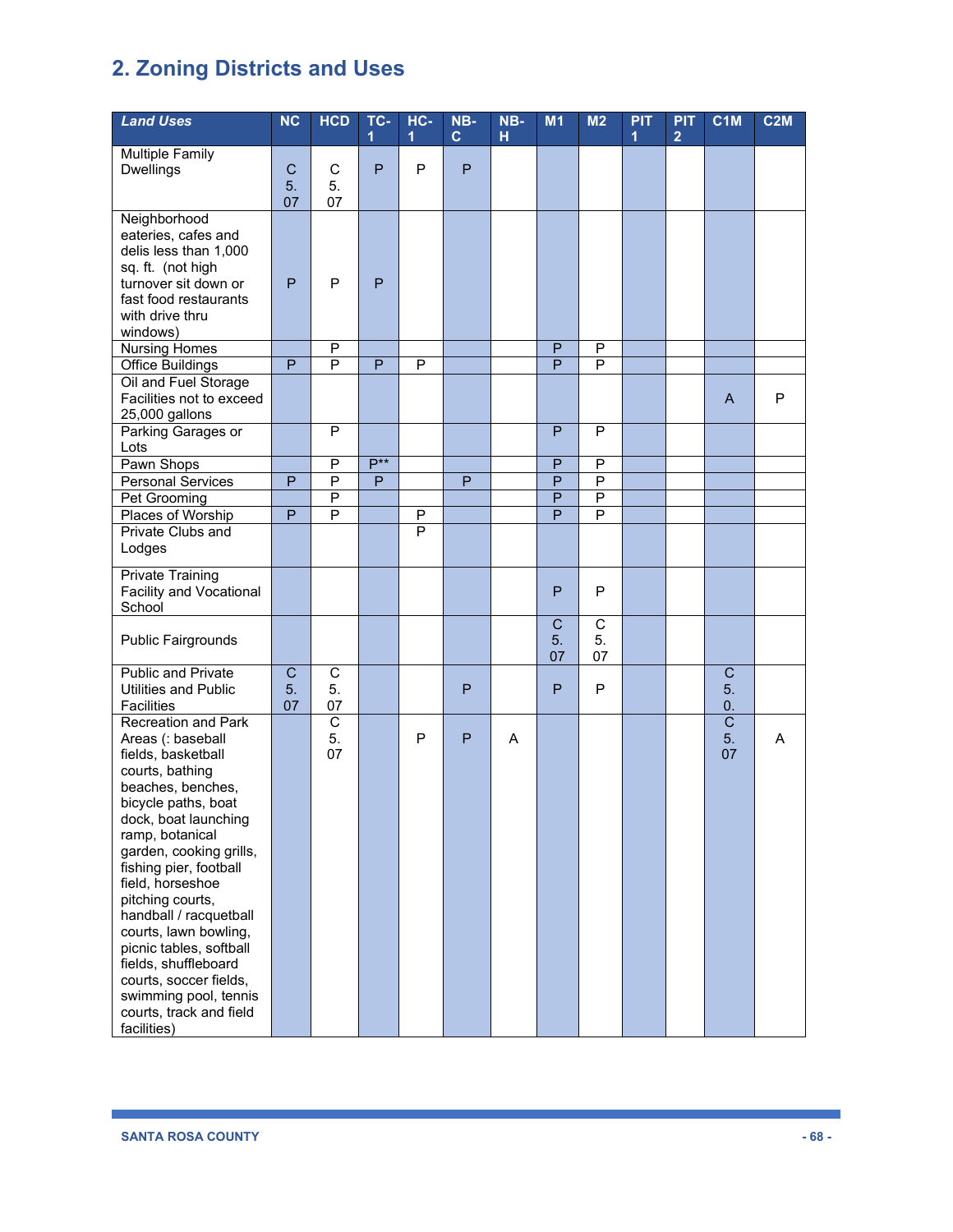| <b>Land Uses</b>                           | <b>NC</b> | <b>HCD</b> | TC-<br>1 | HC-<br>1 | NB-<br>$\mathbf{C}$ | NB-<br>н | M1           | M <sub>2</sub> | <b>PIT</b><br>1 | <b>PIT</b><br>$\overline{2}$ | C <sub>1</sub> M | <b>C2M</b> |
|--------------------------------------------|-----------|------------|----------|----------|---------------------|----------|--------------|----------------|-----------------|------------------------------|------------------|------------|
| <b>Recreational Activities</b>             |           |            |          |          |                     |          |              |                |                 |                              |                  |            |
| (archery range,                            |           |            |          |          |                     |          |              |                |                 |                              |                  |            |
| baseball and/or                            |           |            |          |          |                     |          |              |                |                 |                              |                  |            |
| football fields, bicycle                   |           | С          |          |          | $\mathsf{C}$        |          |              |                |                 |                              | $\mathsf C$      | С          |
| path, boat dock,                           |           | 5.         |          |          | 5.                  |          |              |                |                 |                              | 5.               | 5.         |
| botanical garden,                          |           | 07         |          |          | 07                  |          |              |                |                 |                              | 07               | 07         |
| cabanas, excursion or                      |           |            |          |          |                     |          |              |                |                 |                              |                  |            |
| charter boat dock,                         |           |            |          |          |                     |          |              |                |                 |                              |                  |            |
| handball or racquetball                    |           |            |          |          |                     |          |              |                |                 |                              |                  |            |
| courts, outdoor rifle                      |           |            |          |          |                     |          |              |                |                 |                              |                  |            |
| and pistol range,                          |           |            |          |          |                     |          |              |                |                 |                              |                  |            |
| basketball courts, boat                    |           |            |          |          |                     |          |              |                |                 |                              |                  |            |
| anchorage, boat                            |           |            |          |          |                     |          |              |                |                 |                              |                  |            |
| launching ramp, bridle                     |           |            |          |          |                     |          |              |                |                 |                              |                  |            |
| trails, lawn bowling,                      |           |            |          |          |                     |          |              |                |                 |                              |                  |            |
| cemeteries,                                |           |            |          |          |                     |          |              |                |                 |                              |                  |            |
| concession stands,                         |           |            |          |          |                     |          |              |                |                 |                              |                  |            |
| fishing pier, horseshoe                    |           |            |          |          |                     |          |              |                |                 |                              |                  |            |
| pitching courts, public                    |           |            |          |          |                     |          |              |                |                 |                              |                  |            |
| park, indoor rifle and                     |           |            |          |          |                     |          |              |                |                 |                              |                  |            |
| pistol range, softball                     |           |            |          |          |                     |          |              |                |                 |                              |                  |            |
| field, stadium and<br>bleachers,           |           |            |          |          |                     |          |              |                |                 |                              |                  |            |
| shuffleboard courts,                       |           |            |          |          |                     |          |              |                |                 |                              |                  |            |
| soccer fields, tennis                      |           |            |          |          |                     |          |              |                |                 |                              |                  |            |
| courts, track and field                    |           |            |          |          |                     |          |              |                |                 |                              |                  |            |
| facilities, wedding                        |           |            |          |          |                     |          |              |                |                 |                              |                  |            |
| venues)                                    |           |            |          |          |                     |          |              |                |                 |                              |                  |            |
| Recreational Vehicle                       |           | P          |          |          | P                   |          |              |                |                 |                              |                  |            |
| Parks                                      |           |            |          |          |                     |          |              |                |                 |                              |                  |            |
| <b>Recreational Vehicle</b>                |           | P          |          |          |                     |          | P            | P              |                 |                              |                  |            |
| Sales                                      |           |            |          |          |                     |          |              |                |                 |                              |                  |            |
| <b>Recreational Vehicle</b>                |           | P          |          |          |                     |          | P            | P              |                 |                              |                  |            |
| <b>Repair Minor</b>                        |           |            |          |          |                     |          |              |                |                 |                              |                  |            |
| Research Activities,<br>including research |           |            |          |          |                     |          |              |                |                 |                              |                  |            |
| laboratories,                              |           |            |          |          |                     |          | P            | P              |                 |                              |                  |            |
| developmental                              |           |            |          |          |                     |          |              |                |                 |                              |                  |            |
| laboratories and                           |           |            |          |          |                     |          |              |                |                 |                              |                  |            |
| compatible light                           |           |            |          |          |                     |          |              |                |                 |                              |                  |            |
| manufacturing                              |           |            |          |          |                     |          |              |                |                 |                              |                  |            |
| Restaurants                                |           |            | P        |          | P                   |          | P            | P              |                 |                              | P                | P          |
| Restaurants with or                        |           |            |          | C        |                     |          |              |                |                 |                              |                  |            |
| without drive-thru                         |           | P          | $P^{**}$ | 5.       |                     |          | $\mathsf{P}$ | P              |                 |                              |                  |            |
| facilities                                 |           |            |          | 07       |                     |          |              |                |                 |                              |                  |            |
|                                            |           |            |          |          |                     |          |              |                |                 |                              |                  |            |
| Restricted Sales and                       | P         | P          | P        |          |                     |          | P            | P              |                 |                              |                  |            |
| <b>Services</b>                            |           |            |          |          |                     |          |              |                |                 |                              |                  |            |
| Salvage Yards<br>Sawmills                  |           |            |          |          |                     |          |              | P<br>P         |                 |                              |                  |            |
| Second Hand Stores                         | P         | P          | P.       | P        |                     |          |              |                |                 |                              |                  |            |
| Second Story                               |           |            |          |          |                     |          |              |                |                 |                              |                  |            |
| Residential Uses (                         | P         |            | P        |          |                     |          |              |                |                 |                              |                  |            |
| residential uses are                       |           |            |          |          |                     |          |              |                |                 |                              |                  |            |
| not permitted on                           |           |            |          |          |                     |          |              |                |                 |                              |                  |            |
| ground floors)                             |           |            |          |          |                     |          |              |                |                 |                              |                  |            |
| <b>Self Storage Facilities</b>             |           | P          |          |          |                     |          | P            | P              |                 |                              |                  |            |

ı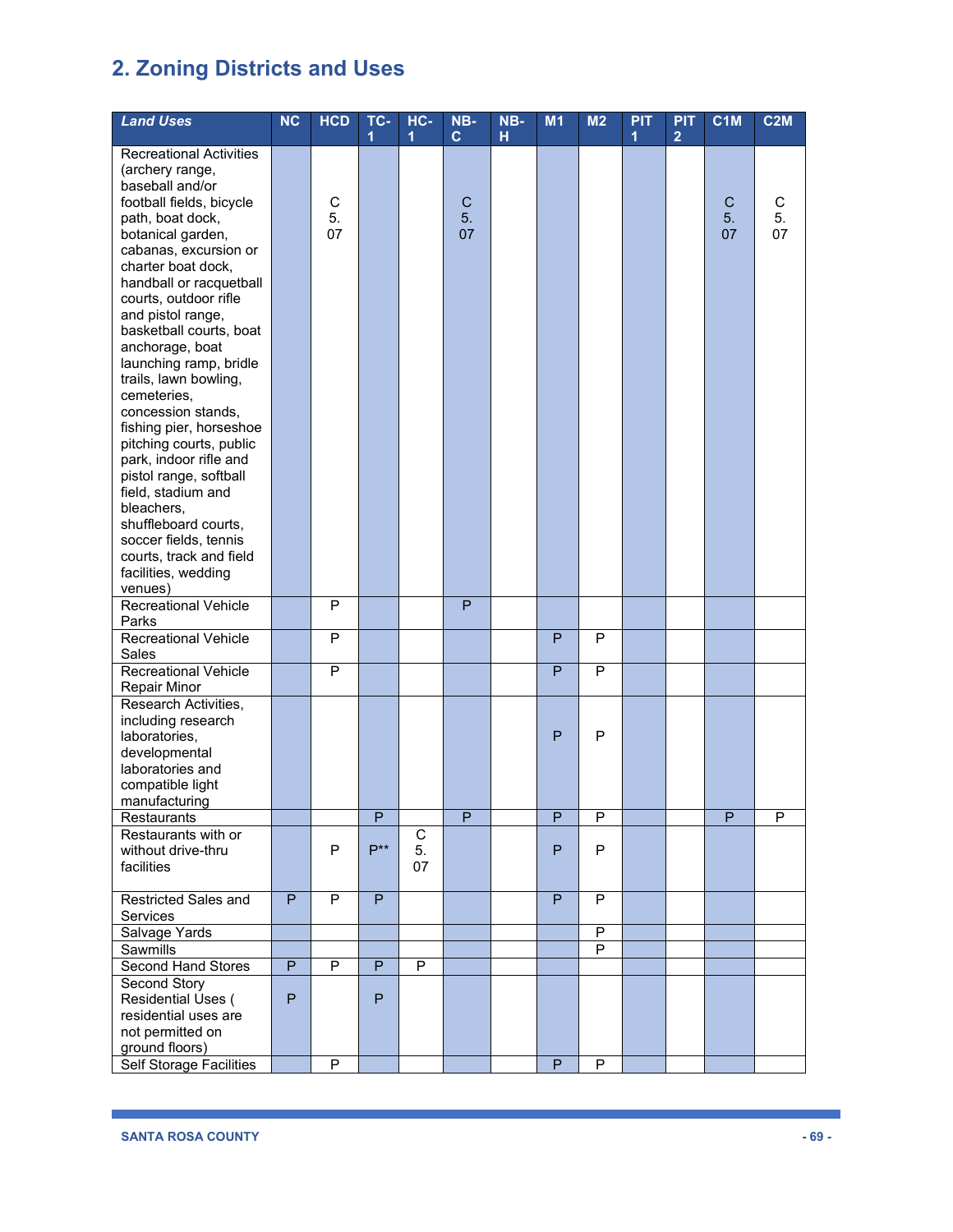| <b>Land Uses</b>                                      | <b>NC</b>      | <b>HCD</b>             | TC-      | $HC -$ | NB-          | NB- | M1             | M <sub>2</sub> | <b>PIT</b> | <b>PIT</b>     | C1M | <b>C2M</b> |
|-------------------------------------------------------|----------------|------------------------|----------|--------|--------------|-----|----------------|----------------|------------|----------------|-----|------------|
| Service                                               |                |                        | 1        | 1      | $\mathbf{C}$ | н   |                |                | 1          | $\overline{2}$ |     |            |
| Establishments and                                    |                |                        |          |        |              |     |                |                |            |                |     |            |
| <b>Mechanical Repairs</b>                             |                |                        |          |        |              |     | P              | P              |            |                |     |            |
| and Services within                                   |                |                        |          |        |              |     |                |                |            |                |     |            |
| and enclosed building                                 |                |                        |          |        |              |     |                |                |            |                |     |            |
| <b>Shopping Centers</b>                               |                | P                      |          |        | $\mathsf{P}$ |     | $\overline{P}$ | ${\sf P}$      |            |                |     |            |
| Single Family                                         | C              | $\mathsf C$            | P        | P      | P            |     | P              | P              | P          |                |     | P          |
| Residential                                           | 5.             | 5.                     |          |        |              |     |                |                |            |                |     |            |
|                                                       | 07             | 07                     |          |        |              |     |                |                |            |                |     |            |
| Small Appliance                                       |                | P                      | P        | P      |              |     |                |                |            |                |     |            |
| Repair Shop                                           |                |                        |          |        |              |     |                |                |            |                |     |            |
| <b>Solar Electrical</b><br><b>Generating Facility</b> |                | $\overline{C}$<br>5.07 |          |        |              |     | P              | P              |            |                |     |            |
| <b>Special Residential</b>                            |                |                        |          |        |              |     | P              | P              |            |                |     |            |
| <b>Facilities</b>                                     |                | P                      |          |        |              |     |                |                |            |                |     |            |
| <b>Specialty Retail</b>                               |                |                        |          |        |              |     |                |                |            |                |     |            |
| Centers less than                                     | P              | P                      | P        | P      |              |     |                |                |            |                |     |            |
| 3,000 sq. ft.                                         |                |                        |          |        |              |     |                |                |            |                |     |            |
| Storage or Distribution<br>Center                     |                |                        |          |        |              |     | P              | P              |            |                |     |            |
| <b>Storage Uses</b>                                   |                |                        | $P***$   |        |              |     | P              | P              |            |                |     |            |
| <b>Studios</b>                                        |                | P                      | P        | P      |              |     |                |                |            |                |     |            |
| <b>Technology Business</b>                            |                |                        |          |        |              |     |                |                |            |                |     |            |
| Towers and                                            |                | $\overline{C}$         |          |        |              |     | $\overline{C}$ | $\overline{C}$ |            |                |     |            |
| Telecommunications<br><b>Facilities</b>               |                | 5.<br>07               |          |        |              |     | 5.<br>07       | 5.<br>07       |            |                |     |            |
| <b>Trade Service and</b>                              |                |                        |          |        |              |     |                |                |            |                |     |            |
| Repair                                                |                | P                      |          |        |              |     | P              | ${\sf P}$      |            |                |     |            |
|                                                       | $\overline{C}$ | $\overline{\text{c}}$  |          |        |              |     |                |                |            |                |     |            |
| <b>Transient Quarters</b>                             | 5.             | 5.                     |          |        |              |     |                |                |            |                |     |            |
| <b>Travel Trailer Parks</b>                           | 07             | 07<br>$\mathsf{P}$     |          |        | $\mathsf{P}$ |     | P              | ${\sf P}$      |            |                |     |            |
| <b>Truck or Bus Terminal</b>                          |                |                        |          |        |              |     |                | P              |            |                |     |            |
| <b>Facilities</b>                                     |                |                        |          |        |              |     |                |                |            |                |     |            |
| <b>Utilities</b>                                      |                |                        |          |        |              |     |                |                |            |                | A   | A          |
|                                                       |                | $\mathsf C$            |          |        |              |     |                |                |            |                |     |            |
| Vehicular Paint and<br><b>Body Shops</b>              |                | 5.<br>07               |          |        |              |     |                |                |            |                |     |            |
| Vehicular Sales and                                   |                |                        |          |        |              |     |                |                |            |                |     |            |
| Services all repairs                                  |                |                        |          |        |              |     |                |                |            |                |     |            |
| confined to minor                                     |                | P                      | $P^{**}$ |        |              |     | P              | P              |            |                |     |            |
| repairs                                               |                |                        |          |        |              |     |                |                |            |                |     |            |
| <b>Vending Machines</b><br>Veterinary Services all    |                | A                      |          | Α      |              |     |                |                |            |                |     |            |
| activities are located in                             |                |                        |          |        |              |     |                |                |            |                |     |            |
| a fully enclosed                                      | P              | P                      |          |        |              |     | P              | P              |            |                |     |            |
| soundproof building                                   |                |                        |          |        |              |     |                |                |            |                |     |            |
| Warehousing and                                       |                |                        |          |        |              |     |                |                |            |                |     |            |
| Distribution<br><b>Wholesale Plant</b>                |                | $\overline{C}$         |          |        |              |     | P              | P              |            |                |     |            |
| <b>Nurseries</b>                                      |                | 5.                     |          |        |              |     |                |                |            |                |     |            |
|                                                       |                | 07                     |          |        |              |     |                |                |            |                |     |            |
| Wholesale Trades and                                  |                |                        |          |        |              |     | P              | P              |            |                |     |            |
| Services                                              |                |                        |          |        |              |     |                |                |            |                |     |            |
| Wholesaling,<br>Warehousing, Furniture                |                |                        |          |        |              |     | P              | ${\sf P}$      |            |                |     |            |
| Storage                                               |                |                        |          |        |              |     |                |                |            |                |     |            |
|                                                       |                |                        |          |        |              |     |                |                |            |                |     |            |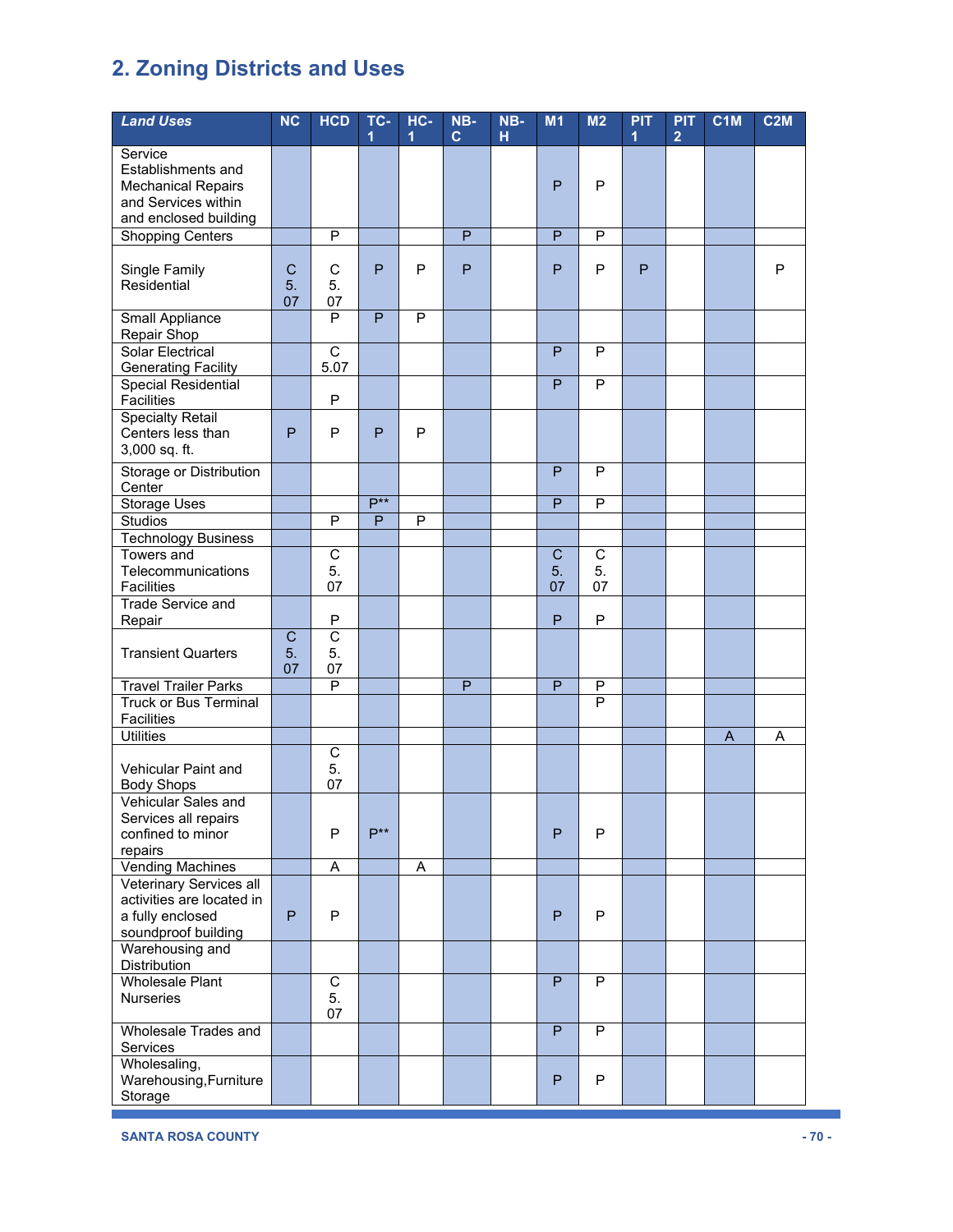| Land Uses           | NC HCD TC- HC- |  | <b>NB-N</b> | $N_{\rm B}$<br>Ή | M1 | M <sub>2</sub> |  | PIT PIT C1M | C2M |
|---------------------|----------------|--|-------------|------------------|----|----------------|--|-------------|-----|
| Yacht Club, Private |                |  |             |                  |    |                |  |             |     |

\* Automobile Maintenance, Garages, and Vehicle Maintenance uses are subject to the following provision: all hydraulic hoists, pits, lubricating, washing repair, and service not of emergency nature or short term diagnostic or minor repair work shall be conducted entirely within a building.

\*\* These uses shall not be permitted north of Esplanade Street within the TC-1 zoning district.

### **Table 2.03.02.c: Land Uses in Base Zoning Districts (Planned Developments & Public)**

| <b>Land Uses</b>                            | <b>PUD</b>     | <b>PBD</b>                       | <b>PID</b>     | NB-<br><b>PMUD</b> | P <sub>1</sub> | P <sub>2</sub>          | NB-<br><b>CON/REC</b> | NB-<br>$\mathbf{U}$ | <b>MIL</b> |
|---------------------------------------------|----------------|----------------------------------|----------------|--------------------|----------------|-------------------------|-----------------------|---------------------|------------|
| <b>Accessory Uses or Structures</b>         | $\overline{A}$ | A                                | A              |                    |                |                         |                       |                     |            |
| to any principle use                        |                |                                  |                |                    |                |                         |                       |                     |            |
| <b>Air Operations</b>                       |                |                                  | $\overline{P}$ |                    |                |                         |                       |                     |            |
| Air Cargo                                   |                |                                  | $\overline{P}$ |                    |                |                         |                       |                     |            |
| Aircraft Hangars and Storage                |                |                                  | $\overline{P}$ |                    |                |                         |                       |                     |            |
| <b>Aircraft Production and</b>              |                |                                  | P              |                    |                |                         |                       |                     |            |
| Operation                                   |                |                                  |                |                    |                |                         |                       |                     |            |
| <b>Aircraft Rentals for Excursions</b>      |                |                                  | $\overline{P}$ |                    |                |                         |                       |                     |            |
| Archery Range                               |                |                                  |                |                    |                | P                       |                       |                     |            |
| <b>Asphalt Plants</b>                       |                |                                  | $\overline{P}$ |                    |                |                         |                       |                     |            |
| Auditorium                                  |                |                                  |                |                    |                | $\mathsf{P}$            |                       |                     |            |
| Automobile Maintenance as                   |                |                                  |                |                    |                |                         |                       |                     |            |
| long as all repair work is                  |                |                                  | P              |                    |                |                         |                       |                     |            |
| conducted entirely within a                 |                |                                  |                |                    |                |                         |                       |                     |            |
| building                                    |                |                                  |                |                    |                |                         |                       |                     |            |
| <b>Aviation Activities: Aircraft</b>        |                |                                  | P              |                    |                |                         |                       |                     |            |
| design                                      |                |                                  |                |                    |                |                         |                       |                     |            |
| Bait and Tackle Shop                        |                | $\overline{P}$<br>$\overline{P}$ | $\overline{P}$ |                    |                |                         |                       |                     |            |
| Bakeries, Retail and Wholesale              |                |                                  | $\overline{P}$ |                    |                |                         |                       |                     |            |
| <b>Baseball Fields</b>                      |                |                                  |                |                    |                | $\mathsf{P}$            |                       |                     |            |
| <b>Basketball Courts</b>                    |                |                                  |                |                    |                | $\overline{P}$          |                       |                     |            |
| <b>Bathing Beaches</b>                      |                |                                  |                |                    |                | P                       |                       |                     |            |
| <b>Beach Access Boardwalks</b>              |                |                                  |                |                    |                | P                       | P                     |                     |            |
| <b>Benches</b>                              |                |                                  |                |                    | P              | $\overline{\mathsf{P}}$ |                       |                     |            |
| <b>Bicycle Paths</b>                        |                |                                  |                |                    |                | $\overline{P}$          |                       |                     |            |
| <b>Bird and Wildlife Sanctuaries</b>        |                |                                  |                |                    |                |                         | P                     |                     |            |
| <b>Boat Anchorage</b>                       |                |                                  |                |                    |                | $\mathsf{P}$            |                       |                     |            |
| <b>Boat Dock</b>                            |                |                                  |                |                    |                | P                       |                       |                     |            |
| <b>Boat Launching Areas</b>                 |                |                                  |                |                    |                | $\overline{P}$          | P                     |                     |            |
| <b>Botanical Gardens</b>                    |                |                                  |                |                    |                | $\overline{P}$          |                       |                     |            |
| <b>Bridle Paths</b>                         |                |                                  |                |                    |                | $\overline{\mathsf{P}}$ |                       |                     |            |
| Buildings used exclusively by               |                |                                  |                | P                  |                |                         |                       | P                   |            |
| Government for Public Use                   |                |                                  |                |                    |                |                         |                       |                     |            |
| <b>Business and Professional</b><br>Offices |                |                                  | P              | P                  |                |                         |                       |                     |            |
| Cabanas                                     |                |                                  |                |                    |                | P                       |                       |                     |            |
| Campground                                  |                |                                  | P              |                    |                | $\overline{P}$          |                       |                     |            |
| Cemeteries                                  |                |                                  |                |                    |                | $\overline{P}$          |                       |                     |            |
| Charterboat Dock                            |                |                                  |                |                    |                | P                       |                       |                     |            |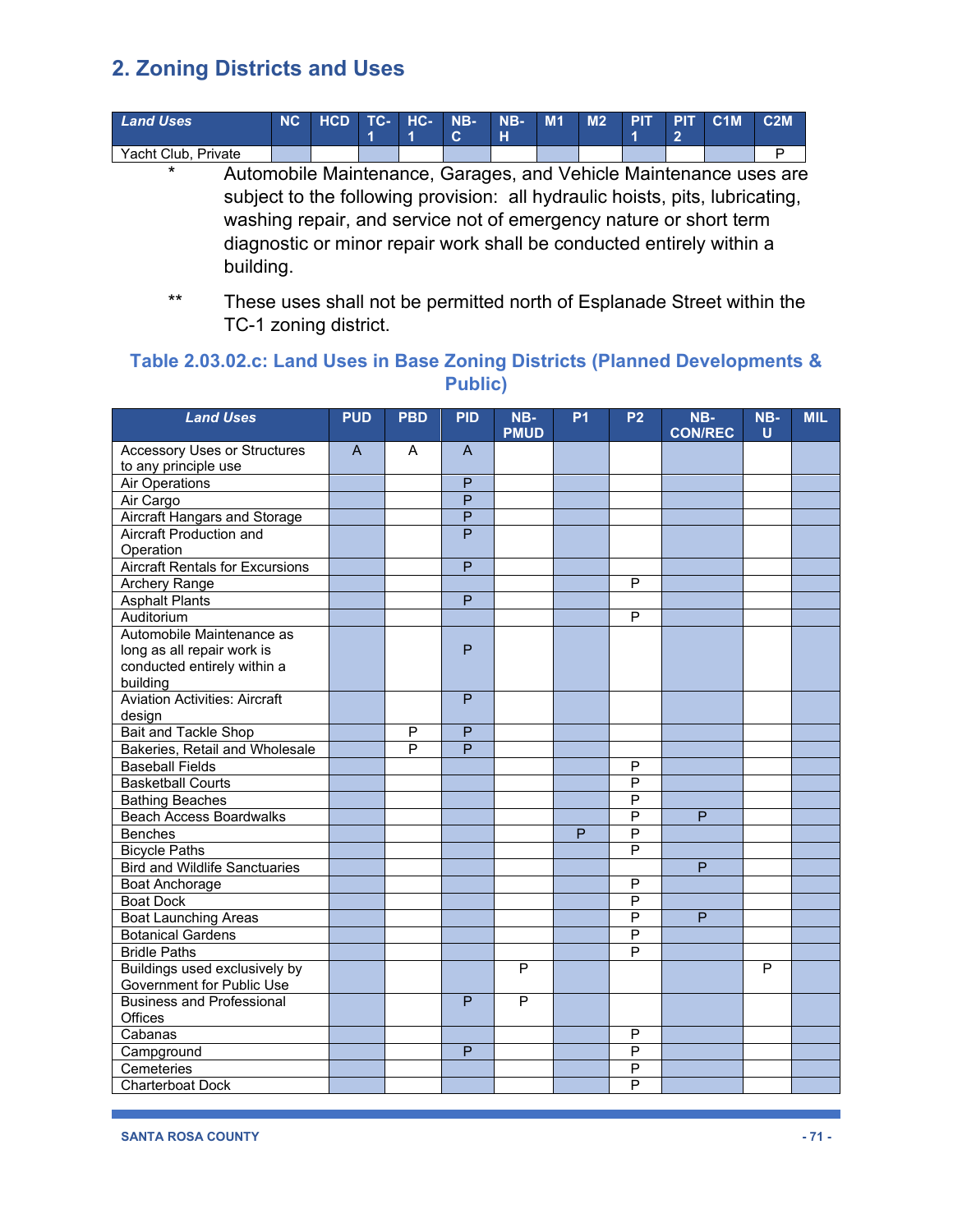| <b>Land Uses</b>                                         | <b>PUD</b>     | <b>PBD</b>     | <b>PID</b>     | NB-            | <b>P1</b> | <b>P2</b> | NB-            | NB- | <b>MIL</b> |
|----------------------------------------------------------|----------------|----------------|----------------|----------------|-----------|-----------|----------------|-----|------------|
|                                                          |                |                |                | <b>PMUD</b>    |           |           | <b>CON/REC</b> | U   |            |
| <b>Childcare Services</b>                                |                |                | P              |                |           |           |                |     |            |
| Clinics                                                  | P              | P              |                |                |           |           |                |     |            |
| <b>Commercial or Retail Uses</b>                         | $\overline{A}$ | $\overline{P}$ |                | P              |           |           |                |     |            |
| Commercial Activities for use by                         |                |                |                |                |           |           | P              |     |            |
| the public utilizing parks                               |                |                |                |                |           |           |                |     |            |
| <b>Commercial Amusement</b>                              |                |                |                | $\mathsf{P}$   |           |           |                |     |            |
| Establishments                                           |                |                |                |                |           |           |                |     |            |
|                                                          |                |                | C              |                |           |           |                |     |            |
| <b>Commercial Outdoor</b><br><b>Amusement Activities</b> |                |                | 5.<br>07       |                |           |           |                |     |            |
| <b>Commercial Piers and Marinas</b>                      |                |                |                | $\overline{P}$ |           |           |                |     |            |
| <b>Community or Club Buildings</b>                       | P              | P              |                |                |           | P         |                |     |            |
| <b>Community Facilities, Public</b>                      |                |                | P              |                |           |           |                |     |            |
| and Private Not-for Profit Clubs                         |                |                |                |                |           |           |                |     |            |
| <b>Concession Stands</b>                                 |                |                |                |                |           | P         |                |     |            |
| Concrete Plants                                          |                |                | P              |                |           |           |                |     |            |
| <b>Cooking Grills</b>                                    |                |                |                |                |           | P         |                |     |            |
| <b>Country Club</b>                                      |                |                |                |                |           | P         |                |     |            |
| <b>Cultural and Civic Activities</b>                     |                |                | P              |                |           |           |                |     |            |
| <b>Duplexes</b>                                          | P              | P              |                | P              |           |           |                |     |            |
| <b>Dry Cleaners</b>                                      |                |                | $\overline{P}$ |                |           |           |                |     |            |
| <b>Educational Institutions</b>                          | P              | P              |                |                |           |           |                |     |            |
| <b>Excursion/Charterboat Dock</b>                        |                |                |                |                |           | P         |                |     |            |
| <b>Financial and Banking</b>                             |                |                |                | P              |           |           |                |     |            |
| <b>Fishing Pier</b>                                      |                |                |                |                |           | P         |                |     |            |
| <b>Flying Clubs</b>                                      |                |                |                |                |           |           |                |     |            |
| <b>Football Field</b>                                    |                |                |                |                |           | P         |                |     |            |
| <b>Funeral Homes</b>                                     |                |                | P              |                |           |           |                |     |            |
| Garages as along as all repair                           |                |                |                |                |           |           |                |     |            |
| work is conducted within a                               |                |                | P              |                |           |           |                |     |            |
| building                                                 |                |                |                |                |           |           |                |     |            |
| <b>Gas Station</b>                                       |                |                | P              |                |           |           |                |     |            |
| <b>General Retail Centers less</b>                       |                | $\overline{P}$ | P              |                |           |           |                |     |            |
| than 3,000 sq. ft.                                       |                |                |                |                |           |           |                |     |            |
| <b>General Retail Sales and</b>                          |                | P              | P              | P              |           |           |                |     |            |
| Services                                                 |                |                |                |                |           |           |                |     |            |
| Golf Course or Driving Range                             | P              | P              |                |                |           | P         |                |     |            |
| <b>Group Homes</b>                                       | P              | P              |                |                |           |           |                |     |            |
| Handball/Racquetball Courts<br>Heavy Manufacturing,      |                |                |                |                |           | P         |                |     |            |
| Fabricating, Assembling of                               |                |                | P              |                |           |           |                |     |            |
| <b>Components and Similar</b>                            |                |                |                |                |           |           |                |     |            |
| Activities                                               |                |                |                |                |           |           |                |     |            |
| <b>Home Occupations</b>                                  | P              | $\overline{P}$ |                | $\overline{P}$ |           |           |                |     |            |
| <b>Horseshoe Pitching Courts</b>                         |                |                |                |                |           | P         |                |     |            |
| <b>Hotels and Motels</b>                                 |                |                | $\mathsf{P}$   | P              |           |           |                |     |            |
| Indoor Commercial Amusement                              |                |                | P              |                |           |           |                |     |            |
| Activities                                               |                |                |                |                |           |           |                |     |            |
| Indoor Theater                                           |                |                |                | ${\sf P}$      |           |           |                |     |            |
| Kennels                                                  |                |                | $\mathsf{P}$   |                |           |           |                |     |            |
| Landscape Nursery Retail                                 |                |                | P              |                |           |           |                |     |            |
| Lawnbowling                                              |                |                |                |                |           | P         |                |     |            |
| Light Manufacturing,                                     |                |                | P              |                |           |           |                |     |            |
| Processing and/or Assembly                               |                |                |                |                |           |           |                |     |            |
| Limited Manufacturing and                                |                |                | P              |                |           |           |                |     |            |
| Assembly                                                 |                |                |                |                |           |           |                |     |            |
| Lounges                                                  |                | P              |                | P              |           |           |                |     |            |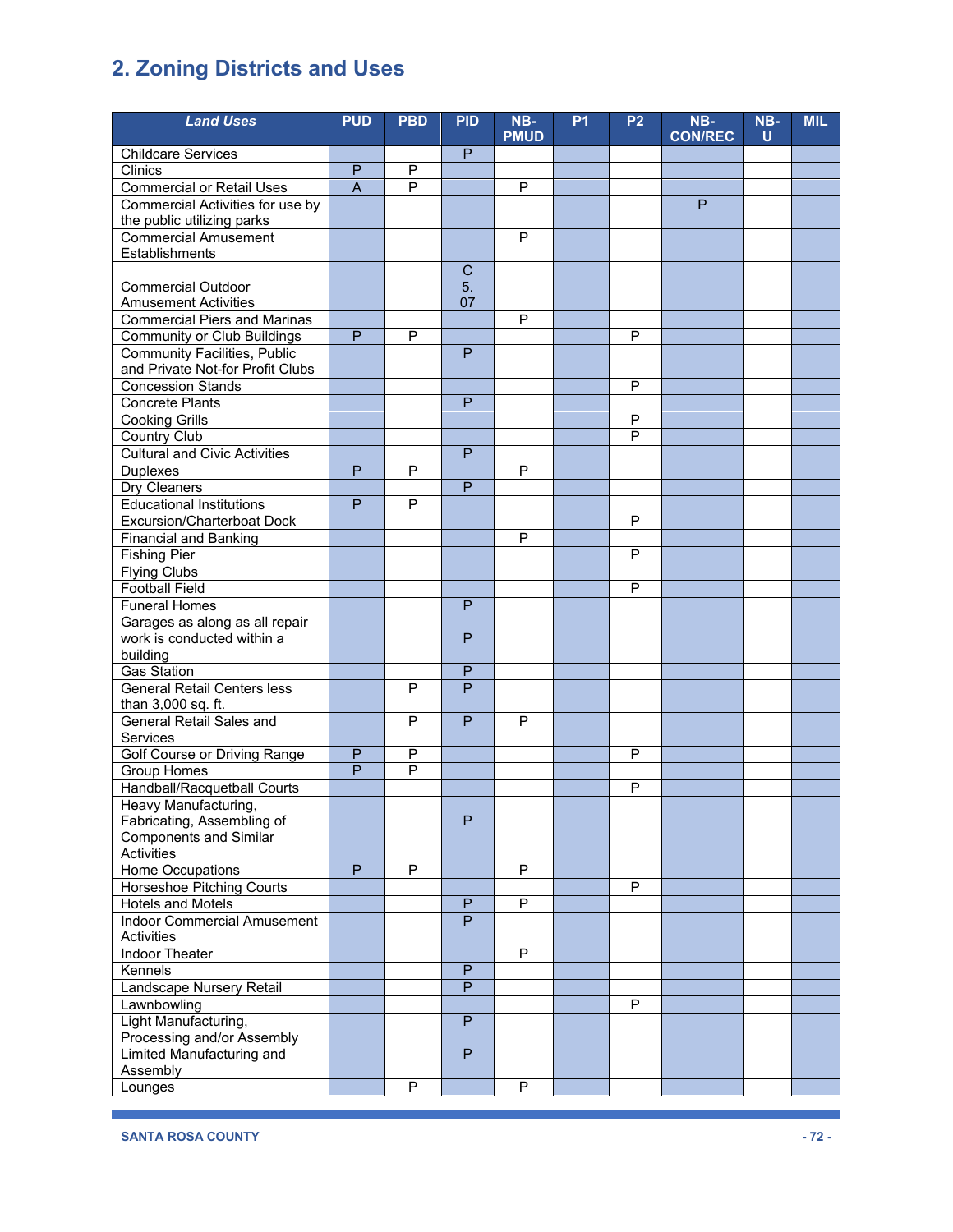| <b>Land Uses</b>                                          | <b>PUD</b>     | <b>PBD</b>     | <b>PID</b>              | NB-            | <b>P1</b> | <b>P2</b>      | NB-            | NB-          | <b>MIL</b> |
|-----------------------------------------------------------|----------------|----------------|-------------------------|----------------|-----------|----------------|----------------|--------------|------------|
|                                                           |                |                |                         | <b>PMUD</b>    |           |                | <b>CON/REC</b> | $\mathbf{U}$ |            |
| Lumber Yard, Truss<br>Manufacturing, Storage of           |                |                | $\mathsf{P}$            |                |           |                |                |              |            |
| <b>Construction Materials</b>                             |                |                |                         |                |           |                |                |              |            |
| <b>Medical Services</b>                                   | P              | P              | $\mathsf{P}$            |                |           |                |                |              |            |
| Military Owned Lands                                      |                |                |                         |                |           |                |                |              | P          |
| Miniature Golf Courses                                    |                |                |                         |                |           | P              |                |              |            |
| Multiple Family Residential                               | P              | $\overline{P}$ |                         | P              |           |                |                |              |            |
| <b>Nursing Homes</b>                                      |                | $\mathsf{P}$   | P                       |                |           |                |                |              |            |
| <b>Office Buildings</b>                                   | $\overline{P}$ | $\overline{P}$ | P                       |                |           |                |                |              |            |
| Outdoor Rifle and Pistol Range                            |                |                |                         |                |           | P              |                |              |            |
| Parks and Greenbelt Areas                                 |                |                |                         |                |           |                | P              |              |            |
| Parking Garages or Lots                                   |                |                | P                       |                |           |                |                |              |            |
| <b>Personal Services</b>                                  | P              | $\mathsf{P}$   | P                       | P              |           |                |                |              |            |
| <b>Picnic Areas</b>                                       |                | $\overline{P}$ |                         |                |           | P              | P              |              |            |
| Places of Worship                                         | P              |                | P                       |                |           |                |                |              |            |
| <b>Private Marina</b>                                     |                |                |                         | c<br>5.        |           |                |                |              |            |
|                                                           |                |                |                         | 07             |           |                |                |              |            |
| Private Training Facility and<br><b>Vocational School</b> |                |                | P                       |                |           |                |                |              |            |
| <b>Professional and Business</b>                          |                |                |                         | P              |           |                |                |              |            |
| Offices                                                   |                |                |                         |                |           |                |                |              |            |
| <b>Professional Uses</b>                                  | P              | P              |                         |                |           |                |                |              |            |
| <b>Public Fairgrounds</b>                                 |                |                | $\mathbf C$<br>5.<br>07 |                |           |                |                |              |            |
| Public and Private Utilities and                          |                |                | P                       | $\overline{P}$ |           |                | $\mathsf{P}$   | P            |            |
| <b>Public Facilities</b>                                  |                |                |                         |                |           |                |                |              |            |
| <b>Public Parks and Recreational</b><br>Areas             |                |                |                         | P              |           | P              |                | P            |            |
| <b>Public Parking</b>                                     |                |                |                         |                |           |                | P              |              |            |
| <b>Public Restrooms</b>                                   |                |                |                         |                | P         | P              | $\overline{P}$ |              |            |
| <b>Recreational Activities</b>                            |                |                |                         | С<br>5.<br>07  |           |                |                |              |            |
| Recreational Vehicle and RV<br>Parks                      |                |                |                         | P              |           | P              |                |              |            |
| Research Activities, including                            |                |                |                         |                |           |                |                |              |            |
| research laboratories,                                    |                |                | P                       |                |           |                |                |              |            |
| developmental laboratories and                            |                |                |                         |                |           |                |                |              |            |
| compatible light manufacturing                            |                |                |                         | P              |           |                |                |              |            |
| Restaurants<br>Restaurants with or without                |                |                | P<br>$\overline{P}$     |                |           |                |                |              |            |
| drive-thru facilities                                     |                |                |                         |                |           |                |                |              |            |
| <b>Restricted Sales and Services</b>                      | P              | P              | ${\sf P}$               |                |           |                |                |              |            |
| Rifle and Pistol Range                                    |                |                |                         |                |           | P              |                |              |            |
| Salvage Yards                                             |                |                | P                       |                |           |                |                |              |            |
| Sawmills                                                  |                |                | P                       |                |           |                |                |              |            |
| <b>Self Storage Facilties</b>                             |                |                | P                       |                |           |                |                |              |            |
| Service Establishments and                                |                |                |                         |                |           |                |                |              |            |
| Mechanical Repairs and                                    |                |                | $\mathsf{P}$            |                |           |                |                |              |            |
| Services within and enclosed                              |                |                |                         |                |           |                |                |              |            |
| building<br><b>Shopping Centers</b>                       |                |                | ${\sf P}$               |                |           |                |                |              |            |
| <b>Shuffleboard Courts</b>                                |                |                |                         |                |           | P              |                |              |            |
| Single Family Residential                                 | P              | P              | $\mathsf{P}$            | P              |           |                |                |              |            |
| Soccer Fields                                             |                |                |                         |                |           | $\overline{P}$ |                |              |            |
|                                                           |                |                |                         |                |           |                |                |              |            |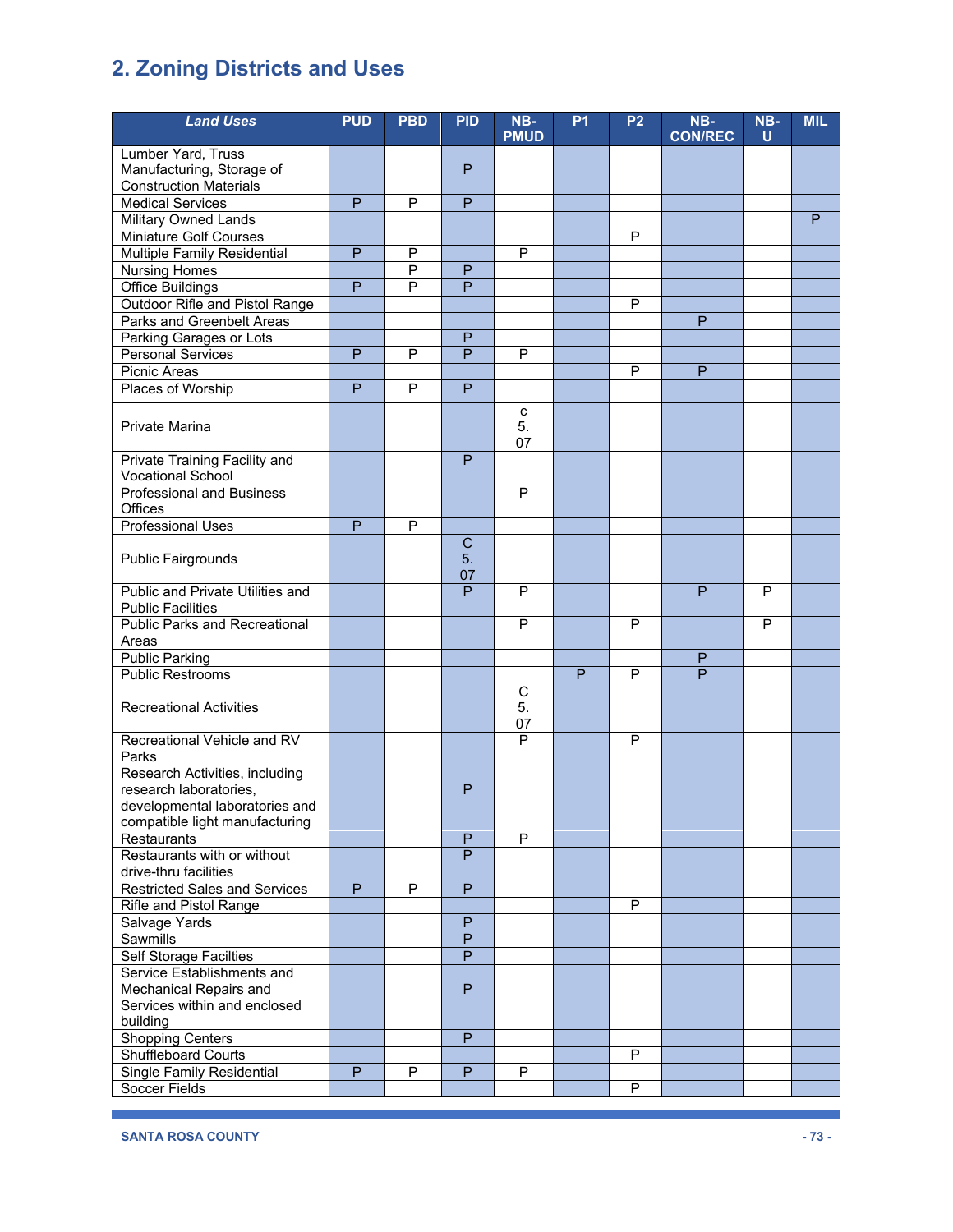| <b>Land Uses</b>                                   | <b>PUD</b> | <b>PBD</b>              | <b>PID</b> | NB-<br><b>PMUD</b> | <b>P1</b> | <b>P2</b>      | NB-<br><b>CON/REC</b> | NB-<br>ū | <b>MIL</b> |
|----------------------------------------------------|------------|-------------------------|------------|--------------------|-----------|----------------|-----------------------|----------|------------|
| Social, Athletic and                               |            |                         |            |                    |           | P              |                       |          |            |
| Neighborhood                                       |            |                         |            |                    |           |                |                       |          |            |
| <b>Softball Fields</b>                             |            |                         |            |                    |           | P              |                       |          |            |
| <b>Special Residential Facilities</b>              |            | P                       | P          |                    |           |                |                       |          |            |
| <b>Stadium and Bleachers</b>                       |            |                         |            |                    |           | P              |                       |          |            |
| Storage or Distribution Center                     |            |                         | P          |                    |           |                |                       |          |            |
| <b>Swimming Pool</b>                               |            |                         |            |                    |           | P              |                       |          |            |
| <b>Technology Business</b>                         |            |                         | P          |                    |           |                |                       |          |            |
| <b>Tennis Courts</b>                               |            |                         |            |                    |           | P              |                       |          |            |
| Towers and<br><b>Telecommunications Facilities</b> |            | $\mathsf C$<br>5.<br>07 | P          |                    |           |                |                       |          |            |
| <b>Track and Field Facilities</b>                  |            |                         |            |                    |           | P              |                       |          |            |
| <b>Trade Service and Repair</b>                    |            |                         |            |                    |           |                |                       |          |            |
| provided all activities and                        |            |                         | P          |                    |           |                |                       |          |            |
| storage are contained in an                        |            |                         |            |                    |           |                |                       |          |            |
| enclosed building                                  |            |                         |            |                    |           |                |                       |          |            |
| <b>Travel Trailer Parks</b>                        |            |                         | P          | P                  |           | P              |                       |          |            |
| <b>Truck or Bus Terminal Facilities</b>            |            |                         | P          |                    |           |                |                       |          |            |
| <b>Vehicular Sales and Services</b>                |            |                         | P          |                    |           |                |                       |          |            |
| Veterinary Services all activities                 |            |                         |            |                    |           |                |                       |          |            |
| are located in a fully enclosed                    |            |                         | P          |                    |           |                |                       |          |            |
| soundproof building                                |            |                         |            |                    |           |                |                       |          |            |
| <b>Walkways and Paths</b>                          |            |                         |            |                    | P         | P              |                       |          |            |
| Warehousing and Distribution                       |            |                         | P          |                    |           |                |                       |          |            |
| Water- Oriented Recreational                       |            |                         |            |                    |           |                |                       |          |            |
| Uses, such as boating, diving,                     |            |                         |            |                    |           | P              |                       |          |            |
| fishing,<br>swimming,<br>surfing,                  |            |                         |            |                    |           |                |                       |          |            |
| wading, water skiing                               |            |                         |            |                    |           |                |                       |          |            |
| Wholesale Plant Nurseries and                      |            |                         | P          |                    |           |                |                       |          |            |
| Landscape Services                                 |            |                         |            |                    |           |                |                       |          |            |
| <b>Wholesale Trades and Services</b>               |            |                         | P          |                    |           |                |                       |          |            |
| Wholesaling,                                       |            |                         | P          |                    |           |                |                       |          |            |
| Warehousing, Furniture Storage                     |            |                         |            |                    |           |                |                       |          |            |
| <b>Yacht Club</b>                                  |            |                         |            |                    |           | P              |                       |          |            |
| Zoo                                                |            |                         |            |                    |           | $\overline{P}$ |                       |          |            |

# **2.04.00 DENSITY AND INTENSITY STANDARDS**

## **2.04.01 Table of Density and Intensity Standards**

Table 2.04.02  $a - c$  describes the maximum potential dwelling and lodging accommodation density (expressed in dwelling units and lodging accommodation units per gross acre) and the maximum floor area ratio for a particular parcel, where permitted in all zoning districts. The achievable density (number of units) or intensity (ratio of floor area to parcel area) permitted for a particular parcel shall be determined by reference to parcel size, setback, height, and other standards set forth in this LDC.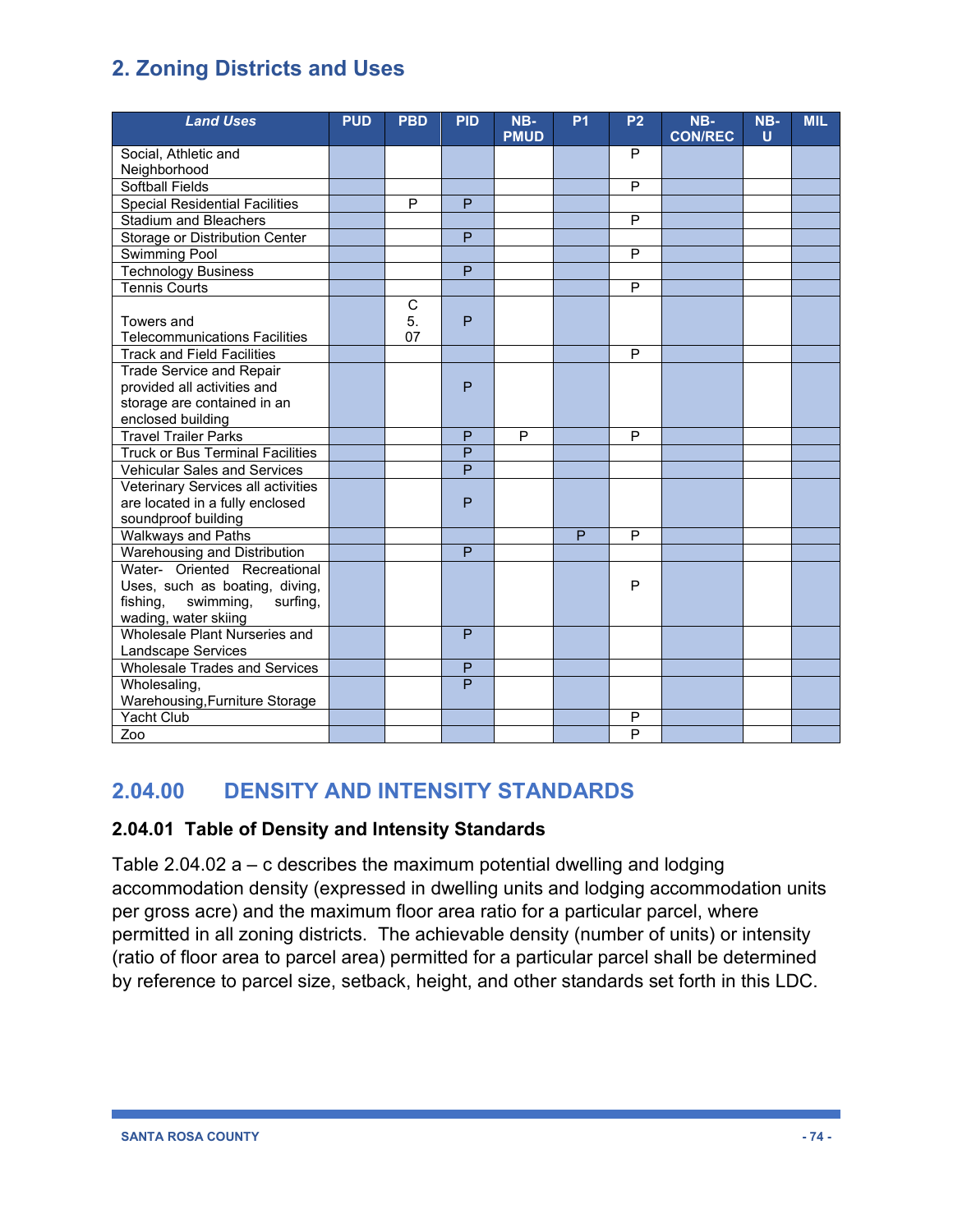| <b>Density and Intensity</b>                                     | AG-<br><b>RR</b> | AG1                         | AG <sub>2</sub>              |                | <b>RR1 R1</b>  | R <sub>1</sub> M | R <sub>1</sub> A | R2 | R2M |                 | <b>R3 HR1</b>  | HR <sub>2</sub> | NB-<br><b>SF</b>                                               | NB-<br><b>MHD</b>                                       | NB-<br><b>MD</b>                                               | NB-<br>HD                                                                               |
|------------------------------------------------------------------|------------------|-----------------------------|------------------------------|----------------|----------------|------------------|------------------|----|-----|-----------------|----------------|-----------------|----------------------------------------------------------------|---------------------------------------------------------|----------------------------------------------------------------|-----------------------------------------------------------------------------------------|
| <b>Residential Density</b><br>(Dwelling Units per<br>Gross Acre) | 1                | 1 unit<br>Per<br>5<br>acres | 1 unit<br>Per<br>15<br>acres | $\overline{2}$ | $\overline{4}$ | $\overline{4}$   | 6                | 10 | 10  | 18 <sup>1</sup> | $\overline{4}$ | 8               | 1 per<br>Plat-<br>ted<br>lot                                   | $0-$<br>4 per<br>Plat-<br>ted<br>lot                    | 10                                                             | 30                                                                                      |
| Minimum square footage<br>Of residence                           |                  |                             |                              | --             |                |                  |                  |    |     | --              |                |                 | Gulf<br>Front<br>1,500<br><b>Non</b><br>Gulf<br>Front<br>1,000 | Gulf<br>Front<br>1,500<br>Non<br>Gulf<br>Front<br>1,000 | Gulf<br>Front<br>1,500<br><b>Non</b><br>Gulf<br>Front<br>1,000 | Gulf<br>Front<br>1,500<br>Non<br>Gulf<br>Front<br>1,000                                 |
| Maximum Building<br>Footprint (%)                                | --               | --                          | --                           | --             |                |                  |                  |    |     | --              |                | --              |                                                                | --                                                      | 25                                                             | $1 - 4$<br>Story<br>25<br>$5 - 7$<br>Story<br>23<br>$8-9$<br>Story<br>21<br>Over9<br>19 |

## **Table 2.04.02.a Density and Intensity Standards for Residential Zoning Districts**

## **Table 2.04.02.b Density and Intensity Standards for Commercial and Industrial Zoning Districts**

| <b>Density and Intensity</b>                                     | NC | <b>HCD</b> | $TC-1$ | $HC-1$ | $NB-C$                                                                                 | NB-H | M1  | M <sub>2</sub> | PIT <sub>1</sub> | PIT <sub>2</sub> | C1M | C2M |
|------------------------------------------------------------------|----|------------|--------|--------|----------------------------------------------------------------------------------------|------|-----|----------------|------------------|------------------|-----|-----|
| <b>Residential Density</b><br>(Dwelling Units Per<br>Gross Acre) | 10 | 10         | 10     | 8      | 30<br>(Inside<br>Comm.<br>Core)<br>18<br>(Outside<br>Comm.<br>Core)                    | $-$  | $-$ | --             | --               |                  |     | 4   |
| Minimum square footage<br>Of residence                           |    |            |        |        | <b>Gulf</b><br>Front<br>1,500<br><b>Non</b><br>Gulf<br>Front<br>1,000                  |      |     |                |                  |                  |     |     |
| Maximum Floor Area<br>Ration (%)                                 |    |            |        |        | $1-4$<br>Story<br>25<br>$5 - 7$<br>Story<br>23<br>$8-9$<br>Story<br>21<br>Over 9<br>19 |      |     |                |                  |                  |     |     |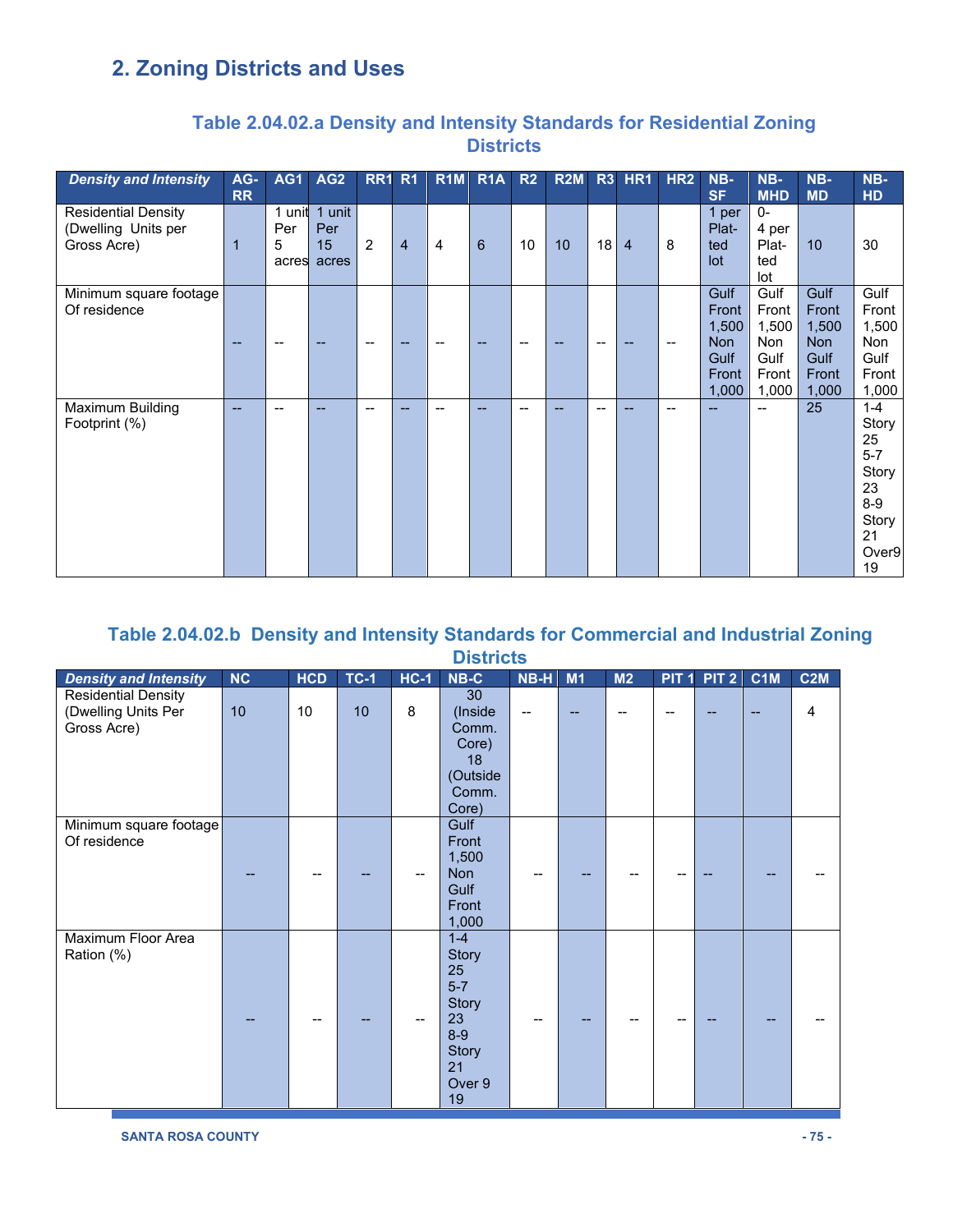## **Table 2.04.02.c: Density and Intensity Standards for Planned Developments & Public**

| <b>Density and</b>         | <b>PUD</b>   | <b>PBD</b>   | <b>PID</b> | $NB-$       | P1 | P <sub>2</sub> | NB-            | NB- | <b>MIL</b> |
|----------------------------|--------------|--------------|------------|-------------|----|----------------|----------------|-----|------------|
| <b>Intensity</b>           |              |              |            | <b>PMUD</b> |    |                | <b>CON/REC</b> | U   |            |
| <b>Residential Density</b> | Up to        | Up to        |            |             |    |                |                |     |            |
| (Dwelling Units Per        | 18 units per | 18 units per |            |             |    |                |                |     |            |
| Gross Acre)                | acre         | acre         |            | 30          | -- |                |                |     |            |
|                            | (Determined  | (Determined  |            |             |    |                |                |     |            |
|                            | By P&Z       | By P&Z       |            |             |    |                |                |     |            |
|                            | Director)    | Director)    |            |             |    |                |                |     |            |
| Minimum square             |              |              |            |             |    |                |                |     |            |
| footage of                 |              |              |            |             |    |                |                |     |            |
| residence                  |              |              |            |             |    |                |                |     |            |
| Maximum Building           |              |              |            |             |    |                |                |     |            |
| Footprint (%)              |              |              |            |             |    |                |                |     |            |

- **A.** Density is the number of dwelling units per acre of parcel area.
- **B.** Density for dwelling units within a Planned Unit Development that is approved as a zoning district shall not exceed the density of the Future Land Use categories as shown in the Comprehensive Plan.

**1.** The master plan may permit a specified number of Residential units in a non-residential Land Use category.

**2.** Development shall not exceed impervious coverage of (75%) of gross acreage of residential uses and (75%) of gross acreage of nonresidential land uses.

**3.** Intensity in non-residential land uses shall not exceed a floor area ratio of seventy five percent (75%) computed by dividing the aggregate square footage of interior spaces, excluding parking garages by the gross square footage of all non-residential land use areas.

**4.** The maximum density shall only be applicable to those areas designated as residential on the approved master plan. Acreage designated as non-residential on the master plan may not be used in the calculation of residential density.

**5.** The maximum intensity shall only be applicable to those areas designated as non-residential on the approved master plan. Acreage designated as residential on the master plan may not be used in the calculation of non-residential density.

**6.** See section 4.02.04 (PUD Standards) for additional density and intensity standards.

**C.** Where two (2) or more complete dwelling units with separate entries and independent sanitary facilities share a common internal access such that they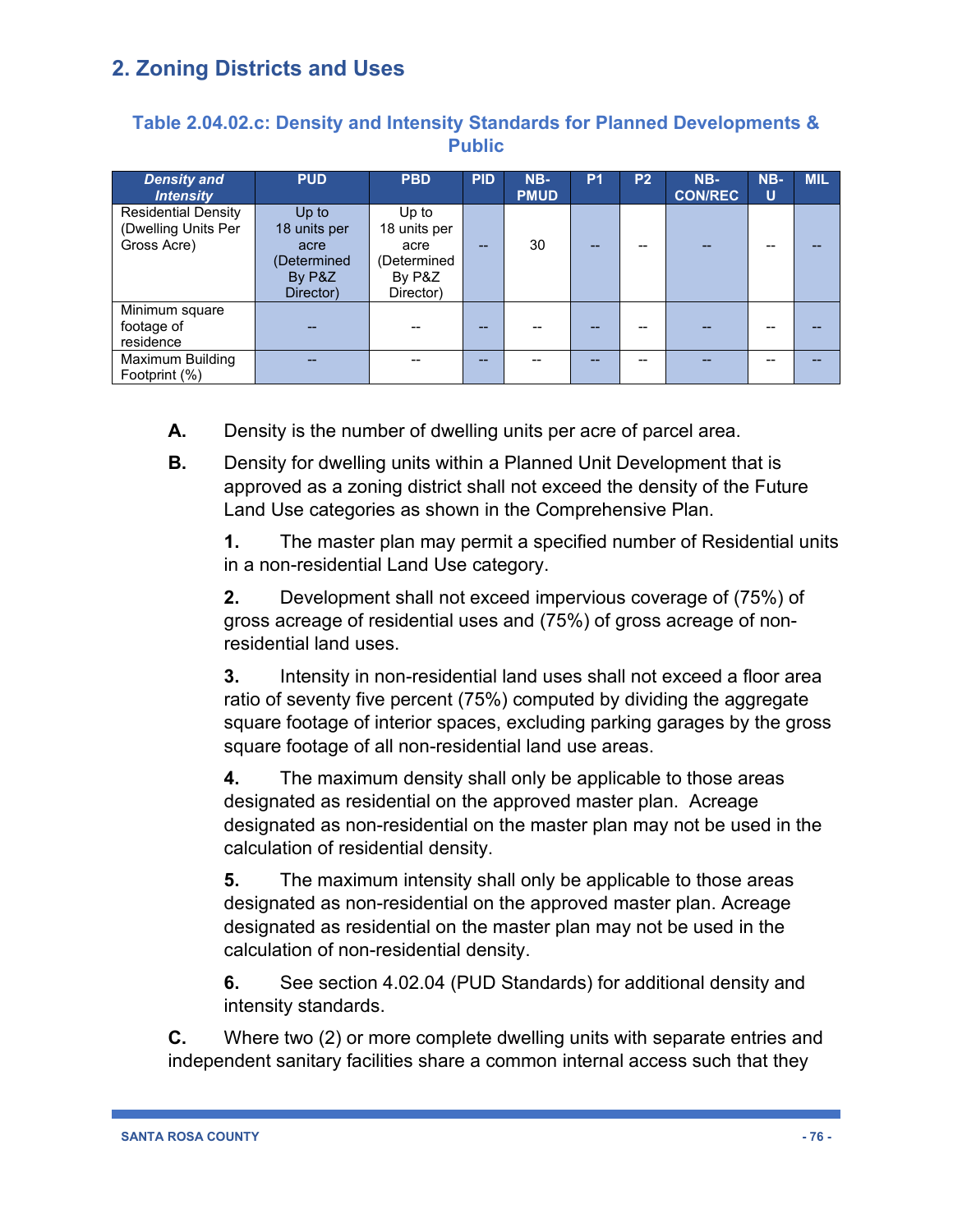may be rented or occupied separately or as one unit, each shall be counted toward the applicable dwelling unit density.

## **2.05.00 SETBACK AND HEIGHT STANDARDS**

## **2.05.01 Table of Setback and Height Standards**

Table 2.05.02 a – c describes the setback and height standards for a particular parcel, where permitted in all zoning districts.

## **Table 2.05.01.a: Setback and Height Standards in Base Zoning Districts (Residential)**

| <b>Setbacks</b><br>and Height<br><b>Limits</b>                                                                        | AG-RR                                     | AG1                                       | AG <sub>2</sub>                                  | RR <sub>1</sub>                                                       | R <sub>1</sub>                                                        | R <sub>1</sub> M                                                                                  | R <sub>1</sub> A                                                                             | R <sub>2</sub><br>$***$                                             | <b>R2M</b><br>$\star\star$                                   | R <sub>3</sub><br>$\star\star$                                                            | HR1                                             | HR <sub>2</sub>               | NB-<br><b>SF</b><br>$***$                           | NB-<br><b>MHD</b><br>$***$                          | NB-<br><b>MD</b><br>$****$                                                                                                                                         | NB-<br><b>HD</b><br>$****$ |
|-----------------------------------------------------------------------------------------------------------------------|-------------------------------------------|-------------------------------------------|--------------------------------------------------|-----------------------------------------------------------------------|-----------------------------------------------------------------------|---------------------------------------------------------------------------------------------------|----------------------------------------------------------------------------------------------|---------------------------------------------------------------------|--------------------------------------------------------------|-------------------------------------------------------------------------------------------|-------------------------------------------------|-------------------------------|-----------------------------------------------------|-----------------------------------------------------|--------------------------------------------------------------------------------------------------------------------------------------------------------------------|----------------------------|
| Front<br>Setbacks                                                                                                     | 25'                                       | $\overline{25'}$                          | 25'                                              | $\overline{25'}$                                                      | $\overline{25'}$                                                      | $\overline{25'}$                                                                                  | $\overline{20'}$                                                                             | 20'<br>25'<br>Per<br>ime<br>ter                                     | 20'<br>25'<br>Peri<br>met<br>er                              | 15'<br>25'<br>Per<br>ime<br>ter                                                           | Avg<br>Of<br><b>The</b><br>bloc<br>$\mathsf{k}$ | Avg<br>Of<br>The<br>bloc<br>k | $C-$<br>20'<br>$\mathbf{I}$<br>25'<br>$g-$<br>30'   | $c-20'$<br>$i-25$<br>$g-30'$                        | 30'                                                                                                                                                                | 30'                        |
| Front<br>Setback<br>On a<br>Residential<br>Collector<br>Street                                                        | 35'                                       | 35'                                       | 35'                                              | 35'                                                                   | 35'                                                                   | 35'                                                                                               | 35'                                                                                          | 35'                                                                 | 35'                                                          | 35'                                                                                       |                                                 |                               |                                                     |                                                     |                                                                                                                                                                    |                            |
| Side<br>Setbacks<br>(side<br>setbacks<br>shown apply<br>to each side<br>(ex. 10% of<br>$100' = 10'$ on<br>each side)) | 10%<br>Lot<br>Width<br>(Max<br>Of<br>15') | 10%<br>Lot<br>Width<br>(Max<br>Of<br>15') | 10%<br>Lot<br>Width<br>(Max<br><b>Of</b><br>15') | 10%<br>Lot<br>Width<br>7' for<br>$70' -$<br>90'<br>(Max<br>Of<br>15') | 10%<br>Lot<br>Width<br>7' for<br>$70' -$<br>90'<br>(Max<br>Of<br>15') | 10%<br>Lot<br>Widt<br>h<br>7'<br>for<br>$70' -$<br>90'<br>(Ma<br>$\pmb{\mathsf{X}}$<br>Of<br>15') | 10%<br>Lot<br>Widt<br>h.<br>7'<br>for<br>$70' -$<br>90'<br>(Ma<br>$\mathsf{x}$<br>Of<br>15') | 10<br>$\%$<br>Lot<br>Wid<br>th<br>(Ma<br>$\mathsf{x}$<br>Of<br>15') | 10%<br>Lot<br>Widt<br>h<br>(Ma<br>$\mathsf{x}$<br>Of<br>15') | 10<br>$\%$<br>Lot<br>Wid<br>th<br>(Ma<br>x of<br>15')<br>10'<br>Pro<br>ject<br>Par<br>cel | 10'                                             | 10'                           | $C-$<br>7.5'<br>$\mathbf{i}$<br>7.5'<br>$g-$<br>10' | $C-$<br>7.5'<br>$\mathbf{i}$<br>7.5'<br>$g-$<br>10' | 15'<br>Unl<br>ess<br>sin<br>gle<br>fam<br>ily<br>resi<br>den<br>ce<br>the<br>n<br>10<br>$\%$<br>of<br>lot<br>widt<br>h<br>with<br>a<br>min<br>imu<br>m<br>of<br>5' | 15'                        |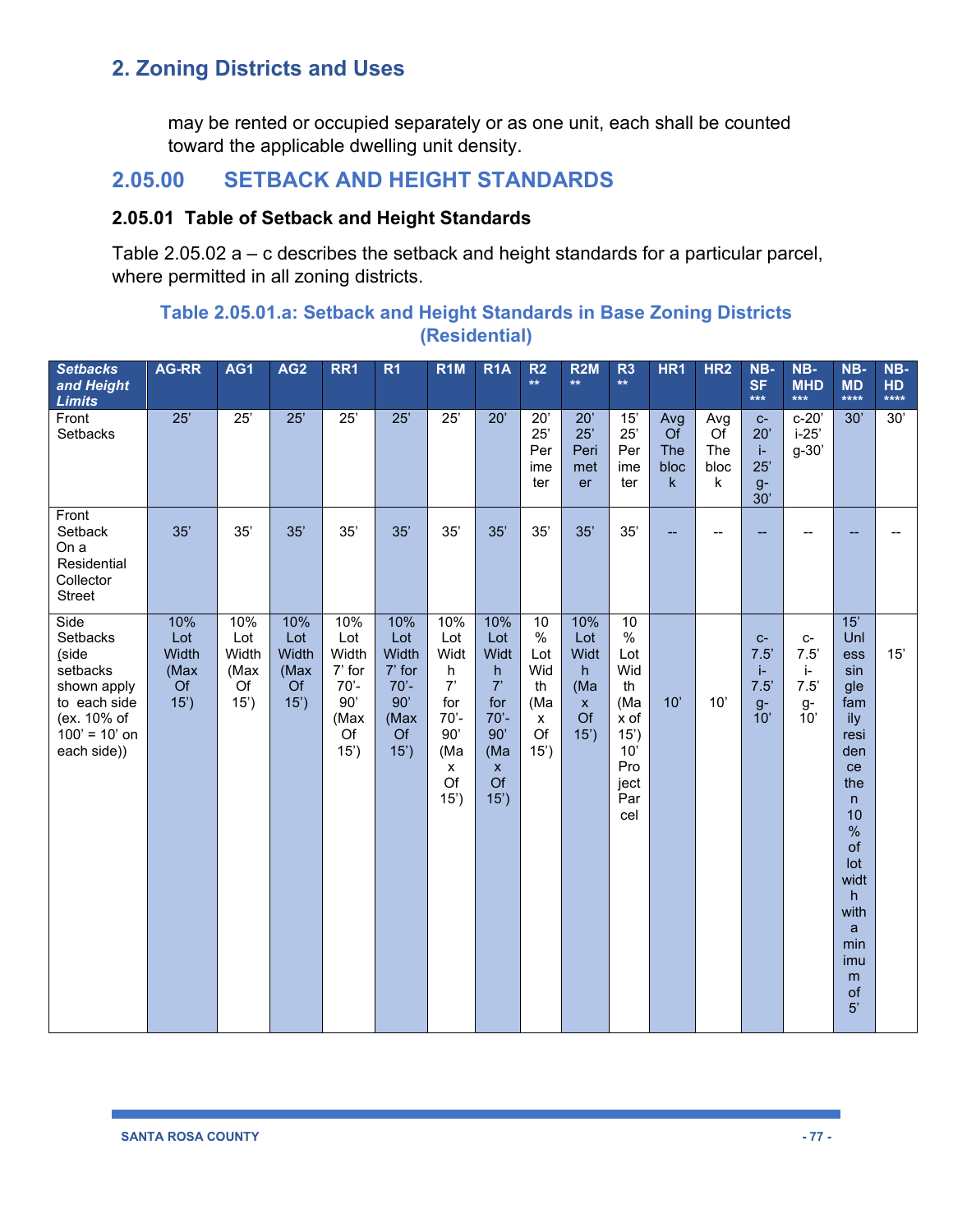| <b>Setbacks</b><br>and Height<br><b>Limits</b>                                                                                       | <b>AG-RR</b> | AG1 | AG <sub>2</sub> | RR <sub>1</sub>  | R <sub>1</sub> | R <sub>1</sub> M | R <sub>1</sub> A | R <sub>2</sub><br>$**$          | R2M<br>$\star\star$             | R <sub>3</sub><br>$\star\star$  | HR <sub>1</sub> | HR <sub>2</sub> | NB-<br><b>SF</b><br>$***$                             | NB-<br><b>MHD</b><br>$***$                                      | NB-<br><b>MD</b><br>****                | NB-<br><b>HD</b><br>****                |
|--------------------------------------------------------------------------------------------------------------------------------------|--------------|-----|-----------------|------------------|----------------|------------------|------------------|---------------------------------|---------------------------------|---------------------------------|-----------------|-----------------|-------------------------------------------------------|-----------------------------------------------------------------|-----------------------------------------|-----------------------------------------|
| Rear<br><b>Setbacks</b>                                                                                                              | 25'          | 25' | 25'             | $\overline{25'}$ | 25'            | $\overline{25'}$ | 10'              | 10'<br>25'<br>Per<br>ime<br>ter | 10'<br>25'<br>Peri<br>met<br>er | 10'<br>25'<br>Per<br>ime<br>ter | 3'              | 3'              | $C-$<br>15'<br>j.<br>15'<br>$q-$<br>15<br>$S-$<br>50' | $C-$<br>15'<br>$\mathbf{i}$<br>15'<br>$g-$<br>15<br>$S-$<br>50' | 10<br>$\frac{0}{0}$<br>Lot<br>dep<br>th | 10<br>$\frac{0}{0}$<br>Lot<br>dep<br>th |
| Corner Lots                                                                                                                          | 15'          | 15' | 15'             | 15'              | 15'            | 15'              | 15'              | $15^{*}$                        | $15^{*}$                        | 15'                             | 15'             | $15^{*}$        | 15'                                                   | 15'                                                             | 15'                                     | 15'                                     |
| Setbacks<br>along<br>Major and<br>Minor<br>Arterial                                                                                  | 50'          | 50' | 50'             | 50'              | 50'            | 50'              | 50'              | 50'                             | 50'                             | 50'                             | 50'             | 50'             |                                                       |                                                                 |                                         |                                         |
| <b>Setbacks</b><br>along<br>Major and<br>Minor<br>Collector                                                                          | 25'          | 25' | 25'             | 25'              | 25'            | 25'              | 25'              | 25'                             | 25'                             | 25'                             | 25'             | 25'             |                                                       |                                                                 |                                         |                                         |
| Shoreline<br>Protection<br>Zone<br>Setbacks --<br>Gulf of<br>Mexico and<br>Santa Rosa<br>Sound                                       | 50'          | 50' | 50'             | 50'              | 50'            | 50'              | 50'              | 50'                             | 50'                             | 50'                             | 50'             | 50'             | 50'                                                   | 50'                                                             | 50'                                     | 50'                                     |
| Shoreline<br>Protection<br>Zone<br>Setbacks --<br>Escambia<br>Bay,<br>Blackwater<br>Bay, East<br>Bay and the<br>basins and<br>bayous | 50'          | 50' | 50'             | 50'              | 50'            | 50'              | 50'              | 50'                             | 50'                             | 50'                             | 50'             | 50'             | 50'                                                   | 50'                                                             | 50'                                     | 50'                                     |

ı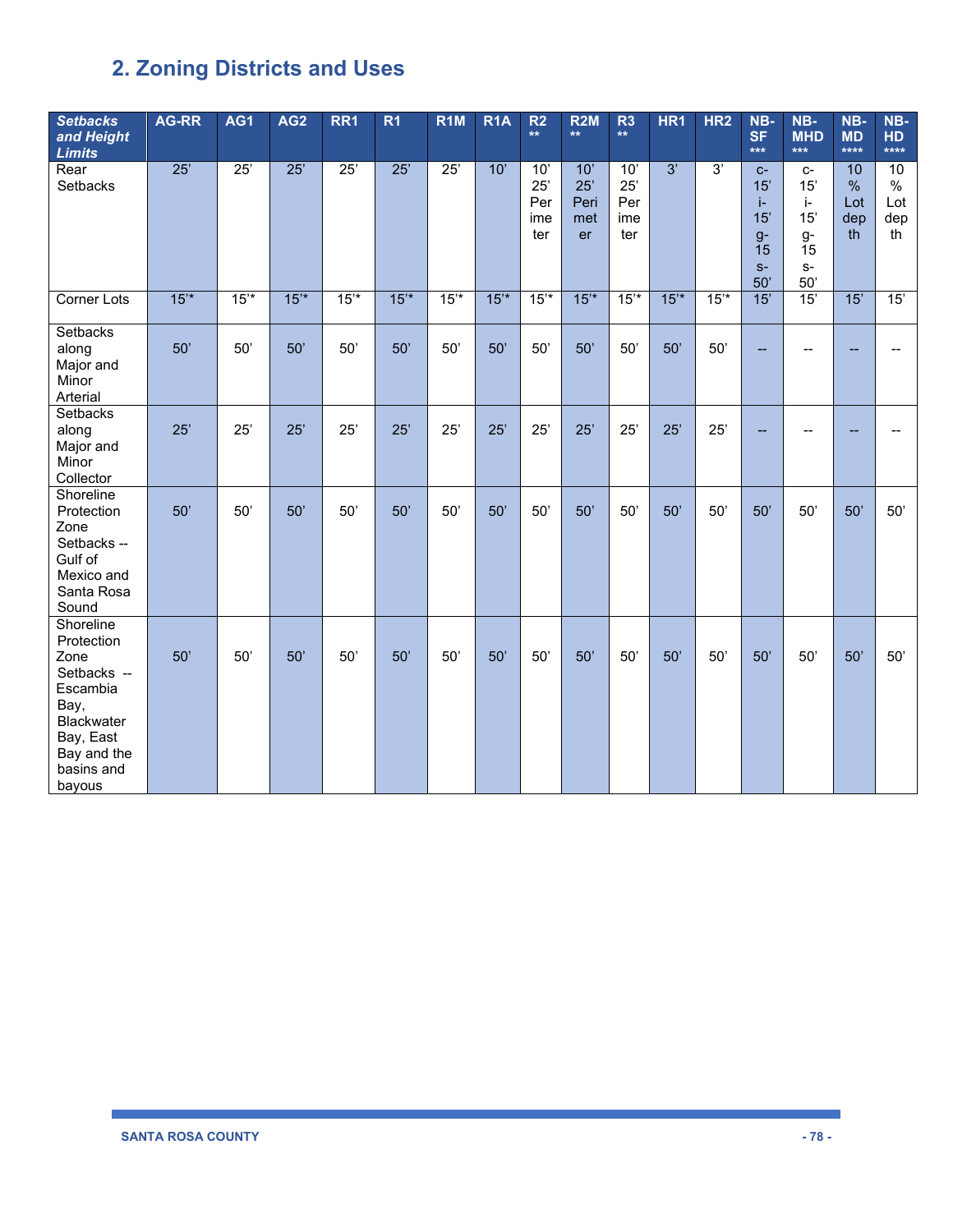| <b>Setbacks</b><br>and Height<br><b>Limits</b> | AG-RR | AG1 | AG <sub>2</sub> | RR1 | R <sub>1</sub> | R <sub>1</sub> M | R <sub>1</sub> A | R2<br>$**$ | <b>R2M</b><br>$**$ | R <sub>3</sub><br>$**$ | HR1                     | HR <sub>2</sub>         | NB-<br><b>SF</b><br>$***$ | NB-<br><b>MHD</b><br>$***$ | NB-<br><b>MD</b><br>$****$ | NB-<br>HD<br>$****$ |
|------------------------------------------------|-------|-----|-----------------|-----|----------------|------------------|------------------|------------|--------------------|------------------------|-------------------------|-------------------------|---------------------------|----------------------------|----------------------------|---------------------|
|                                                |       |     |                 |     |                |                  |                  |            |                    |                        | 2 <sup>2</sup><br>stori | $\overline{2}$<br>stori | 3<br>hab                  | 3<br>habit                 | CC-<br>16                  | CC-<br>16           |
|                                                |       |     |                 |     |                |                  |                  |            |                    |                        | es                      | es                      | itab                      | able                       | hab                        | hab                 |
|                                                |       |     |                 |     |                |                  |                  |            |                    |                        | or                      | or                      | le                        | stori                      | itab                       | itab                |
|                                                |       |     |                 |     |                |                  |                  |            |                    |                        | 35'                     | 35'                     | stor                      | es                         | le                         | le                  |
|                                                |       |     |                 |     |                |                  |                  |            |                    |                        | whic                    | whic                    | ies                       |                            | stor                       | stor                |
|                                                |       |     |                 |     |                |                  |                  |            |                    |                        | hev                     | hev                     |                           |                            | ies                        | ies                 |
|                                                |       |     |                 |     |                |                  |                  |            |                    |                        | er is                   | er is                   |                           |                            | plu                        | plu                 |
| <b>Height Limits</b>                           | 35'   | 35' | 35'             | 35' | 35'            | 35'              | 35'              | 45'        | 45'                | 50'                    | grea                    | grea                    |                           |                            | s <sub>1</sub>             | s 1                 |
|                                                |       |     |                 |     |                |                  |                  |            |                    |                        | ter                     | ter                     |                           |                            | for                        | for                 |
|                                                |       |     |                 |     |                |                  |                  |            |                    |                        |                         |                         |                           |                            | par<br>kin                 | par<br>kin          |
|                                                |       |     |                 |     |                |                  |                  |            |                    |                        |                         |                         |                           |                            |                            |                     |
|                                                |       |     |                 |     |                |                  |                  |            |                    |                        |                         |                         |                           |                            | g<br>OC                    | g<br>OC             |
|                                                |       |     |                 |     |                |                  |                  |            |                    |                        |                         |                         |                           |                            | $C -$                      | $C-$                |
|                                                |       |     |                 |     |                |                  |                  |            |                    |                        |                         |                         |                           |                            | 3                          | 3                   |
|                                                |       |     |                 |     |                |                  |                  |            |                    |                        |                         |                         |                           |                            | hab                        | hab                 |
|                                                |       |     |                 |     |                |                  |                  |            |                    |                        |                         |                         |                           |                            | itab                       | itab                |
|                                                |       |     |                 |     |                |                  |                  |            |                    |                        |                         |                         |                           |                            | le                         | le                  |
|                                                |       |     |                 |     |                |                  |                  |            |                    |                        |                         |                         |                           |                            | stor                       | stor                |
|                                                |       |     |                 |     |                |                  |                  |            |                    |                        |                         |                         |                           |                            | ies                        | ies                 |
|                                                |       |     |                 |     |                |                  |                  |            |                    |                        |                         |                         |                           |                            | plu                        | plu                 |
|                                                |       |     |                 |     |                |                  |                  |            |                    |                        |                         |                         |                           |                            | s <sub>1</sub>             | s <sub>1</sub>      |
|                                                |       |     |                 |     |                |                  |                  |            |                    |                        |                         |                         |                           |                            | for<br>par                 | for                 |
|                                                |       |     |                 |     |                |                  |                  |            |                    |                        |                         |                         |                           |                            | kin                        | par<br>kin          |
|                                                |       |     |                 |     |                |                  |                  |            |                    |                        |                         |                         |                           |                            | $\mathbf{g}$               | g                   |

\*If the side street is a collector road or an arterial road, then the side street shall be either twenty-five (25) feet for a collector road or fifty (50) feet for an arterial road. The side street shall be determined by the location of the front yard.

**\*\*** Where multifamily residential uses that are over 2 habitable stories abuts a single family residential district or use, there shall be a building setback from said single family residential district or use of the maximum height of the zoning district. If the adjacent property owner is the same as the person developing the multifamily development the setback may be less than the maximum height of the zoning district. This only applies to rear setbacks. An exception can be made if the multifamily development has common area that is at least 15 feet in depth to the rear of the units in question.

- \*\*\*  $c =$  Canal lot;  $i =$  Interior lot;  $g =$  Gulf lot;  $s =$  Soundfront
- \*\*\*\* CC = Commercial Core; OCC = Outside Commercial Core

## **Table 2.05.01.b Setback and Height Limits for Commercial and Industrial Zoning Districts**

| <b>Setback and</b><br><b>Height Limits</b> | <b>NC</b> | <b>HCD</b> | $TC-1$ | $HC-1$ |     | NB-C NB-H | M <sub>1</sub> | M <sub>2</sub> |      | PIT 1 PIT 2 C1M |     | C2M          |
|--------------------------------------------|-----------|------------|--------|--------|-----|-----------|----------------|----------------|------|-----------------|-----|--------------|
| <b>Front Setbacks</b>                      | 50'       | 50'        |        | 10'    | 25' | 25'       | 50'<br>****    | 50'<br>****    | 100' | 100'            | 25' | 50'<br>$***$ |

**SANTA ROSA COUNTY - 79 -**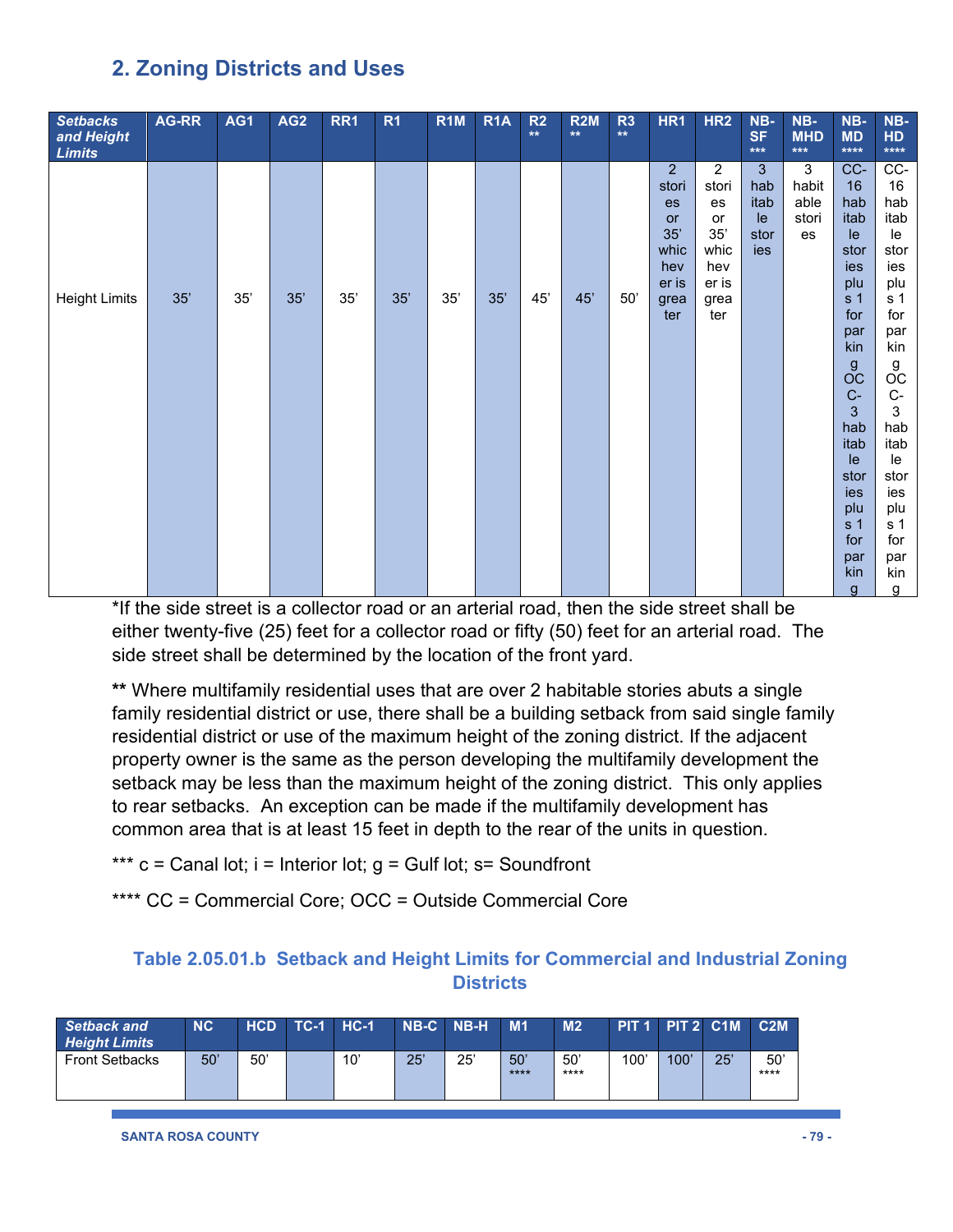| <b>Setback and</b><br><b>Height Limits</b>                                                                                  | <b>NC</b> | <b>HCD</b> | <b>TC-1</b> | $HC-1$                                     | NB-C             | NB-H             | M1                                       | M <sub>2</sub>                           | PIT <sub>1</sub> | PIT <sub>2</sub> | C <sub>1</sub> M | C <sub>2</sub> M |
|-----------------------------------------------------------------------------------------------------------------------------|-----------|------------|-------------|--------------------------------------------|------------------|------------------|------------------------------------------|------------------------------------------|------------------|------------------|------------------|------------------|
| Side Setbacks<br>(side setbacks<br>shown apply to<br>each side (ex.<br>10% of $100' = 10'$<br>on each side))                | 5'        | $5'$ *     |             | 5'                                         | 10%<br>0f<br>lot | 10%<br>0f<br>lot | 5'<br>50'<br>When<br>Abut<br>Res.        | 5'<br>50'<br>When<br>Abut<br>Res.        | $\overline{100}$ | 100'             | $5***$           | $5***$           |
| <b>Rear Setbacks</b>                                                                                                        | 25'       | 25'        |             | 3'                                         | 25'              | 25'              | 25'<br>50'<br>When<br>Abut<br><b>Res</b> | 25'<br>50'<br>When<br>Abut<br><b>Res</b> | 100'             | 100'             | $***$            | 25'              |
| Corner Lots                                                                                                                 | 25'       | 25'        | 15'         | 15'                                        | 15'              | 15'              | 50'                                      | 50'                                      | 100'             | 100'             | L.               | 15'              |
| Setbacks along<br>Major and Minor<br>Arterial                                                                               | 50'       | 50'        | 50'         | 50'                                        | 50'              | 50'              | 50'                                      | 50'                                      | 100'             | 100'             | 50'              | 50'              |
| Setbacks along<br>Major and Minor<br>Collector                                                                              | 25'       | 25'        | 25'         | 25'                                        | 25'              | 25'              | 25'                                      | 25'                                      | 100'             | 100'             | 25'              | 25'              |
| Shoreline<br>Protection<br>Zone Setbacks --<br><b>Gulf of Mexico</b><br>and Santa Rosa<br>Sound                             | 50'       | 50'        | 50'         | 50'                                        | 50'              | 50'              | 50'                                      | 50'                                      | 100'             | 100'             | 50'              | 50'              |
| Shoreline<br>Protection<br>Zone Setbacks --<br>Escambia Bay,<br>Blackwater Bay,<br>East Bay and the<br>basins and<br>bayous | 50'       | 50'        | 50'         | 50'                                        | 50'              | 50'              | 50'                                      | 50'                                      | 100'             | 100'             | 50'              | 50'              |
| Height Limit                                                                                                                | 35'       | 50'        | 50'         | $\overline{2}$<br><b>Stories</b><br>Or 35' | $***$ **         | ******           | 50'                                      | 50'<br>*******                           | 0'               |                  | 50'              | 50'              |

**\*** When a lot abuts any residential use or zone a side building setback of 30 feet shall be required. Additionally the minimum side setback for a bed and breakfast or multiple family dwellings shall be not less than 8 feet.

\*\* When the side property line abuts a residential district there shall be a side setback equal to twice the side yard required for the residential district which it abuts.

\*\*\* No rear building setback is required except where the lot abuts a residential use, in which case the rear setback is twenty-five (25) feet.

\*\*\*\* Front setback may be reduced to 25 feet when the lot is abutting a private road.

\*\*\*\*\* Within the Commercial Core Area no building shall exceed 16 habitable floors plus one (1) additional story for parking. Outside the Commercial Core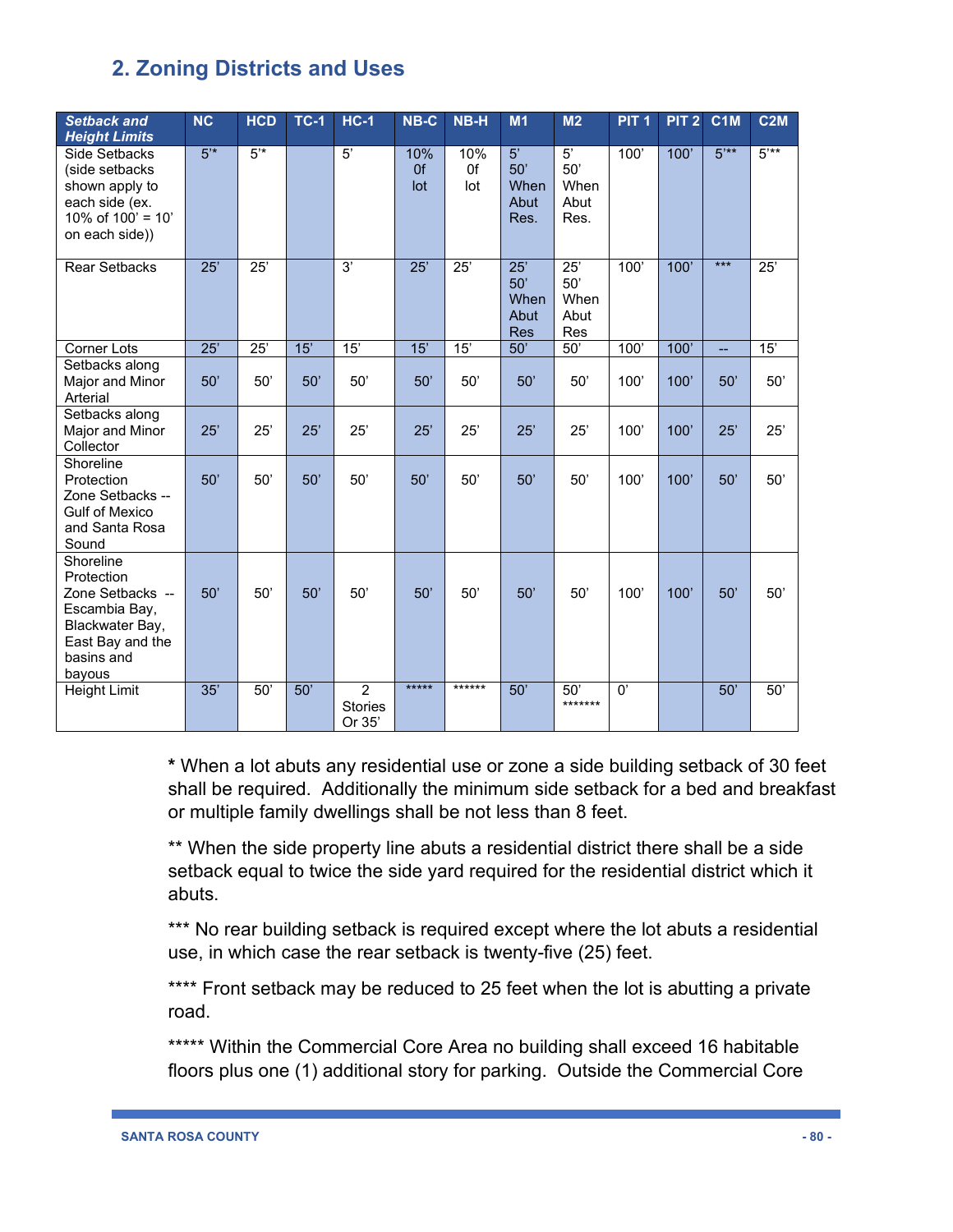Area no building shall exceed 4 habitable floors plus one (1) additional story for parking.

\*\*\*\*\*\* Within the Commercial Core Area no building shall exceed 16 habitable floors plus one (1) additional story for parking. Outside the Commercial Core Area no building shall exceed 12 habitable floors plus one (1) additional story for parking.

\*\*\*\*\*\*\*Above the height permitted one (1) foot may be added to the height of the building for each three (3) feet of the building or structure is setback from the setback lines up to a maximum of one hundred (100) feet.

| <b>Setback and</b><br><b>Height Limits</b>                                                                               | <b>PUD</b><br>$\star$ | <b>PBD</b><br>$\star$ | <b>PID</b><br>$\star$ | <b>NB-PMUD</b>                          | P <sub>1</sub>   | <b>P2</b> | NB-<br><b>CON/REC</b> | NB-<br>U | <b>MIL</b> |
|--------------------------------------------------------------------------------------------------------------------------|-----------------------|-----------------------|-----------------------|-----------------------------------------|------------------|-----------|-----------------------|----------|------------|
| <b>Front Setbacks</b>                                                                                                    |                       |                       |                       | 30'                                     | 25'              | 25'       |                       | 25'      |            |
| Side Setbacks<br>(side setbacks)<br>shown apply to<br>each side (ex. 10%<br>of 100' = 10' on<br>each side))              |                       |                       |                       | 15'                                     | $\overline{25'}$ | 25'       |                       | 10%      |            |
| <b>Rear Setbacks</b>                                                                                                     |                       |                       |                       | 10%<br>Lot<br>depth                     | 25'              | 25'       |                       | 25'      |            |
| Corner Lots                                                                                                              |                       |                       |                       | 15'                                     | 25'              | 25'       |                       | 15'      |            |
| Setbacks along<br>Major and Minor<br>Arterial                                                                            | 50'                   | 50'                   | 50'                   | 50'                                     | 50'              | 50'       | 50'                   | 50'      |            |
| Setbacks along<br>Major and Minor<br>Collector                                                                           | 25'                   | 25'                   | 25'                   | 25'                                     | 25'              | 25'       | 25'                   | 25'      |            |
| Shoreline<br>Protection<br>Zone Setbacks --<br>Gulf of Mexico and<br>Santa Rosa Sound                                    | 50'                   | 50'                   | 50'                   | 50'                                     | 50'              | 50'       | 50'                   | 50'      |            |
| Shoreline<br>Protection<br>Zone Setbacks --<br>Escambia Bay,<br>Blackwater Bay,<br>East Bay and the<br>basins and bayous | 50'                   | 50'                   | 50'                   | 50'                                     | 50'              | 50'       | 50'                   | 50'      |            |
| Height Limit                                                                                                             | 35'                   | 50'                   | 50'                   | 16 habit. stories<br>plus 1 For parking |                  |           |                       |          |            |

### **Table 2.05.01.c: Setback and Height Limits for Planned Developments & Public**

\* Within PUD,PBD and PID the setbacks are set by the developer.

Nothing shall extend above the ridgeline except chimneys, cupolas, steeples, parapets, antennas, mechanical equipment and elevator equipment.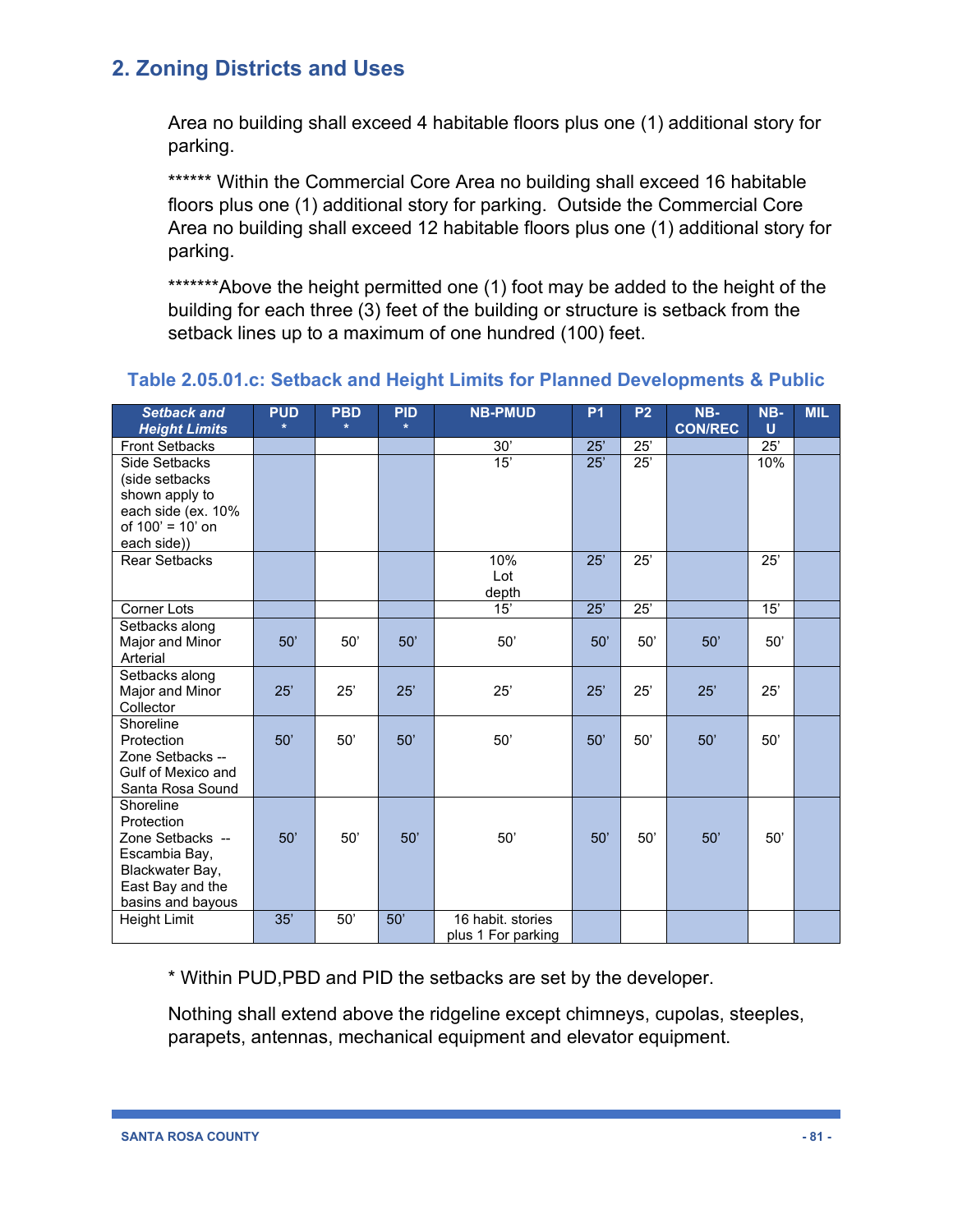## **2.05.02 Front Yard Modifications**

**A.** Lots With Double Frontage - The front yard regulations shall apply to both streets on through lots or double frontage lots with the exception of lots that have an arterial roadway for a rear lot line ( example East Bay Blvd would require a 50 setback, if it is the rear lot line the rear setback would be 25 feet).

**B.** Corner Lots – A corner lot shall have a front setback equal to the minimum front setback requirement of the zoning district of the lot and a side street setback as determined in Section 9.03.04; provided however, that the buildable width of corner lot shall not be reduced to less than thirty (30) feet; provided further, that no accessory building on a corner lot shall project beyond the setback line on any street. The front yard shall be determined by the tier of the lots in any block. If undeterminable then the lot owner shall decide the front yard.

**C.** On Navarre Beach no accessory building shall be erected in any front or side yard.

**D.** Encroachment By Gas Pumps and Pump Islands - Filling station pumps and pump islands may be located within a front yard provided they are not less than twenty (20) feet from any street line.

**E.** Encroachment By Commercial Canopies - Canopies such as gas canopies, may be located within a front yard provided they are not less than twenty (20) feet from any property line.

## **2.05.03 Rear Yard Modifications**

**A.** Lots Abutting an Alley - When a lot abuts upon an alley, one half (1/2) of the alley may be considered as part of the required rear yard.

**B.** Corner Lots - For the purpose of applying rear yard modifications as set forth in this section, the rear yard shall be determined by the line that separates two tiers of lots in any block.

**C.** Non-residential Lots Abutting Residential Property - In any non-residential district, if the rear property line of a lot abuts a residential district, a rear yard shall be provided equal to the yard required in the residential district it abuts.

## **2.05.04 Side Yard Modifications**

**A.** Lots Less Than Required Width - Whenever a lot in single ownership exists which contains less width than required in the district in which it is located, as outlined in Section 9.03.01.D, no side yard shall be reduced to less than five (5) feet, providing further that the buildable width shall not be reduced to less than twenty (20) feet.

**B.** Buildings With Mixed Use - Whenever a portion of a building is used for residential purposes, including hotel, motel or transient quarters as well as non-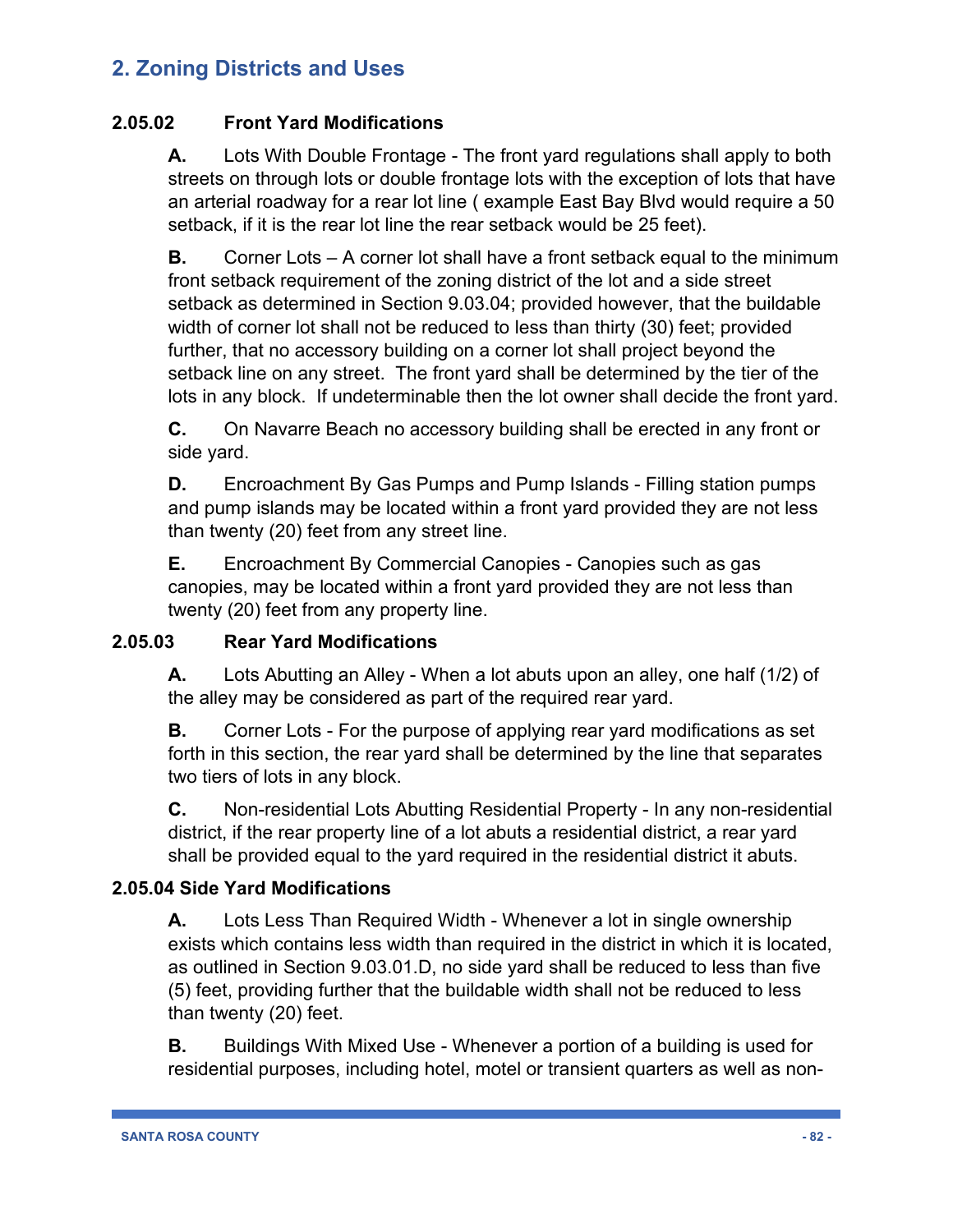residential purposes, in such cases the provisions governing residential side yard setbacks shall be applicable.

**C.** Corner Lots – A corner lot shall have a side street setback equal to fifteen (15) feet or as specified by the zoning district requirement. However, if the side street is a collector road or an arterial road, as described in Section 4.04.00 then the side street setback shall be either twenty-five (25) feet for a collector road or fifty (50) feet for an arterial road. The side street shall be determined by the location of the front yard.

**D.** On Navarre Beach no accessory structure shall be erected in any front or side yard setback.

## **2.06.00 MINIMUM LOT SIZES AND WIDTHS**

#### **2.06.01 Table of Minimum Lot Sizes and Widths**

Table 2.06.01a – c describes the minimum lot sizes and widths for a particular parcel, where permitted in all zoning districts.

| <b>Minimum</b><br>Lot<br><b>Sizes</b><br><b>And</b><br><b>Widths</b> | AG-RR                                             | AG1                                                     | AG <sub>2</sub>                                           | RR1                                                          | R <sub>1</sub>                                                                                              | R <sub>1</sub> M                                                                                          | R <sub>1</sub> A         | R <sub>2</sub>                                                                                                                                             | <b>R2M</b>                                                                                                                                                               | R <sub>3</sub>                                                                                                                                                      | <b>HR</b><br>1 | <b>HR</b><br>$\overline{2}$ | NB<br>÷<br><b>SF</b> | $NB-$<br><b>MHD</b> | NB-<br><b>MD</b> | NB-<br><b>HD</b> |
|----------------------------------------------------------------------|---------------------------------------------------|---------------------------------------------------------|-----------------------------------------------------------|--------------------------------------------------------------|-------------------------------------------------------------------------------------------------------------|-----------------------------------------------------------------------------------------------------------|--------------------------|------------------------------------------------------------------------------------------------------------------------------------------------------------|--------------------------------------------------------------------------------------------------------------------------------------------------------------------------|---------------------------------------------------------------------------------------------------------------------------------------------------------------------|----------------|-----------------------------|----------------------|---------------------|------------------|------------------|
| Minimum<br>Lot Size                                                  | 43,560<br>Sq. ft.                                 | 5<br>acres                                              | 15<br>acres                                               | 21,780<br>Sq. ft.<br>$***$                                   | 10,890<br>Sq. ft.<br>$**$                                                                                   | 10,890<br>Sq. ft.<br>$***$                                                                                | 7,260<br>Sq. Ft<br>$***$ | 4,000<br>Sq.<br>Ft.<br>$***$                                                                                                                               | 4,000<br>Sq.<br>Ft.<br>$**$                                                                                                                                              | 4,00<br>$\mathbf{0}$<br>Sq.<br>Ft.<br>$**$                                                                                                                          |                |                             |                      |                     |                  |                  |
| Minimum<br>Lot Width                                                 | 50' at<br><b>ROW</b><br>70' at<br>min.<br>setback | 50' at<br><b>ROW</b><br>70' at<br>min.<br>setba<br>ck * | 50' at<br><b>ROW</b><br>$70'$ at<br>min.<br>setba<br>ck * | 50' at<br><b>ROW</b><br>70' at<br>min.<br>setback<br>$\star$ | 50' at<br><b>ROW</b><br>$70'$ at<br>min.<br>setbac<br>$k^*$<br>If in<br>platted<br>subdivi<br>sion<br>$***$ | 50' at<br><b>ROW</b><br>70' at<br>min.<br>setbac<br>$k^*$<br>If in<br>platted<br>subdivi<br>sion<br>$***$ | $50^{*}$                 | 50'<br>for 1<br>or $2$<br>famil<br>У<br>40'<br>for<br>zero<br>lot<br>line,<br>patio<br>or<br>clust<br>er<br>home<br>s, 20'<br>for<br>town<br>home<br>$s^*$ | 50'<br>for 1<br>or $2$<br>family<br>40'<br>for<br>zero<br>Iot<br>line,<br>patio<br><b>or</b><br>cluste<br>$\mathsf{r}$<br>home<br>s, 20'<br>for<br>town<br>home<br>$s^*$ | 50'<br>for 1<br>or 2<br>fami<br>ly<br>40'<br>for<br>zero<br>lot<br>line,<br>pati<br>o or<br>clus<br>ter<br>hom<br>es,<br>20'<br>for<br>tow<br>nho<br>mes<br>$\star$ | 40'            | 20'                         |                      |                     |                  |                  |

#### **Table 2.06.01.a Minimum Lot Sizes and Widths for Residential Zoning Districts**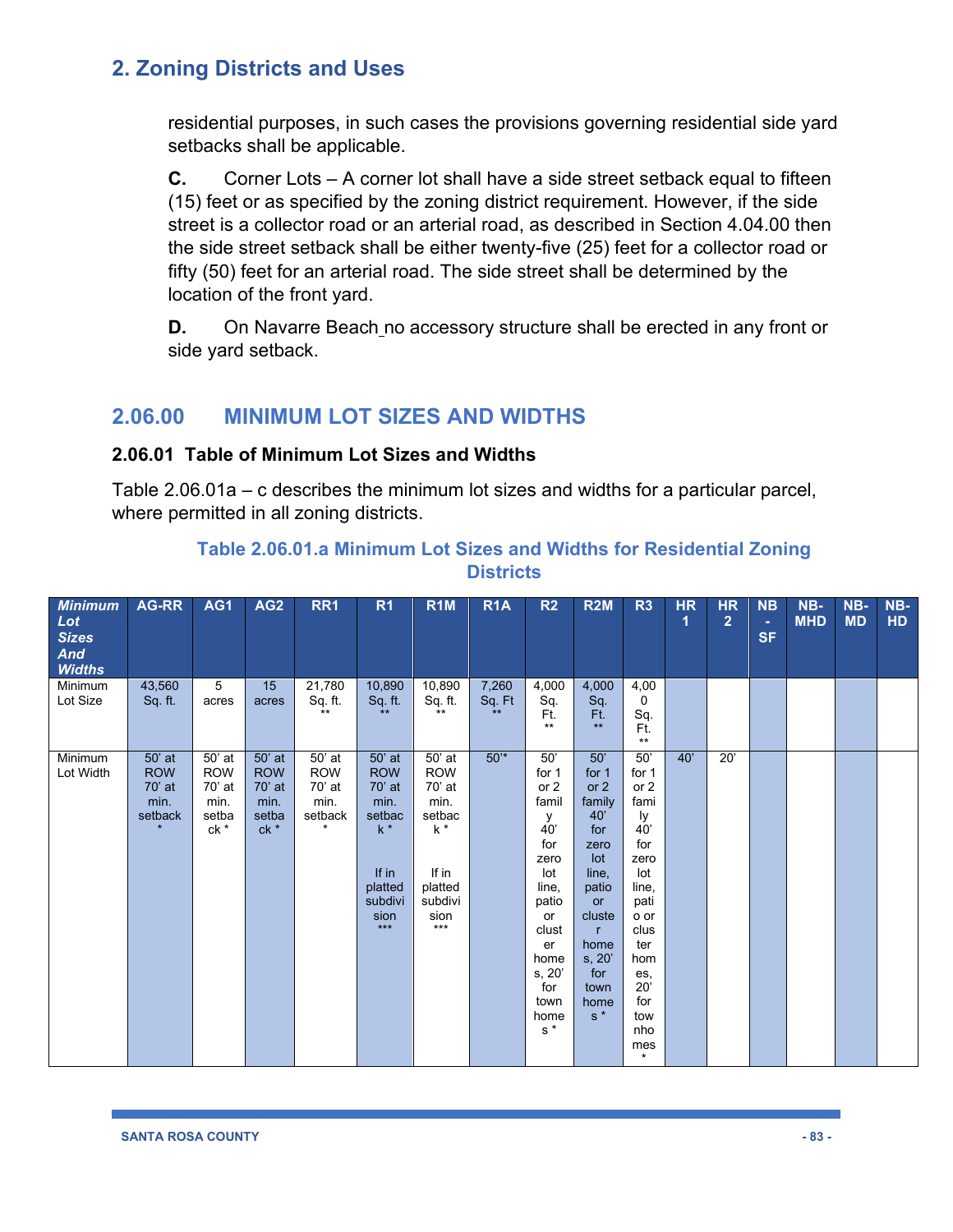\* The minimum lot width must be maintained through the rear of the residential structure.

\*\* There shall be no minimum lot size for lots created through the subdivision platting process.

\*\*\* The lot width can be reduced to 50 feet for lots created through the subdivision platting process and for which sewer is available. Variances to setbacks are prohibited.

## **Table 2.06.01.b Minimum Lot Sizes and Widths for Commercial and Industrial Zoning Districts**

| Minimum Lot Sizes NC<br><b>And Widths</b> |      | <b>HCD</b> | <b>TC-1 HC-1</b> |     | $'$ NB-C NB-H $'$ | <b>M1</b> | M <sub>2</sub> | PIT <sub>1</sub> PIT <sub>2</sub> C <sub>1</sub> M |             |       | C2M   |
|-------------------------------------------|------|------------|------------------|-----|-------------------|-----------|----------------|----------------------------------------------------|-------------|-------|-------|
| Minimum Lot Size                          |      |            |                  |     |                   |           |                | 20<br>acres                                        | 20<br>acres | acres | acres |
| Minimum Lot Width                         | 100' | 100'       |                  | 40' |                   | 100'      | 100            | 100'                                               | 100'        | 250'  | 250'  |

## **Table 2.06.01.c: Minimum Lot Sizes and Widths for Planned Developments & Public**

| <b>Minimum Lot</b><br>Sizes and<br><b>Widths</b> | <b>PUD</b> | <b>PBD</b> | <b>PID</b> | $NB-$<br><b>PMUD</b> | P <sub>1</sub> | P <sub>2</sub> | NB-<br><b>CON/REC</b> | NB-<br>U | <b>MIL</b> |
|--------------------------------------------------|------------|------------|------------|----------------------|----------------|----------------|-----------------------|----------|------------|
| Minimum Lot                                      | 5          |            |            |                      |                |                |                       |          |            |
| Size                                             | acres      | acres      | acres      |                      |                |                |                       |          |            |
| Minimum Lot                                      | Developer  | Developer  | Developer  |                      |                |                |                       |          |            |
| Width                                            | sets       | sets       | sets       |                      |                |                |                       |          |            |

## **2.06.02 Dividing of Parcels without Road Frontage in Rural Residential (AG-RR) and Estate Residential Agriculture (AG-1) Zoning Districts**

**A.** The dividing of a parent parcel in the Rural Residential Agriculture (AG-RR) and Estate Residential Agriculture (AG-1) zoning district, resulting in a parcel(s) which will not possess the required road frontage, may be permitted by the Planning and Zoning Department with the following provisions. A parent parcel is defined as those lots of record as of October 22, 1998. A parent parcel may be subdivided with the following provisions:

**1.** A parent parcel may only be subdivided to create a maximum of three (3) new lots which do not meet minimum road frontage requirements. The three new lots will include the remainder of the parent parcel if road frontage requirements cannot be met;

**2.** No new County maintained roads are created;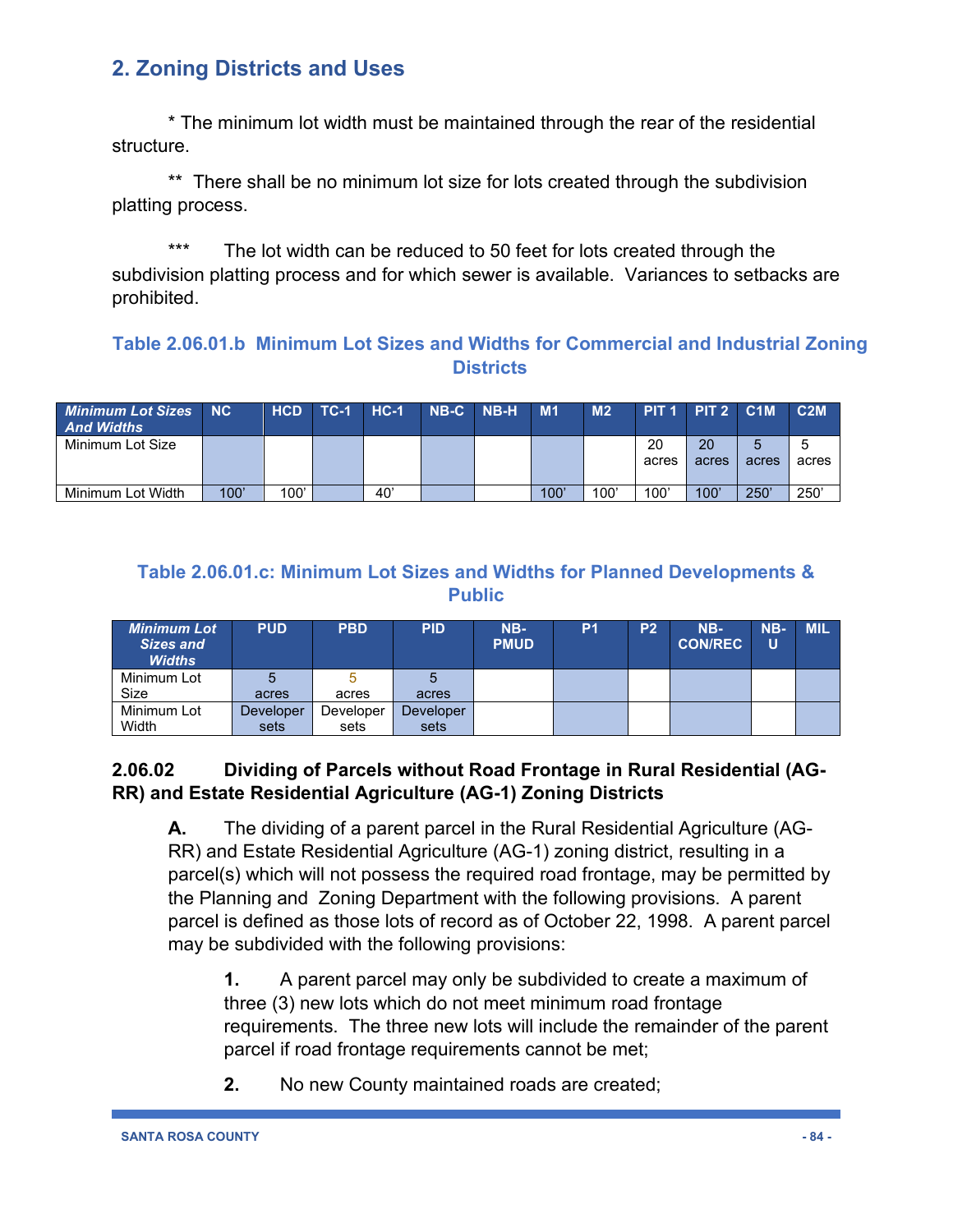**3.** An easement maintenance agreement between property owners is required; or an access easement (minimum width 20 ft.) must be included in each newly created deed or legal description;

**4.** Property being divided shall not be located within a recorded platted subdivision;

**5.** The maximum allowable density of the parcel created shall not exceed the allowable density of one dwelling unit per acre;

**6.** Except for street frontage and that which is herein contained, all other requirements of this ordinance shall be adhered to; and,

**7.** For lots less than four (4) acres in size an engineered drainage plan is required. See Section 4.04.00 for requirements.